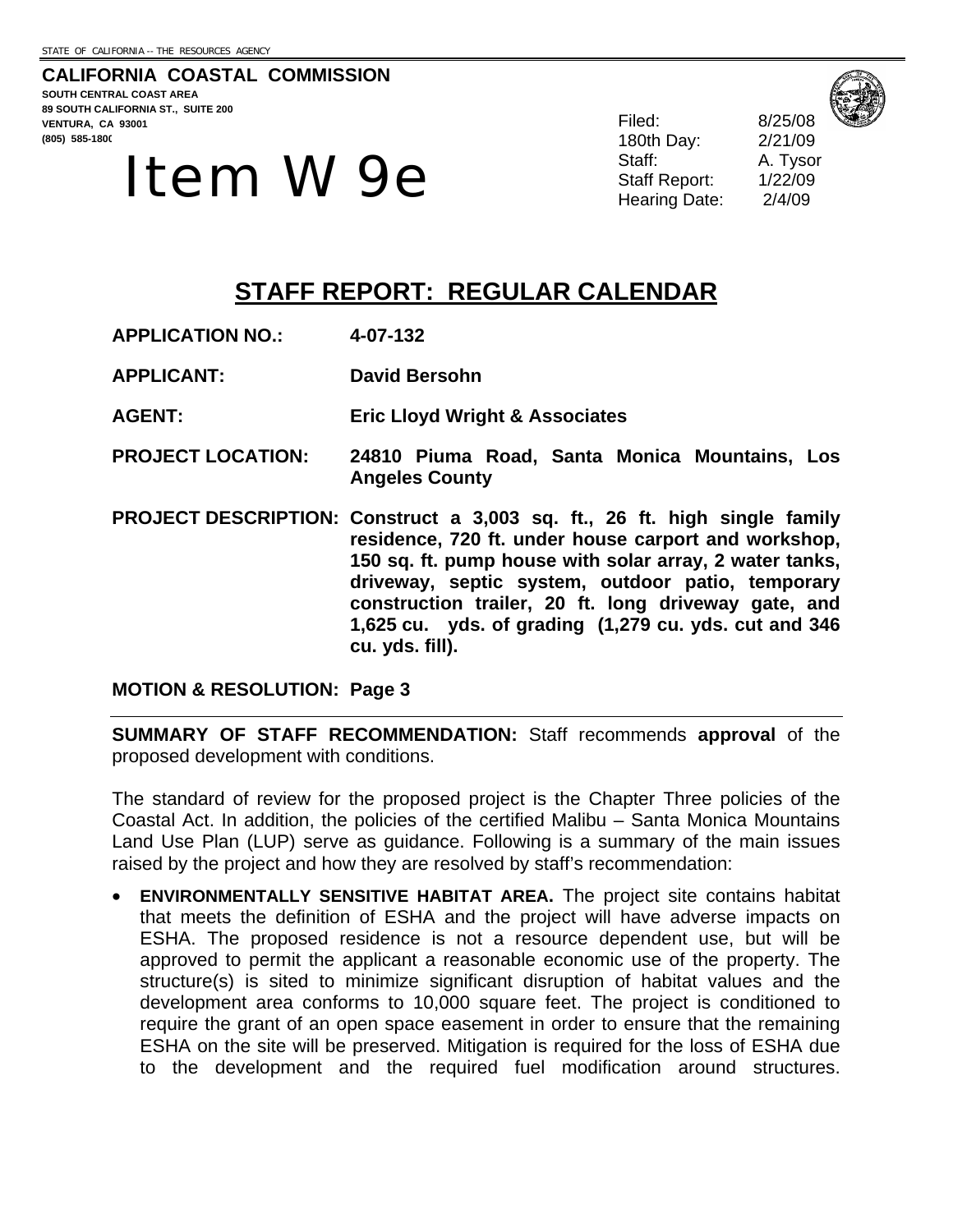# **Table of Contents**

| Plans Conforming to Geotechnical Engineer's Recommendations 4<br>1.<br>2.<br>3.<br>Interim Erosion Control Plans and Construction Responsibilities  6<br>4.<br>5.<br>6.<br>7.<br>8.<br>9.<br>10.<br>11.<br>12.<br>13.<br>14.<br>15.<br>16.<br>17 <sup>2</sup><br>18.<br>19. |  |
|-----------------------------------------------------------------------------------------------------------------------------------------------------------------------------------------------------------------------------------------------------------------------------|--|
|                                                                                                                                                                                                                                                                             |  |
| А.<br>B.<br>C.<br>D.<br>Е.<br>F.<br>G.                                                                                                                                                                                                                                      |  |
|                                                                                                                                                                                                                                                                             |  |

# **EXHIBITS**

- Exhibit 2. Site Plan
- Exhibit 3. Floor Plans
- Exhibit 4. Elevations
- Exhibit 5. Cross-Sections
- Exhibit 6. Open Space Area (Shows Only a Portion of Parcel)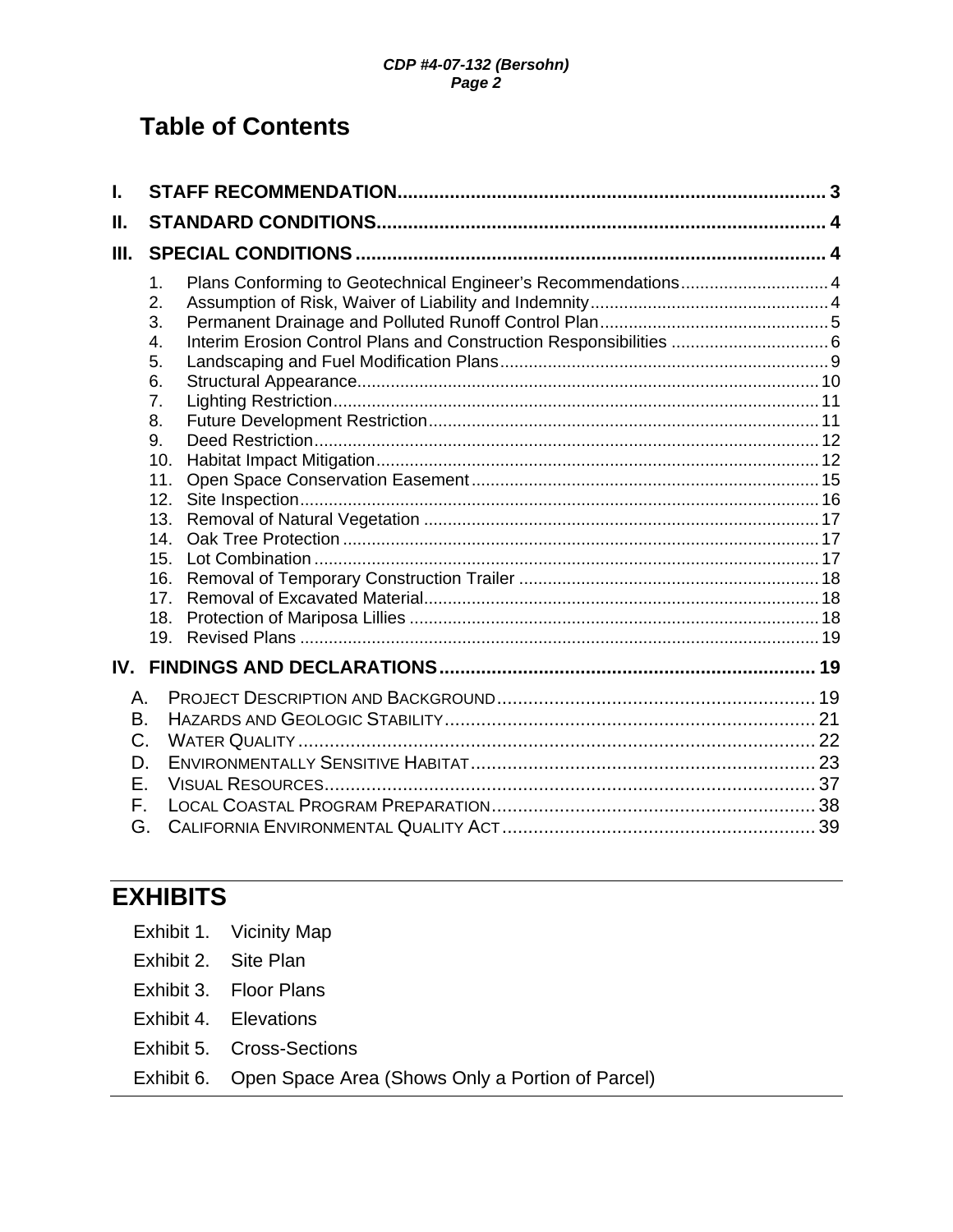**LOCAL APPROVALS RECEIVED:** County of Los Angeles Department of Regional Planning, Approval in Concept, dated 9/19/07; County of Los Angeles Environmental Health Services, Sewage Disposal System Conceptual Approval, dated 1/14/08; County of Los Angeles Fire Department, Preliminary Fuel Modification Plan Approval, dated 2/14/08; County of Los Angeles Fire Department, Fire Prevention Engineering Approval, dated 12/19/07.

**SUBSTANTIVE FILE DOCUMENTS:** Certified Malibu/Santa Monica Mountains Land Use Plan; The March 25, 2003 Memorandum Regarding the Designation of ESHA in the Santa Monica Mountains, prepared by John Dixon, Ph.D; "Biological Assessment-Bersohn Residence," prepared by Impact Sciences, Inc., dated May 2007; "Bersohn Residence- Oak Tree Report," prepared by Impact Sciences, Inc., dated October 2007; "Preliminary Geologic & Soils Engineering Investigation," prepared by SubSurface Designs, Inc., dated April 17, 2007; Certificate of Compliance CC-2867, Issued by Los Angeles County Department of Regional Planning on March 24, 1981, Recorded as Document No. 81-298186.

# **I. STAFF RECOMMENDATION**

The staff recommends that the Commission adopt the following resolution:

#### **MOTION:** *I move that the Commission approve Coastal Development Permit No 4-07-132 pursuant to the staff recommendation.*

## **STAFF RECOMMENDATION OF APPROVAL:**

Staff recommends a **YES** vote. Passage of this motion will result in approval of the permits as conditioned and adoption of the following resolution and findings. The motion passes only by affirmative vote of a majority of the Commissioners present.

## **RESOLUTION TO APPROVE THE PERMIT:**

The Commission hereby approves a coastal development permit for the proposed development and adopts the findings set forth below on grounds that the development as conditioned will be in conformity with the policies of Chapter 3 of the Coastal Act and will not prejudice the ability of the local government having jurisdiction over the area to prepare a Local Coastal Program conforming to the provisions of Chapter 3. Approval of the permit complies with the California Environmental Quality Act because either 1) feasible mitigation measures and/or alternatives have been incorporated to substantially lessen any significant adverse effects of the development on the environment, or 2) there are no further feasible mitigation measures or alternatives that would substantially lessen any significant adverse impacts of the development on the environment.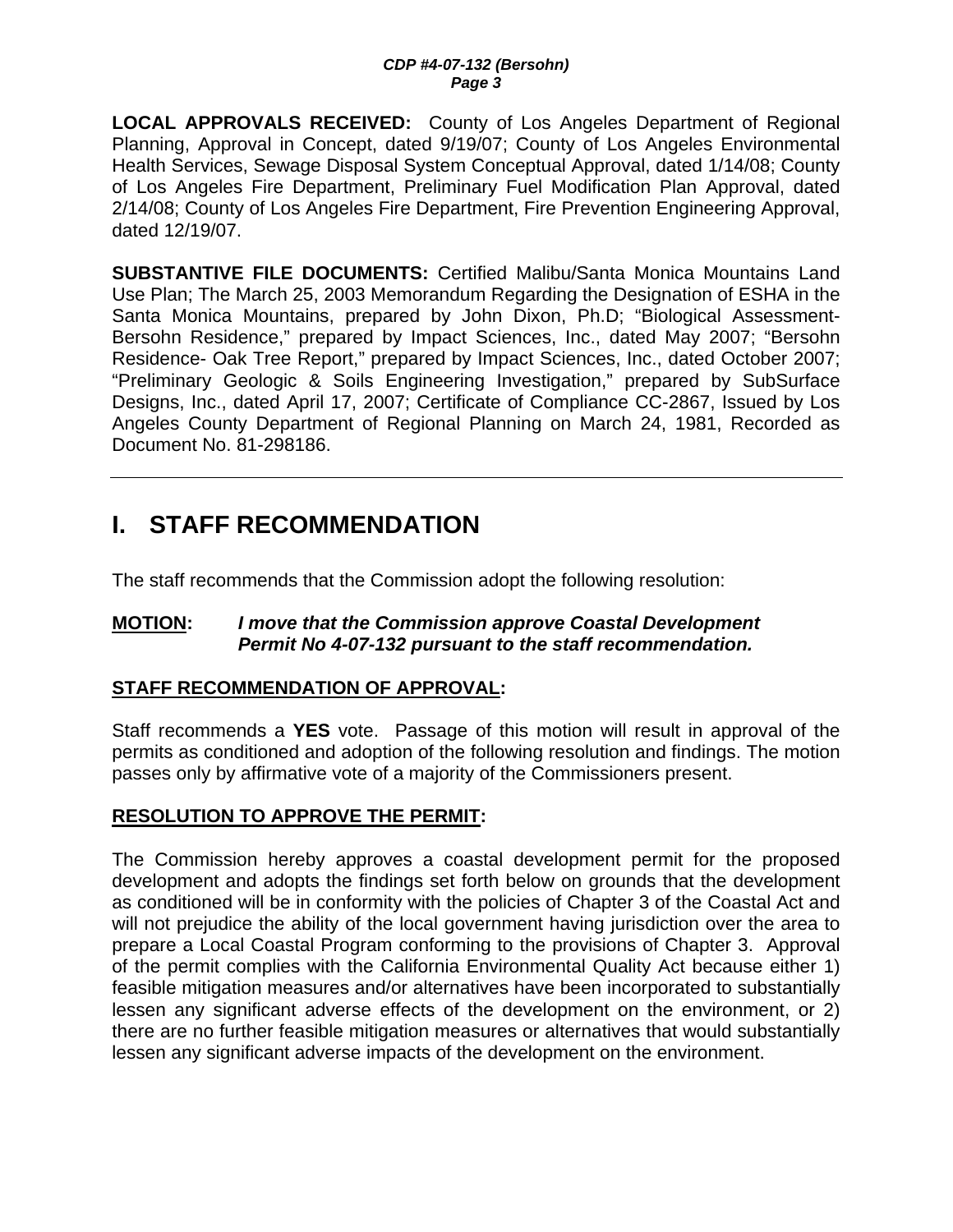# **II. STANDARD CONDITIONS**

**1. Notice of Receipt and Acknowledgment.** The permit is not valid and development shall not commence until a copy of the permit, signed by the permittee or authorized agent, acknowledging receipt of the permit and acceptance of the terms and conditions, is returned to the Commission office.

**2. Expiration.** If development has not commenced, the permit will expire two years from the date on which the Commission voted on the application. Development shall be pursued in a diligent manner and completed in a reasonable period of time. Application for extension of the permit must be made prior to the expiration date.

**3. Interpretation.** Any questions of intent or interpretation of any condition will be resolved by the Executive Director or the Commission.

**4. Assignment.** The permit may be assigned to any qualified person, provided assignee files with the Commission an affidavit accepting all terms and conditions of the permit.

**5. Terms and Conditions Run with the Land.** These terms and conditions shall be perpetual, and it is the intention of the Commission and the permittee to bind all future owners and possessors of the subject property to the terms and conditions.

# **III. SPECIAL CONDITIONS**

## **1. Plans Conforming to Geotechnical Engineer's Recommendations**

By acceptance of this permit, the applicant agrees to comply with the recommendations contained in all of the geology, geotechnical, and/or soils reports referenced as Substantive File Documents. These recommendations, including recommendations concerning foundations, sewage disposal, and drainage, shall be incorporated into all final design and construction plans, which must be reviewed and approved by the consultant prior to commencement of development.

The final plans approved by the consultant shall be in substantial conformance with the plans approved by the Commission relative to construction, grading, and drainage. Any substantial changes in the proposed development approved by the Commission that may be required by the consultant shall require amendment(s) to the permit(s) or new Coastal Development Permit(s).

## **2. Assumption of Risk, Waiver of Liability and Indemnity**

By acceptance of this permit, the applicant acknowledges and agrees (i) that the site may be subject to hazards from wildfire and erosion; (ii) to assume the risks to the applicant and the property that is the subject of this permit of injury and damage from such hazards in connection with this permitted development; (iii) to unconditionally waive any claim of damage or liability against the Commission, its officers, agents, and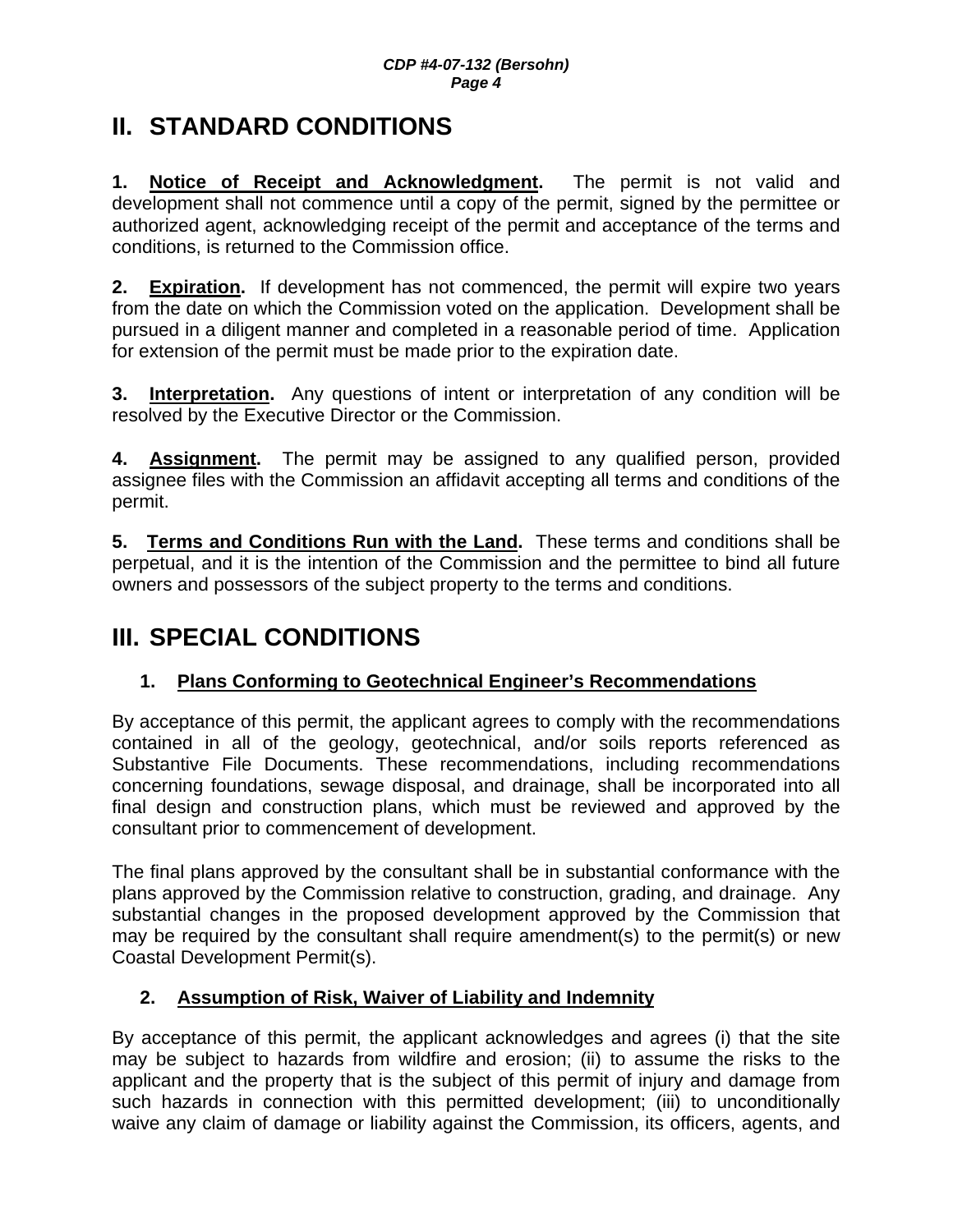employees for injury or damage from such hazards; and (iv) to indemnify and hold harmless the Commission, its officers, agents, and employees with respect to the Commission's approval of the project against any and all liability, claims, demands, damages, costs (including costs and fees incurred in defense of such claims), expenses, and amounts paid in settlement.

## **3. Permanent Drainage and Polluted Runoff Control Plan**

A. *Prior to issuance of the Coastal Development Permit*, the permittee shall submit to the Executive Director, two (2) copies of a final Permanent Drainage and Runoff Control Plan for the post-construction project site, prepared by a licensed civil engineer or qualified water quality professional. The Plan shall include detailed drainage and runoff control plans with supporting calculations. The plans shall incorporate Best Management Practices (BMPs) including site design, source control and treatment control measures designed to reduce, to the maximum extent practicable, the volume, velocity and pollutant load of stormwater and dry weather flows leaving the developed site. The consulting civil engineer or water quality professional shall certify in writing that the final Permanent Drainage and Runoff Control Plan is in substantial conformance with the following minimum requirements:

- (1) The plan shall demonstrate the use of distributed small-scale controls or integrated Best Management Practices (BMPs) that serve to minimize alterations to the natural pre-development hydrologic characteristics and conditions of the site, and effectively address pollutants of concern.
- (2) Post-development peak runoff rate and average volume from the site shall be maintained at levels similar to pre-development conditions.
- (3) Selected BMPs shall consist, or primarily consist, of site design elements and/or landscape based systems or features that serve to maximize site permeability, avoid directly connected impervious area and/or retain, infiltrate, or filter runoff from rooftops, driveways and other hardscape areas, where feasible. Examples of such features include but are not limited to porous pavement, pavers, rain gardens, vegetated swales, infiltration trenches, cisterns.
- (4) Landscaping materials shall consist primarily of native or other low-maintenance plant selections which have low water and chemical treatment demands, consistent with **Special Condition 5, Landscaping and Fuel Modification Plans**. An efficient irrigation system designed based on hydrozones and utilizing drip emitters or micro-sprays or other efficient design should be utilized for any landscaping requiring water application.
- (5) All slopes should be stabilized in accordance with provisions contained in the Landscaping and/or Interim Erosion and Sediment Control Condition for this Coastal Development Permit.
- (6) Runoff shall be discharged from the developed site in a non-erosive manner. Energy dissipating measures shall be installed at the terminus of outflow drains where necessary. The consulting engineer shall provide plan details and cross sections for any rock rip-rap and/or other energy dissipating devices or structures associated with the drainage system. The drainage plans shall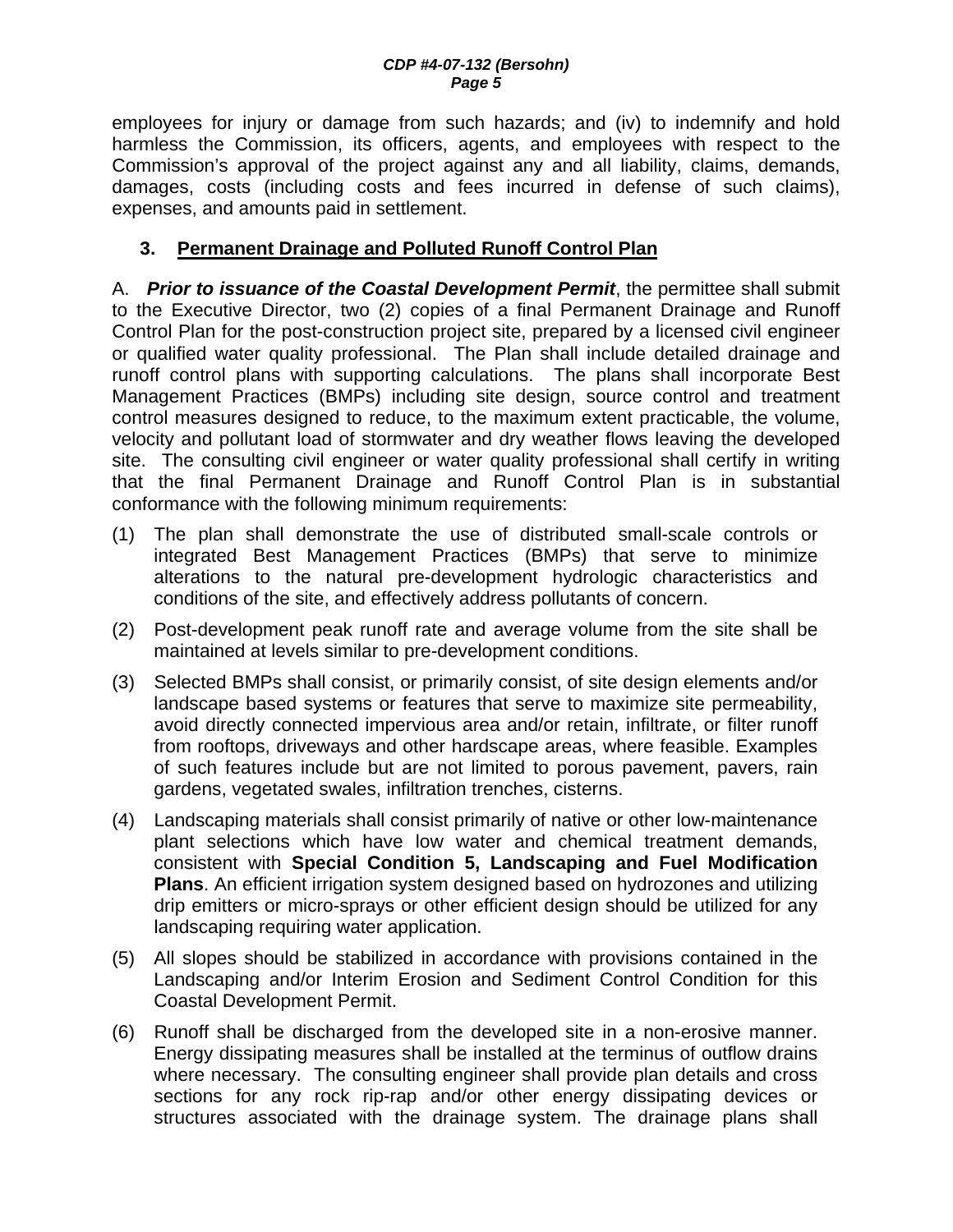specify, the location, dimensions, cubic yards of rock, etc. for the any velocity reducing structure with the supporting calculations showing the sizing requirements and how the device meets those sizing requirements. The engineer shall certify that the design of the device minimizes the amount of rock and/or other hardscape necessary to meet the sizing requirements.

- (7) Post-construction structural BMPs (or suites of BMPs) shall be designed to treat, infiltrate or filter the amount of stormwater runoff produced by all storms up to and including the 85th percentile, 24-hour storm event for volume-based BMPs, and/or the 85th percentile, 1-hour storm event, with an appropriate safety factor (i.e., 2 or greater), for flow-based BMPs.
- (8) All BMPs shall be operated, monitored, and maintained in accordance with manufacturer's specifications where applicable, or in accordance with well recognized technical specifications appropriate to the BMP for the life of the project and at a minimum, all structural BMPs shall be inspected, cleaned-out, and where necessary, repaired prior to the onset of the storm season (October 15th each vear) and at regular intervals as necessary between October  $15<sup>th</sup>$  and April 15<sup>th</sup> of each year. Debris and other water pollutants removed from structural BMP(s) during clean-out shall be contained and disposed of in a proper manner.
- (9) For projects located on a hillside, slope, or which may otherwise be prone to instability, final drainage planes should be approved by the project consulting geotechnical engineer.
- (10) Should any of the project's surface or subsurface drainage/filtration structures or other BMPs fail or result in increased erosion, the applicant/landowner or successor-in-interest shall be responsible for any necessary repairs to the drainage/filtration system or BMPs and restoration of the eroded area. Should repairs or restoration become necessary, prior to the commencement of such repair or restoration work, the applicant shall submit a repair and restoration plan to the Executive Director to determine if an amendment or new coastal development permit is required to authorize such work.

B. The final Permanent Drainage and Runoff Control Plan shall be in conformance with the site/ development plans approved by the Coastal Commission. Any changes to the Coastal Commission approved site/development plans required by the consulting civil engineer/water quality professional or engineering geologist shall be reported to the Executive Director. No changes to the Coastal Commission approved final site/development plans shall occur without an amendment to the coastal development permit, unless the Executive Director determines that no amendment is required.

## **4. Interim Erosion Control Plans and Construction Responsibilities**

A. *Prior to the issuance of the Coastal Development Permit*, the applicant shall submit to the Executive Director an Interim Erosion Control and Construction Best Management Practices plan, prepared by licensed civil engineer or qualified water quality professional. The consulting civil engineer/water quality professional shall certify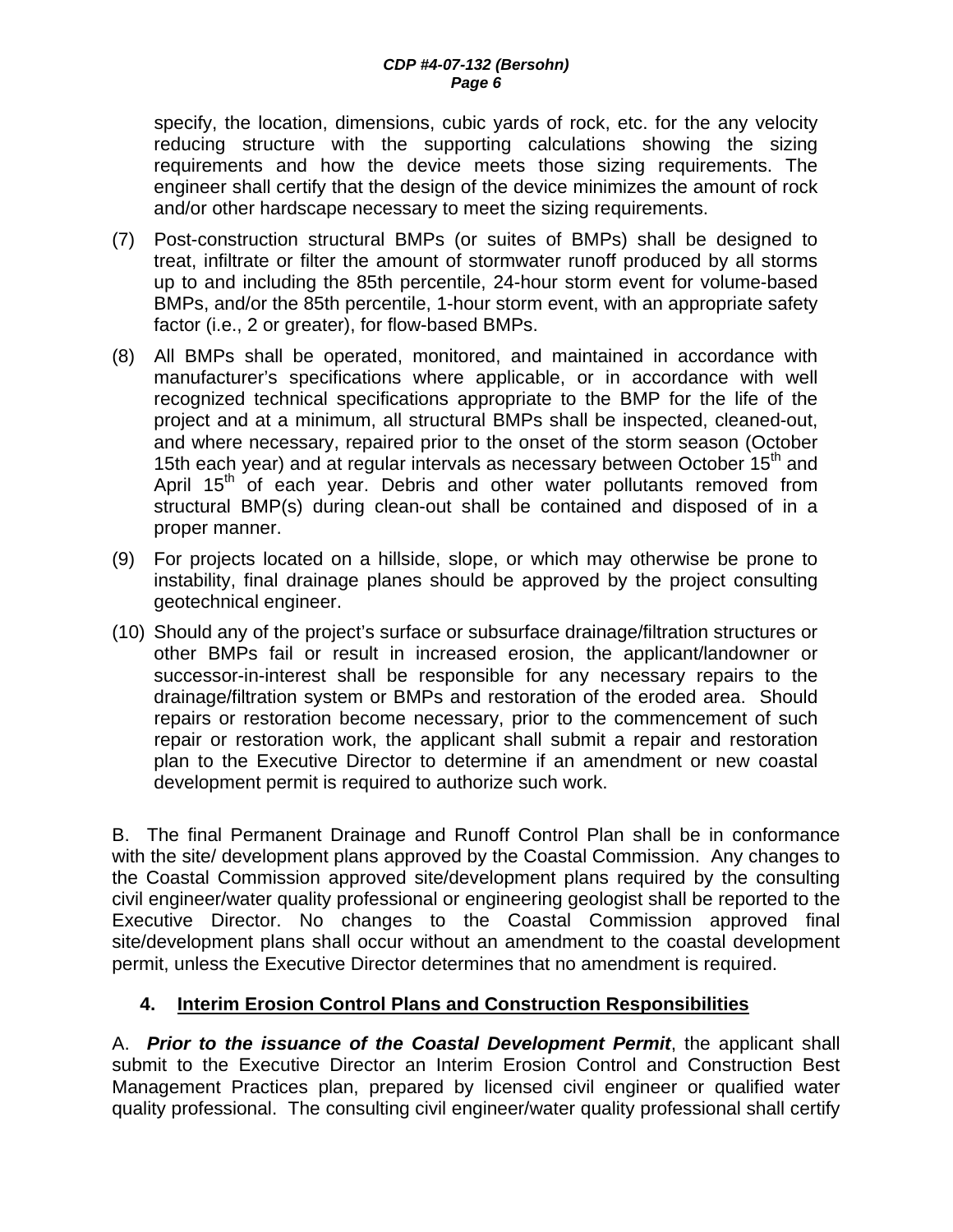in writing that the Interim Erosion Control and Construction Best Management Practices (BMPs) plan is in conformance with the following requirements:

- 1. Erosion Control Plan
- (a) The plan shall delineate the areas to be disturbed by grading or construction activities and shall include any temporary access roads, staging areas and stockpile areas. The natural areas on the site shall be clearly delineated on the plan and on-site with fencing or survey flags.
- (b) Include a narrative report describing all temporary run-off and erosion control measures to be used during construction.
- (c) The plan shall identify and delineate on a site or grading plan the locations of all temporary erosion control measures.
- (d) The plan shall specify that grading shall take place only during the dry season (April 1 – October 31). This period may be extended for a limited period of time if the situation warrants such a limited extension, if approved by the Executive Director. The applicant shall install or construct temporary sediment basins (including debris basins, desilting basins, or silt traps), temporary drains and swales, sand bag barriers, silt fencing, and shall stabilize any stockpiled fill with geofabric covers or other appropriate cover, install geotextiles or mats on all cut or fill slopes, and close and stabilize open trenches as soon as possible.
- (e) The erosion control measures shall be required on the project site prior to or concurrent with the initial grading operations and maintained throughout the development process to minimize erosion and sediment from runoff waters during construction. All sediment should be retained on-site, unless removed to an appropriate, approved dumping location either outside of the coastal zone or within the coastal zone to a site permitted to receive fill.
- (f) The plan shall also include temporary erosion control measures should grading or site preparation cease for a period of more than 30 days, including but not limited to: stabilization of all stockpiled fill, access roads, disturbed soils and cut and fill slopes with geotextiles and/or mats, sand bag barriers, silt fencing; temporary drains and swales and sediment basins. The plans shall also specify that all disturbed areas shall be seeded with native grass species and include the technical specifications for seeding the disturbed areas. These temporary erosion control measures shall be monitored and maintained until grading or construction operations resume.
- 2. Construction Best Management Practices
- (a) No demolition or construction materials, debris, or waste shall be placed or stored where it may enter sensitive habitat, receiving waters or a storm drain, or be subject to wave, wind, rain, or tidal erosion and dispersion.
- (b) No demolition or construction equipment, materials, or activity shall be placed in or occur in any location that would result in impacts to environmentally sensitive habitat areas, streams, wetlands or their buffers.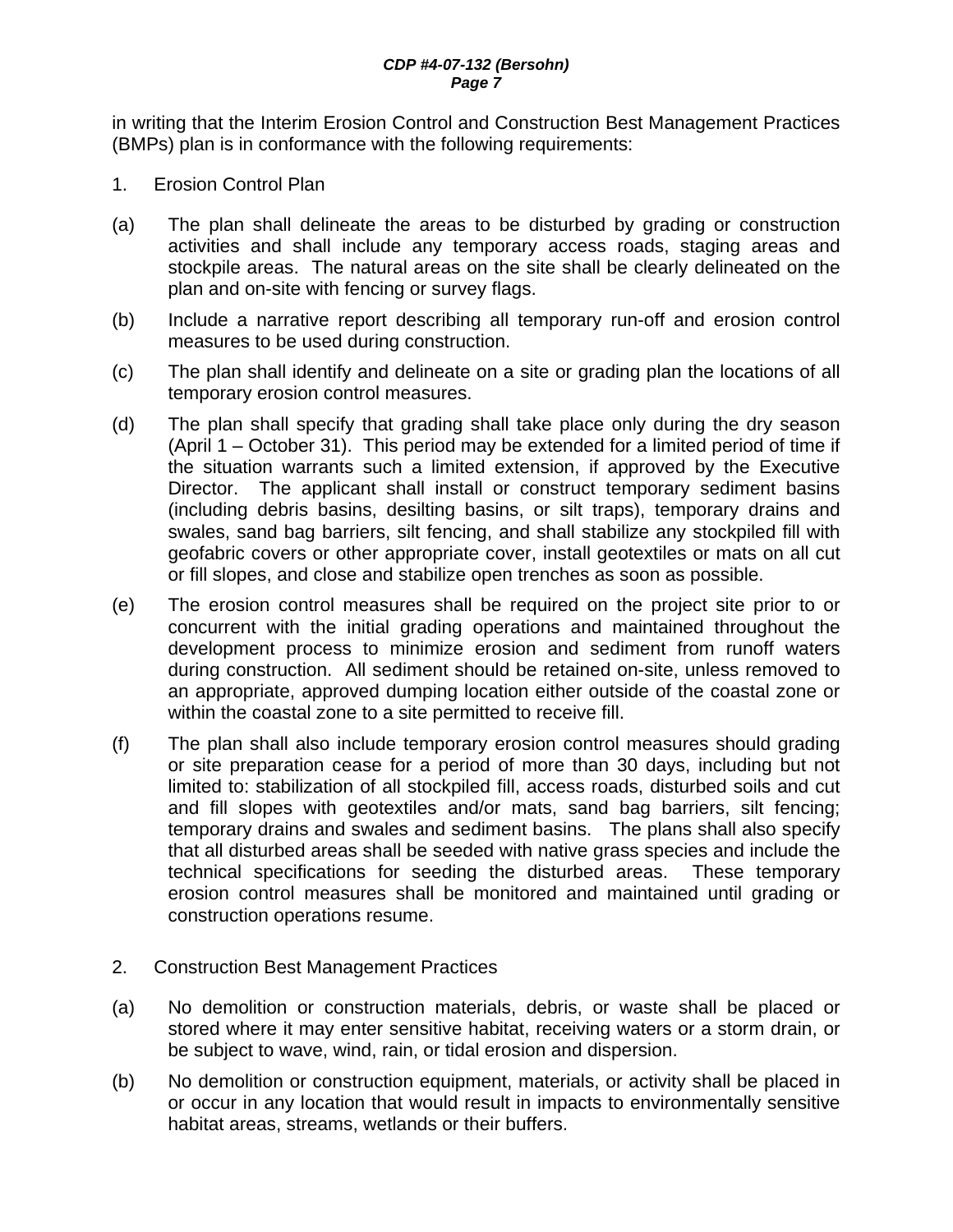- (c) Any and all debris resulting from demolition or construction activities shall be removed from the project site within 24 hours of completion of the project.
- (d) Demolition or construction debris and sediment shall be removed from work areas each day that demolition or construction occurs to prevent the accumulation of sediment and other debris that may be discharged into coastal waters.
- (e) All trash and debris shall be disposed in the proper trash and recycling receptacles at the end of every construction day.
- (f) The applicant shall provide adequate disposal facilities for solid waste, including excess concrete, produced during demolition or construction.
- (g) Debris shall be disposed of at a legal disposal site or recycled at a recycling facility. If the disposal site is located in the coastal zone, a coastal development permit or an amendment to this permit shall be required before disposal can take place unless the Executive Director determines that no amendment or new permit is legally required.
- (h) All stock piles and construction materials shall be covered, enclosed on all sides, shall be located as far away as possible from drain inlets and any waterway, and shall not be stored in contact with the soil.
- (i) Machinery and equipment shall be maintained and washed in confined areas specifically designed to control runoff. Thinners or solvents shall not be discharged into sanitary or storm sewer systems.
- (j) The discharge of any hazardous materials into any receiving waters shall be prohibited.
- (k) Spill prevention and control measures shall be implemented to ensure the proper handling and storage of petroleum products and other construction materials. Measures shall include a designated fueling and vehicle maintenance area with appropriate berms and protection to prevent any spillage of gasoline or related petroleum products or contact with runoff. The area shall be located as far away from the receiving waters and storm drain inlets as possible.
- (l) Best Management Practices (BMPs) and Good Housekeeping Practices (GHPs) designed to prevent spillage and/or runoff of demolition or construction-related materials, and to contain sediment or contaminants associated with demolition or construction activity, shall be implemented prior to the on-set of such activity
- (m) All BMPs shall be maintained in a functional condition throughout the duration of construction activity.

B. The final Interim Erosion Control and Construction Best Management Practices plan, shall be in conformance with the site/ development plans approved by the Coastal Commission. Any changes to the Coastal Commission approved site/development plans required by the consulting civil engineer/water quality professional shall be reported to the Executive Director. No changes to the Coastal Commission approved final site/development plans shall occur without an amendment to the coastal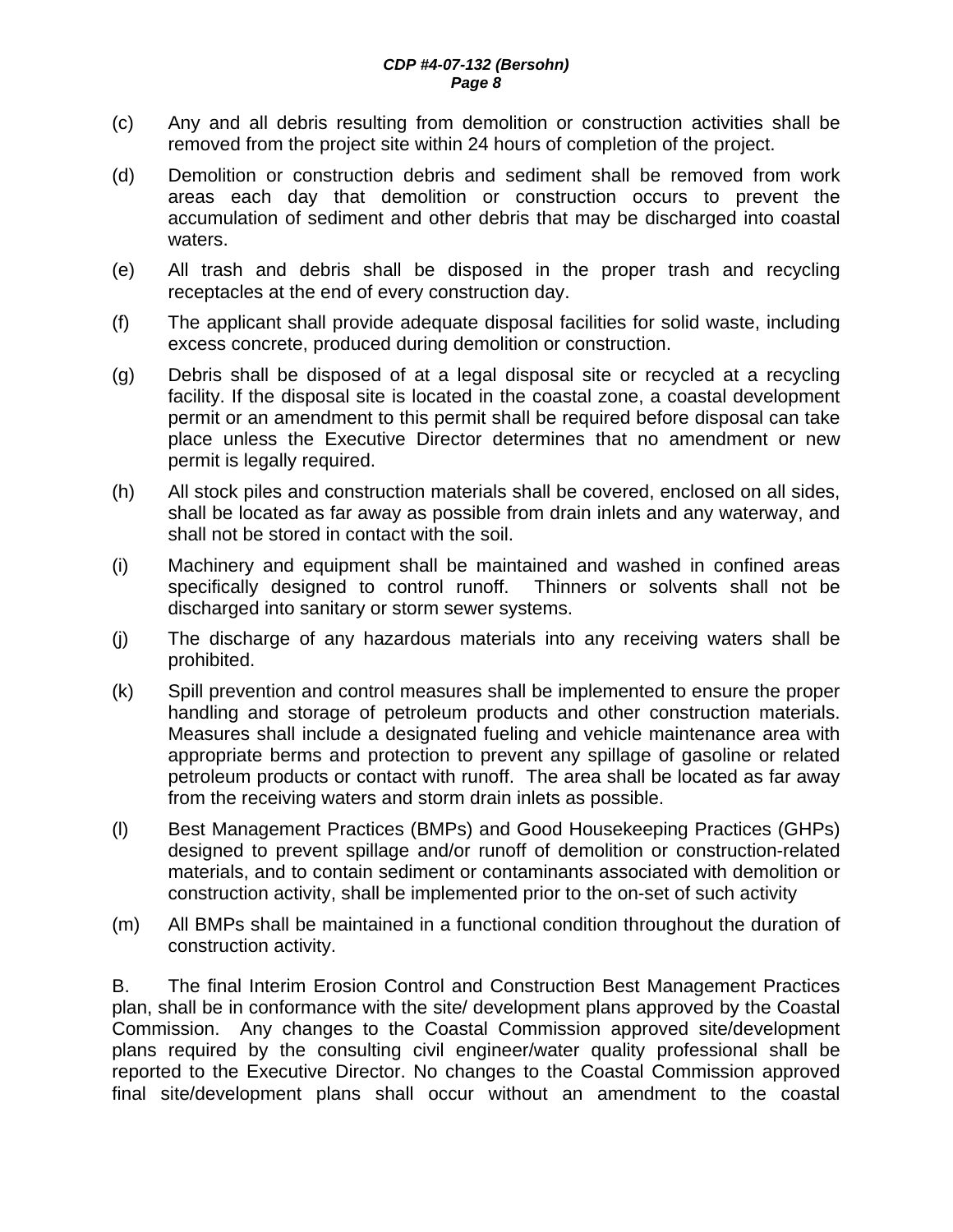development permit, unless the Executive Director determines that no amendment is required.

## **5. Landscaping and Fuel Modification Plans**

**Prior to issuance of the Coastal Development Permit**, the applicant shall submit two sets of landscaping and fuel modification plans, prepared by a licensed landscape architect or a qualified resource specialist. The consulting landscape architect or qualified landscape professional shall certify in writing that the final Landscape and Fuel Modification plans are in conformance with the following requirements:

## **A) Landscaping Plan**

- (1) All graded & disturbed areas on the subject site shall be planted and maintained for erosion control purposes within thirty (30) days of receipt of the certificate of occupancy for the residence. To minimize the need for irrigation all landscaping shall consist primarily of native/drought resistant plants, as listed by the California Native Plant Society, Santa Monica Mountains Chapter, in their document entitled Recommended List of Plants for Landscaping in the Santa Monica Mountains, dated February 5, 1996. All native plant species shall be of local genetic stock. No plant species listed as problematic and/or invasive by the California Native Plant Society (http://www.CNPS.org/), the California Invasive Plant Council (formerly the California Exotic Pest Plant Council) (http://www.calipc.org/), or as may be identified from time to time by the State of California shall be employed or allowed to naturalize or persist on the site. No plant species listed as a "noxious weed" by the State of California or the U.S. Federal Government shall be utilized within the property.
- (2) All cut and fill slopes shall be stabilized with planting at the completion of final grading. Planting should be of native plant species indigenous to the Santa Monica Mountains using accepted planting procedures, consistent with fire safety requirements. All native plant species shall be of local genetic stock. Such planting shall be adequate to provide 90 percent coverage within two (2) years, and this requirement shall apply to all disturbed soils;
- (3) Plantings will be maintained in good growing condition throughout the life of the project and, whenever necessary, shall be replaced with new plant materials to ensure continued compliance with applicable landscape requirements;
- (4) Rodenticides containing any anticoagulant compounds (including, but not limited to, Warfarin, Brodifacoum, Bromadiolone or Diphacinone) shall not be used.
- (5) Fencing of the entire property is prohibited. Fencing shall extend no further than the approved development area. The fencing type and location shall be illustrated on the landscape plan. Fencing shall also be subject to the color requirements outlined in **Special Condition 6, Structural Appearance**, below.

## **B) Fuel Modification Plans**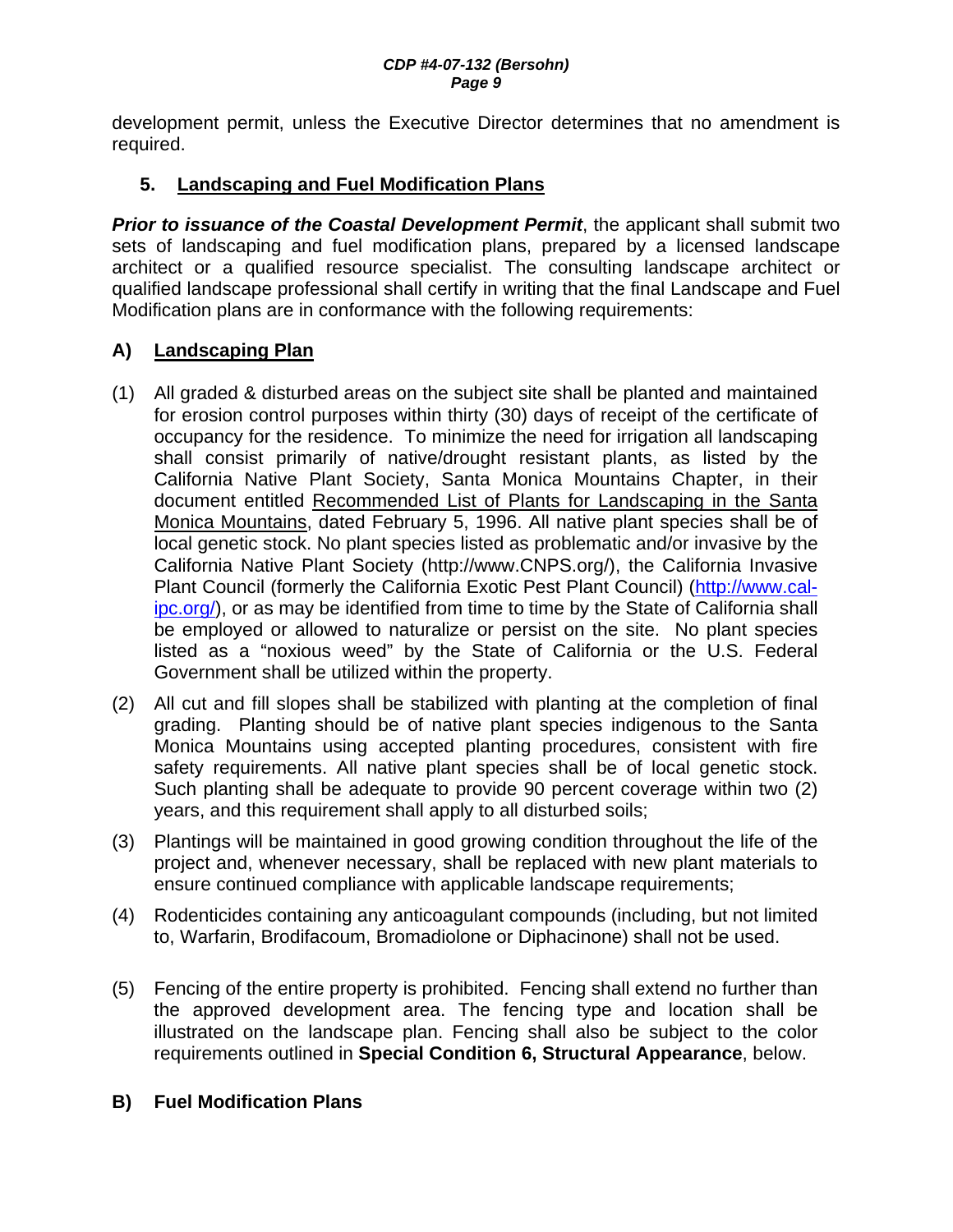Vegetation within 20 feet of the proposed house may be removed to mineral earth, vegetation within a 200-foot radius of the main structure may be selectively thinned in order to reduce fire hazard. However, such thinning shall only occur in accordance with an approved long-term fuel modification plan submitted pursuant to this special condition. The fuel modification plan shall include details regarding the types, sizes and location of plant materials to be removed, and how often thinning is to occur. In addition, the applicant shall submit evidence that the fuel modification plan has been reviewed and approved by the Forestry Department of Los Angeles County. Irrigated lawn, turf and ground cover planted within the twenty foot radius of the proposed house shall be selected from the most drought tolerant species or subspecies, or varieties suited to the Mediterranean climate of the Santa Monica Mountains.

## **C) Conformance with Commission Approved Site/Development Plans**

The Permittee shall undertake development in accordance with the final Landscape and Fuel Modification Plans. The final Landscape and Fuel Modification Plans shall be in conformance with the site/development plans approved by the Coastal Commission. Any changes to the Coastal Commission approved site/development plans shall be reported to the Executive Director. No changes to the Coastal Commission approved final site/development plans shall occur without an amendment to the coastal development permit, unless the Executive Director determines that no amendment is legally required.

## **D) Monitoring**

Three years from the date of the receipt of the Certificate of Occupancy for the residence the applicant shall submit to the Executive Director, a landscape monitoring report, prepared by a licensed Landscape Architect or qualified Resource Specialist, that certifies the on-site landscaping is in conformance with the landscape plan approved pursuant to this Special Condition. The monitoring report shall include photographic documentation of plant species and plant coverage.

If the landscape monitoring report indicates the landscaping is not in conformance with or has failed to meet the requirements specified in this condition, the applicant, or successors in interest, shall submit, within 30 days of the date of the monitoring report, a revised or supplemental landscape plan, certified by a licensed Landscape Architect or a qualified Resource Specialist, that specifies additional or supplemental landscaping measures to remediate those portions of the original plan that have failed or are not in conformance with the original approved plan. This remedial landscaping plan shall be implemented within 30 days of the date of the final supplemental landscaping plan and remedial measures shall be repeated as necessary to meet the requirements of this condition.

## **6. Structural Appearance**

*Prior to issuance of the Coastal Development Permit*, the applicant shall submit for the review and approval of the Executive Director, a color palette and material specifications for the outer surface of all structures authorized by the approval of this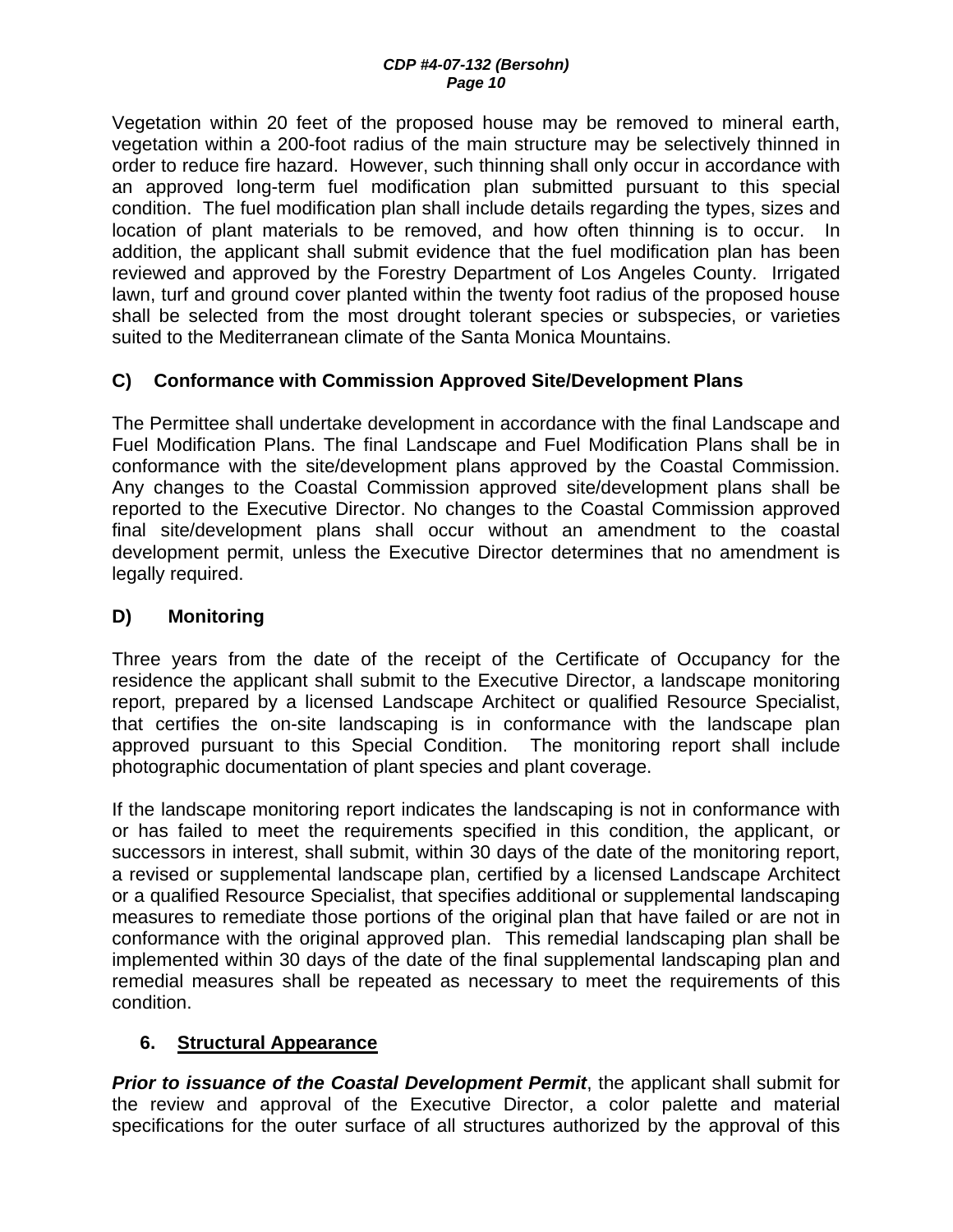Coastal Development Permit. The palette samples shall be presented in a format not to exceed  $8\frac{1}{2}$ " x 11" x  $\frac{1}{2}$ " in size. The palette shall include the colors proposed for the roofs, trims, exterior surfaces, driveways, retaining walls, and other structures authorized by this permit. Acceptable colors shall be limited to colors compatible with the surrounding environment (earth tones) including shades of green, brown and gray with no white or light shades and no bright tones. All windows shall be comprised of non-glare glass.

The approved structures shall be colored with only the colors and window materials authorized pursuant to this special condition. Alternative colors or materials for future repainting or resurfacing or new windows may only be applied to the structures authorized by this Coastal Development Permit if such changes are specifically authorized by the Executive Director as complying with this special condition.

## **7. Lighting Restriction**

A. The only outdoor night lighting allowed on the subject parcel is limited to the following:

- (1) The minimum necessary to light walkways used for entry and exit to the structures, including parking areas on the site. This lighting shall be limited to fixtures that do not exceed two feet in height above finished grade, are directed downward and generate the same or less lumens equivalent to those generated by a 60 watt incandescent bulb, unless a greater number of lumens is authorized by the Executive Director.
- (2) Security lighting attached to the residence and garage shall be controlled by motion detectors and is limited to same or less lumens equivalent to those generated by a 60 watt incandescent bulb.
- (3) The minimum necessary to light the entry area to the driveway with the same or less lumens equivalent to those generated by a 60 watt incandescent bulb.

B. No lighting around the perimeter of the site and no lighting for aesthetic purposes is allowed.

#### **8. Future Development Restriction**

This permit is only for the development described in this Coastal Development Permit. Pursuant to Title 14 California Code of Regulations section 13250(b)(6) and 13253(b)(6), the exemptions otherwise provided in Public Resources Code section 30610(a) and (b) shall not apply to the development governed by this Coastal Development Permit. Accordingly, any future structures, future improvements, or change of use to the permitted structures authorized by this permit, including but not limited to, any grading, clearing or other disturbance of vegetation other than as provided for in the approved landscape plan prepared pursuant to **Special Condition 5, Landscaping and Fuel Modification Plans,** shall require an amendment to this Coastal Development Permit from the Commission or shall require an additional coastal development permit from the Commission or from the applicable certified local government.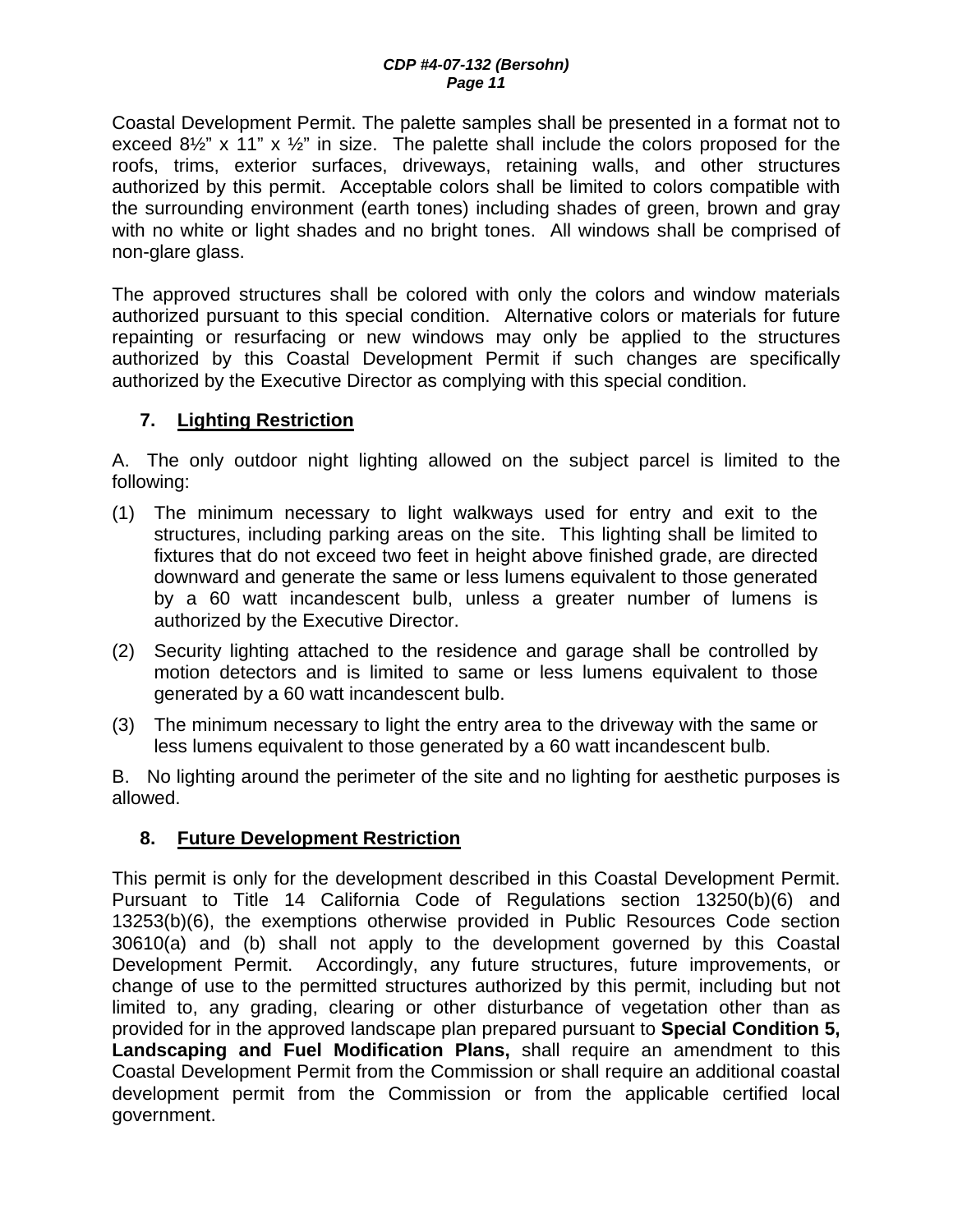#### **9. Deed Restriction**

**Prior to issuance of the Coastal Development Permit**, the applicant shall submit to the Executive Director for review and approval documentation demonstrating that the applicant has executed and recorded against the parcel(s) governed by this permit a deed restriction, in a form and content acceptable to the Executive Director: (1) indicating that, pursuant to this permit, the California Coastal Commission has authorized development on the subject property, subject to terms and conditions that restrict the use and enjoyment of that property; and (2) imposing the Special Conditions of this permit as covenants, conditions and restrictions on the use and enjoyment of the Property. The deed restriction shall include a legal description of the entire parcel or parcels governed by this permit. The deed restriction shall also indicate that, in the event of an extinguishment or termination of the deed restriction for any reason, the terms and conditions of this permit shall continue to restrict the use and enjoyment of the subject property so long as either this permit or the development it authorizes, or any part, modification, or amendment thereof, remains in existence on or with respect to the subject property.

## **10. Habitat Impact Mitigation**

**Prior to issuance of the Coastal Development Permit**, the applicant shall submit, for the review and approval of the Executive Director, a map delineating all areas of chaparral and coastal sage scrub habitat (ESHA) that will be disturbed by the proposed development, including fuel modification and brush clearance requirements on the project site and adjacent property. The chaparral and coastal sage scrub ESHA areas on the site and adjacent property shall be delineated on a detailed map, to scale, illustrating the subject parcel boundaries and, if the fuel modification/brush clearance zones extend onto adjacent property, adjacent parcel boundaries. The delineation map shall indicate the total acreage for all chaparral and coastal sage scrub ESHA, both on and offsite, that will be impacted by the proposed development, including the fuel modification/brush clearance areas. A 200-foot clearance zone from the proposed structures shall be used to determine the extent of off-site brush clearance for fire protection purposes. The delineation shall be prepared by a qualified resource specialist or biologist familiar with the ecology of the Santa Monica Mountains.

Mitigation shall be provided for impacts to the chaparral ESHA from the proposed development and fuel modification/brush clearance requirements by one of the three following habitat mitigation methods:

#### **A. Habitat Restoration**

1) Habitat Restoration Plan

*Prior to issuance of the Coastal Development Permit*, the applicant shall submit a habitat restoration plan, for the review and approval of the Executive Director, for an area of degraded chaparral habitat equivalent to the area of chaparral ESHA impacted by the proposed development and fuel modification/brush clearance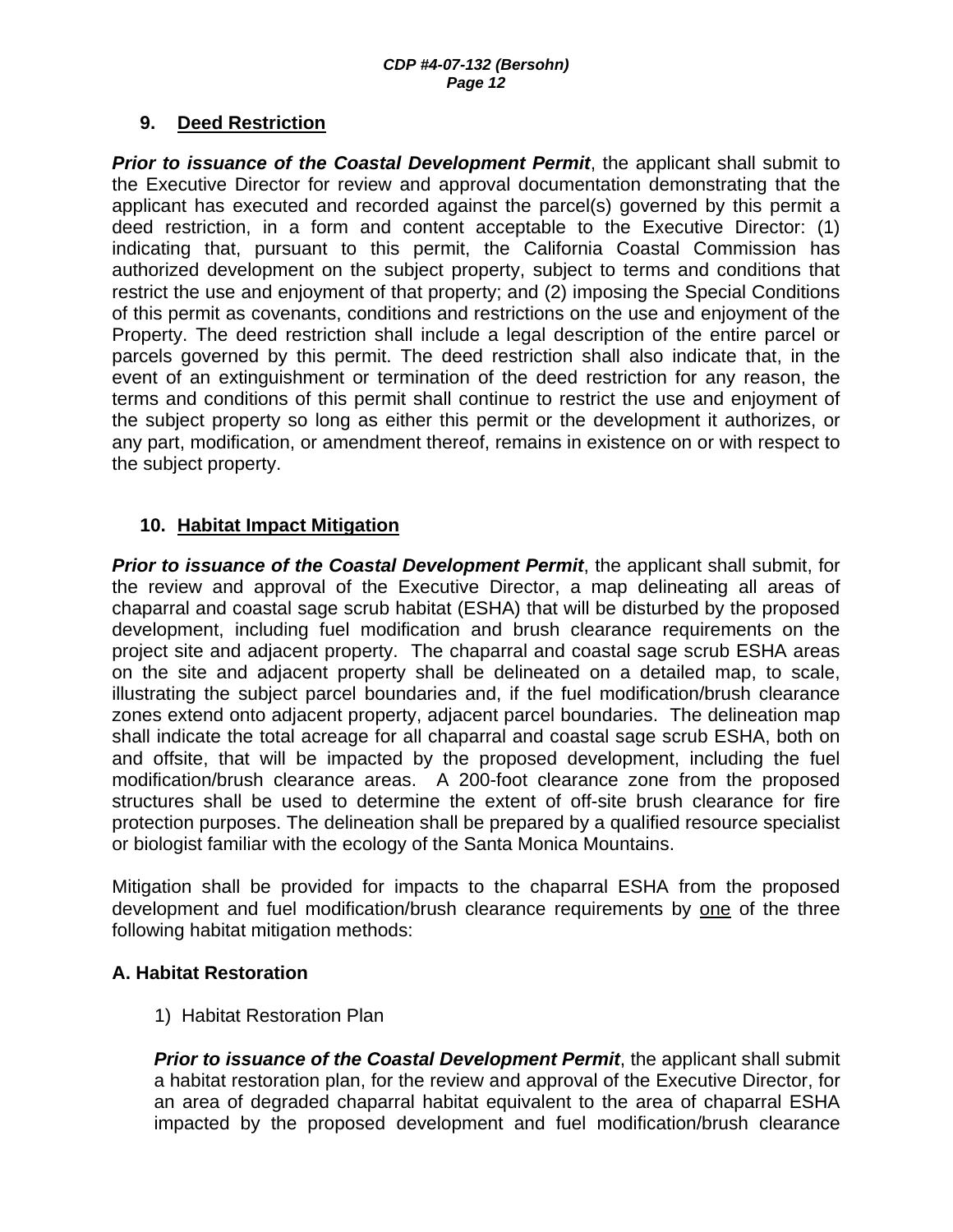area. The habitat restoration area may either be onsite or offsite within the coastal zone either in the City of Malibu or elsewhere in the Santa Monica Mountains. The habitat restoration area shall be delineated on a detailed site plan, to scale, that illustrates the parcel boundaries and topographic contours of the site. The habitat restoration plan shall be prepared by a qualified resource specialist or biologist familiar with the ecology of the Santa Monica Mountains and shall be designed to restore the area in question for habitat function, species diversity and vegetation cover. The restoration plan shall include a statement of goals and performance standards, revegetation and restoration methodology, and maintenance and monitoring provisions. If the restoration site is offsite, the applicant shall submit written evidence to the Executive Director that the property owner has irrevocably agreed to allow the restoration work, maintenance and monitoring required by this condition and not to disturb any native vegetation in the restoration area.

The applicant shall submit, on an annual basis for five years, a written report, for the review and approval of the Executive Director, prepared by a qualified resource specialist, evaluating compliance with the performance standards outlined in the restoration plan and describing the revegetation, maintenance and monitoring that was conducted during the prior year. The annual report shall include recommendations for mid-course corrective measures. At the end of the five-year period, a final detailed report shall be submitted for the review and approval of the Executive Director. If this report indicates that the restoration project has been, in part or in whole, unsuccessful, based on the approved goals and performance standards, the applicant shall submit a revised or supplemental restoration plan with maintenance and monitoring provisions, for the review and approval of the Executive Director, to compensate for those portions of the original restoration plan that were not successful. Should supplemental restoration be required, the applicant shall submit, on an annual basis for five years, a written report, for the review and approval of the Executive Director, prepared by a qualified resource specialist, evaluating the supplemental restoration areas. At the end of the fiveyear period, a final report shall be submitted evaluating whether the supplemental restoration plan has achieved compliance with the goals and performance standards for the restoration area. If the goals and performance standards are not met within 10 years, the applicant shall submit an application for an amendment to the coastal development permit for an alternative mitigation program and shall implement whatever alternative mitigation program the Commission approves, as approved.

The habitat restoration work approved in the restoration plan shall be carried out prior to occupancy of the residence.

2) Open Space Deed Restriction

No development, as defined in section 30106 of the Coastal Act, shall occur in the habitat restoration area, as shown on the habitat restoration site plan required pursuant to (A)(1) above.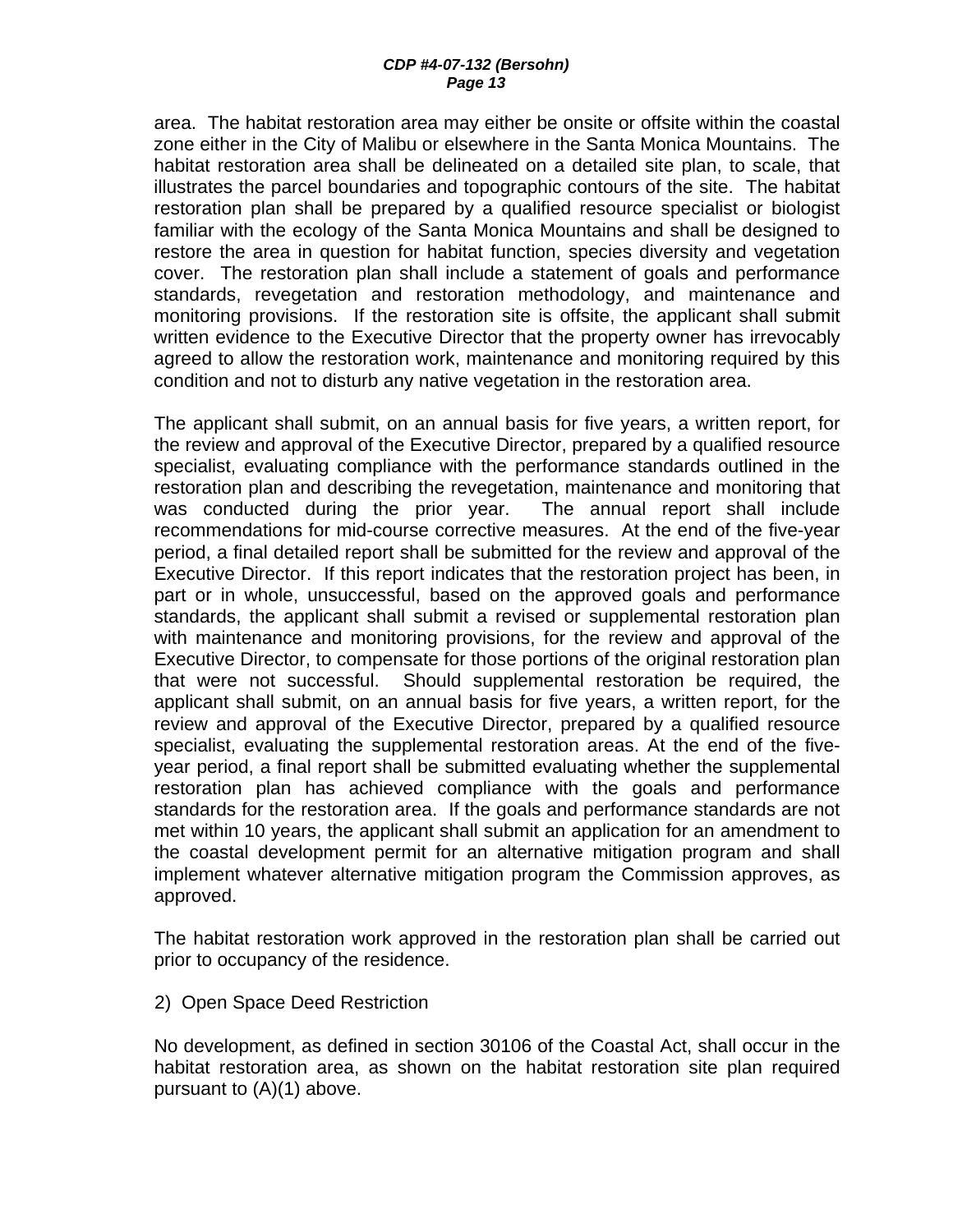Prior to the issuance of the coastal development permit, the applicant shall submit evidence that the applicant has executed and recorded a deed restriction (if the applicant is not the owner, then the applicant shall submit evidence that the owner has executed and recorded the deed restriction), in a form and content acceptable to the Executive Director, reflecting the above restriction on development and designating the habitat restoration area as open space. The deed restriction shall include a graphic depiction and narrative legal descriptions of both the parcel on which the restoration area lies and the open space area/habitat restoration area. The deed restriction shall run with the land, binding all successors and assigns, and shall be recorded free of prior liens that the Executive Director determines may affect the enforceability of the restriction. This deed restriction shall not be removed or changed without a Commission amendment to this coastal development permit.

3) Performance Bond

*Prior to issuance of the Coastal Development Permit*, the applicant shall post performance bonds to guarantee implementation of the restoration plan as follows: a) one equal to the value of the labor and materials; and b) one equal to the value of the maintenance and monitoring for a period of 5 years. Each performance bond shall be released upon satisfactory completion of items (a) and (b) above. If the applicant fails to either restore or maintain and monitor according to the approved plans, the Coastal Commission may collect the security and complete the work on the property.

#### **B. Habitat Conservation**

*Prior to issuance of the Coastal Development Permit*, the applicant shall (or, if the applicant is not the owner of the habitat conservation site, then the owner of the habitat conservation site shall) execute and record an open space deed restriction in a form and content acceptable to the Executive Director, over the entirety of a legal parcel or parcels containing chaparral ESHA. The chaparral ESHA located on the mitigation parcel or parcels must be of equal or greater area than the ESHA area impacted by the proposed development, including the fuel modification/brush clearance areas. No development, as defined in section 30106 of the Coastal Act, shall occur on the mitigation parcel(s) and the parcel(s) shall be preserved as permanent open space. The deed restriction shall include a graphic depiction and narrative legal descriptions of the parcel or parcels. The deed restriction shall run with the land, binding all successors and assigns, and shall be recorded free of prior liens that the Executive Director determines may affect the enforceability of the restriction.

Prior to occupancy of the residence, the applicant shall submit evidence, for the review and approval of the Executive Director, that the recorded documents have been reflected in the Los Angeles County Tax Assessor Records.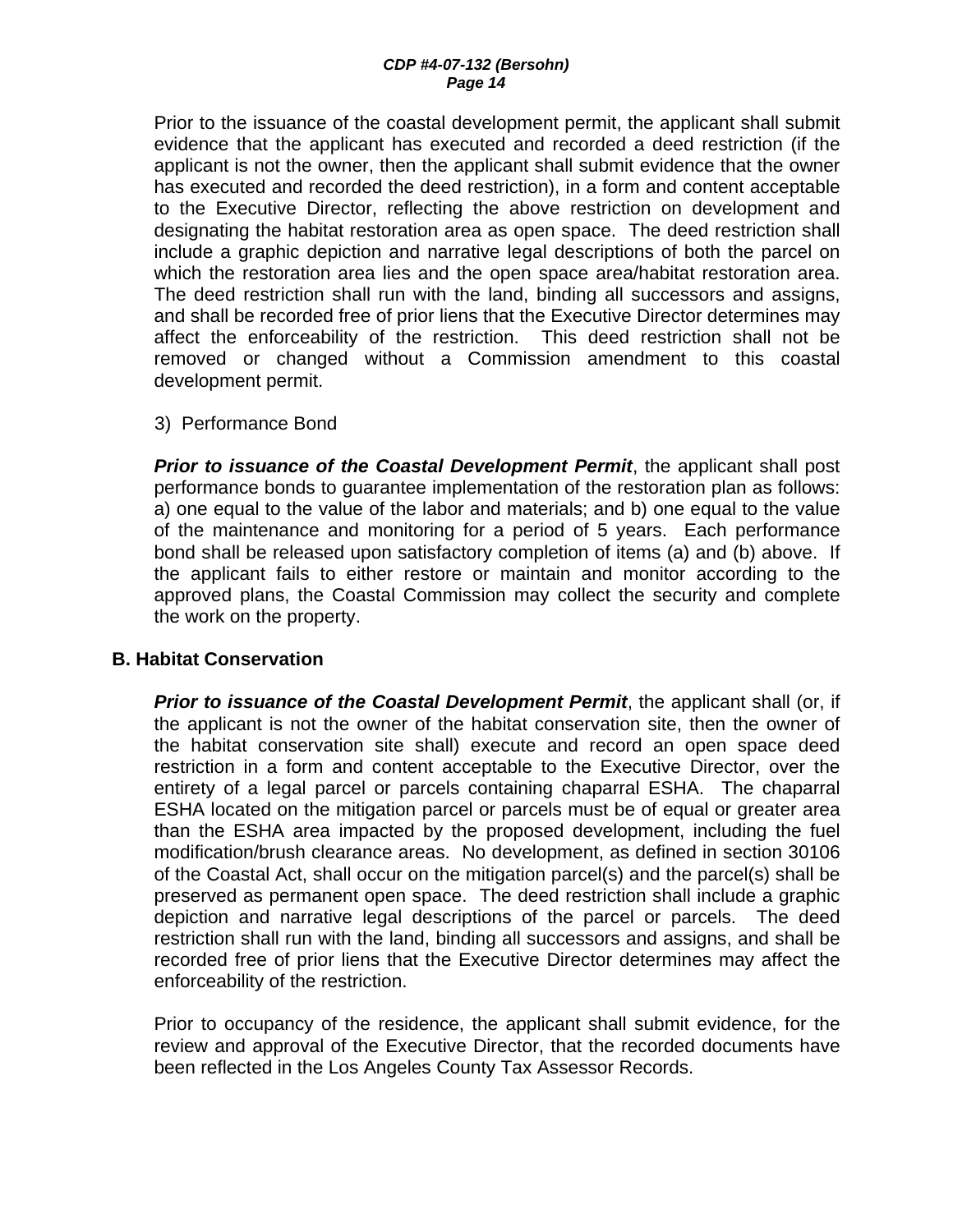If the mitigation parcel(s) is/are larger in size than the impacted habitat area, the excess acreage may be used to provide habitat impact mitigation for other development projects that impact like ESHA.

## **C. Habitat Impact Mitigation Fund**

*Prior to issuance of the Coastal Development Permit*, the applicant shall submit evidence, for the review and approval of the Executive Director, that compensatory mitigation, in the form of an in-lieu fee, has been paid to the Mountains Recreation and Conservation Authority to mitigate adverse impacts to chaparral and coastal sage scrub habitat ESHA. The fee shall be calculated as follows:

#### **1. Development Area, Irrigated Fuel Modification Zones, Off-site Brush Clearance**

The in-lieu fee for these areas shall be \$12,000 per acre within the development area, any required irrigated fuel modification zones, and required off-site brush clearance areas (assuming a 200-foot radius from all structures). The total acreage shall be based on the map delineating these areas required by this condition.

#### **2. Non-irrigated Fuel Modification Zones**

The in-lieu fee for non-irrigated fuel modification areas shall be \$3,000 per acre. The total acreage shall be based on the map delineating these areas required by this condition.

Prior to the payment of any in-lieu fee to the Mountains Recreation and Conservation Authority, the applicant shall submit, for the review and approval of the Executive Director, the calculation of the in-lieu fee required to mitigate adverse impacts to chaparral and/or coastal sage scrub habitat ESHA, in accordance with this condition. After review and approval of the fee calculation, the fee shall be paid to the Mountains Recreation and Conservation Authority's Coastal Habitat Impact Mitigation Fund for the acquisition, permanent preservation or restoration of habitat in the Santa Monica Mountains coastal zone, with priority given to the acquisition of or extinguishment of all development potential on properties containing environmentally sensitive habitat areas and properties adjacent to public parklands.. The fee may not be used to restore areas where development occurred in violation of the Coastal Act's permit requirements.

## **11. Open Space Conservation Easement**

A. Except as indicated in subsections (1) through (5) below, no development as defined in Section 30106 of the Coastal Act, grazing, or agricultural activities shall occur outside of the approved development area on the subject property including current APNs 4457-037-015 and 016, as partially depicted on Exhibit 6. The only development permitted on the subject property within the open space conservation easement area includes the following: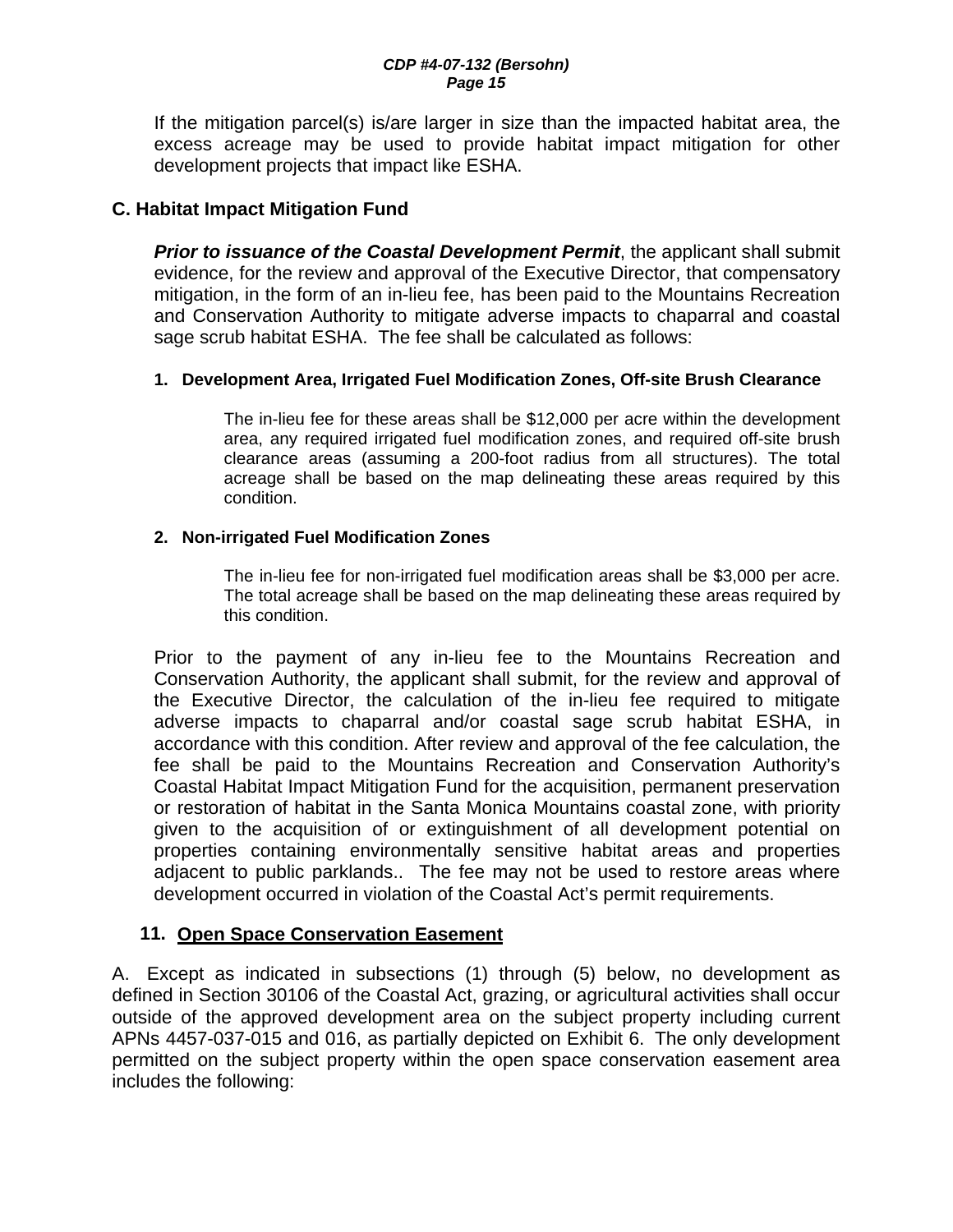- (1) Fuel modification required by the Los Angeles County Fire Department undertaken in accordance with the final approved fuel modification plan approved pursuant to **Special Condition 5, Landscaping and Fuel Modification Plans**, or other fuel modification plans required and approved by the Commission pursuant to a different CDP(s) issued by the Commission;
- (2) Drainage and polluted runoff control activities required and approved pursuant to:
	- a. The drainage and runoff control plans approved pursuant to **Special Condition 3, Permanent Drainage and Runoff Control Plan,** of this permit; and
	- b. The landscaping and erosion control plans approved pursuant to **Special Condition 4, Interim Erosion Control & Construction Best Management Practices Plan, and Special Condition 5, Landscaping and Fuel Modification Plans,** of this permit;
- (3) Planting of native vegetation and other restoration activities, if approved by the Commission as an amendment to this coastal development permit or a new coastal development permit;
- (4) If approved by the Commission as an amendment to this coastal development permit or a new coastal development permit,
	- a. construction and maintenance of public hiking trails; and
	- b. construction and maintenance of roads, trails, and utilities consistent with existing easements.
- (5) The approved pump house and two water tanks.

B. *Prior to issuance of the Coastal Development Permit*, the applicant shall execute and record a document in a form and content acceptable to the Executive Director, granting to the Mountains Recreation and Conservation Authority ("MRCA") on behalf of the people of the State of California an open space conservation easement over the "open space conservation easement area" described above, for the purpose of habitat protection. The recorded easement document shall include a formal legal description of the entire property; and a metes and bounds legal description and graphic depiction, prepared by a licensed surveyor, of the open space conservation easement area. The recorded document shall reflect that no development shall occur within the open space conservation easement area except as otherwise set forth in this permit condition. The grant of easement shall be recorded free of prior liens and encumbrances (other than existing easements for roads, trails, and utilities) which the Executive Director determines may affect the interest being conveyed, and shall run with the land in favor of the MRCA on behalf of the people of the State of California, binding all successors and assigns.

#### **12. Site Inspection**

By acceptance of this permit, the applicant irrevocably authorizes, on behalf of the applicant and all successors-in-interest with respect to the subject property, Coastal Commission staff and its designated agents to enter onto the property to undertake site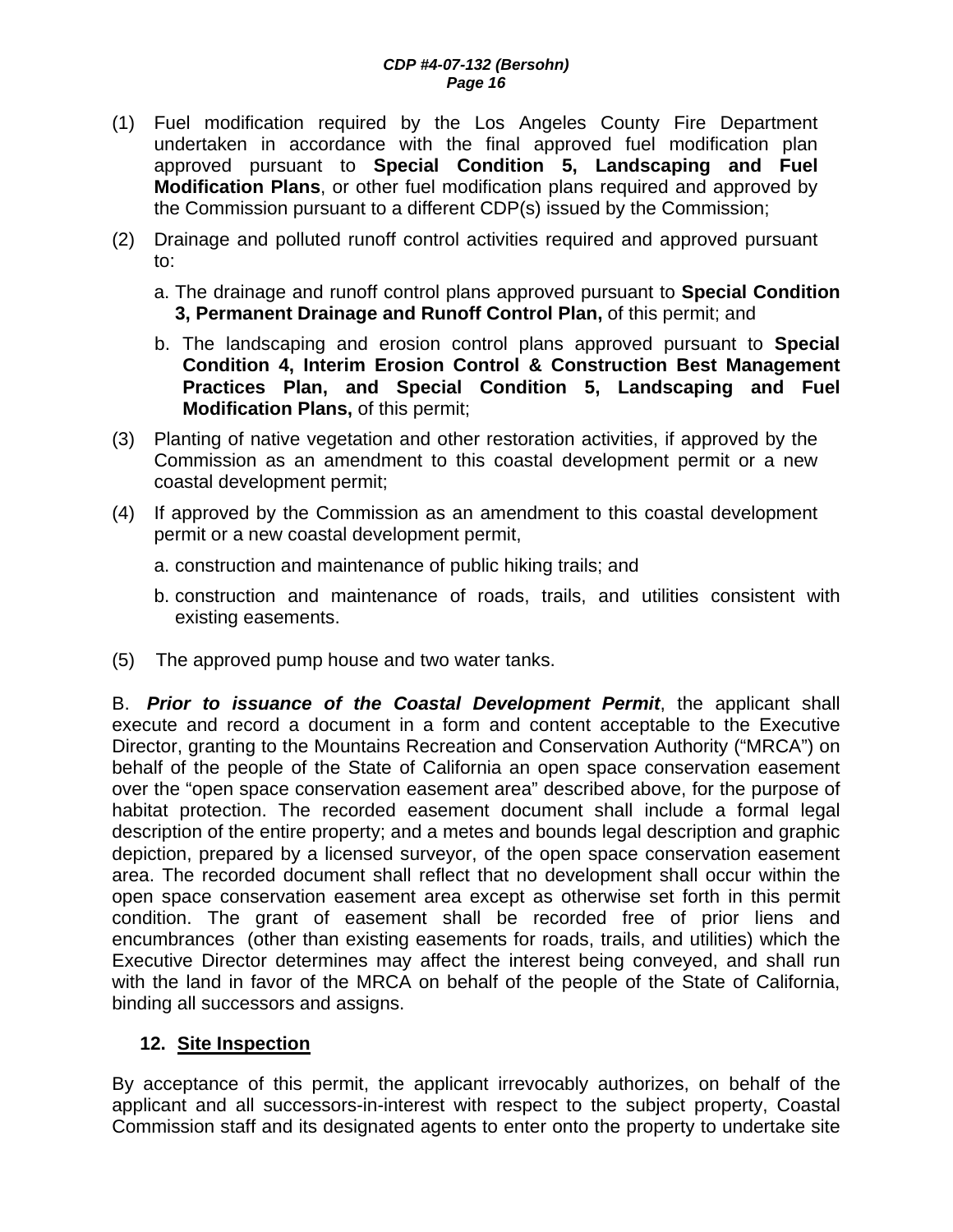inspections for the purpose of monitoring compliance with the permit, including the special conditions set forth herein, and to document their findings (including, but not limited to, by taking notes, photographs, or video), subject to Commission staff providing 24 hours advanced notice to the contact person indicated pursuant to paragraph B prior to entering the property, unless there is an imminent threat to coastal resources, in which case such notice is not required. If two attempts to reach the contact person by telephone are unsuccessful, the requirement to provide 24 hour notice can be satisfied by voicemail, email, or facsimile sent 24 hours in advance or by a letter mailed three business days prior to the inspection. Consistent with this authorization, the applicant and his successors: (1) shall not interfere with such inspection/monitoring activities and (2) shall provide any documents requested by the Commission staff or its designated agents that are relevant to the determination of compliance with the terms of this permit.

**Prior to issuance of the Coastal Development Permit**, the applicant shall submit to Commission staff the email address and fax number, if available, and the address and phone number of a contact person authorized to receive the Commission's notice of the site inspections allowed by this special condition. The applicant is responsible for updating this contact information, and the Commission is entitled to rely on the last contact information provided to it by the applicant.

## **13. Removal of Natural Vegetation**

Removal of natural vegetation for the purpose of fuel modification within the 50 foot zone surrounding the proposed structure(s) shall not commence until the local government has issued a building or grading permit for the development approved pursuant to this permit. Vegetation thinning within the 50-200 foot fuel modification zone shall not occur until commencement of construction of the structure(s) approved pursuant to this permit.

## **14. Oak Tree Protection**

To ensure that the oak trees located to the northwest of the proposed building site on the subject parcel are protected during construction activities, temporary protective barrier fencing shall be installed around the protected zones (5 feet beyond dripline or 15 feet from the trunk, whichever is greater) of all oak trees and retained during all construction operations. If required construction operations cannot feasibly be carried out in any location with the protective barrier fencing in place, then flagging shall be installed on trees to be protected. The permittee shall also follow the oak tree preservation recommendations that are enumerated in the Oak Tree Report referenced in the Substantive File Documents.

## **15. Lot Combination**

A. By acceptance of this permit, the applicant agrees, on behalf of himself and all successors and assigns with respect to the subject property, that: (1) All portions of the land currently known as APN 4456-037-015 and APN 4456-037-016 shall henceforth be considered and treated as a single parcel of land for all purposes, including but not limited to sale, conveyance, lease, development, taxation or encumbrance; and (2) the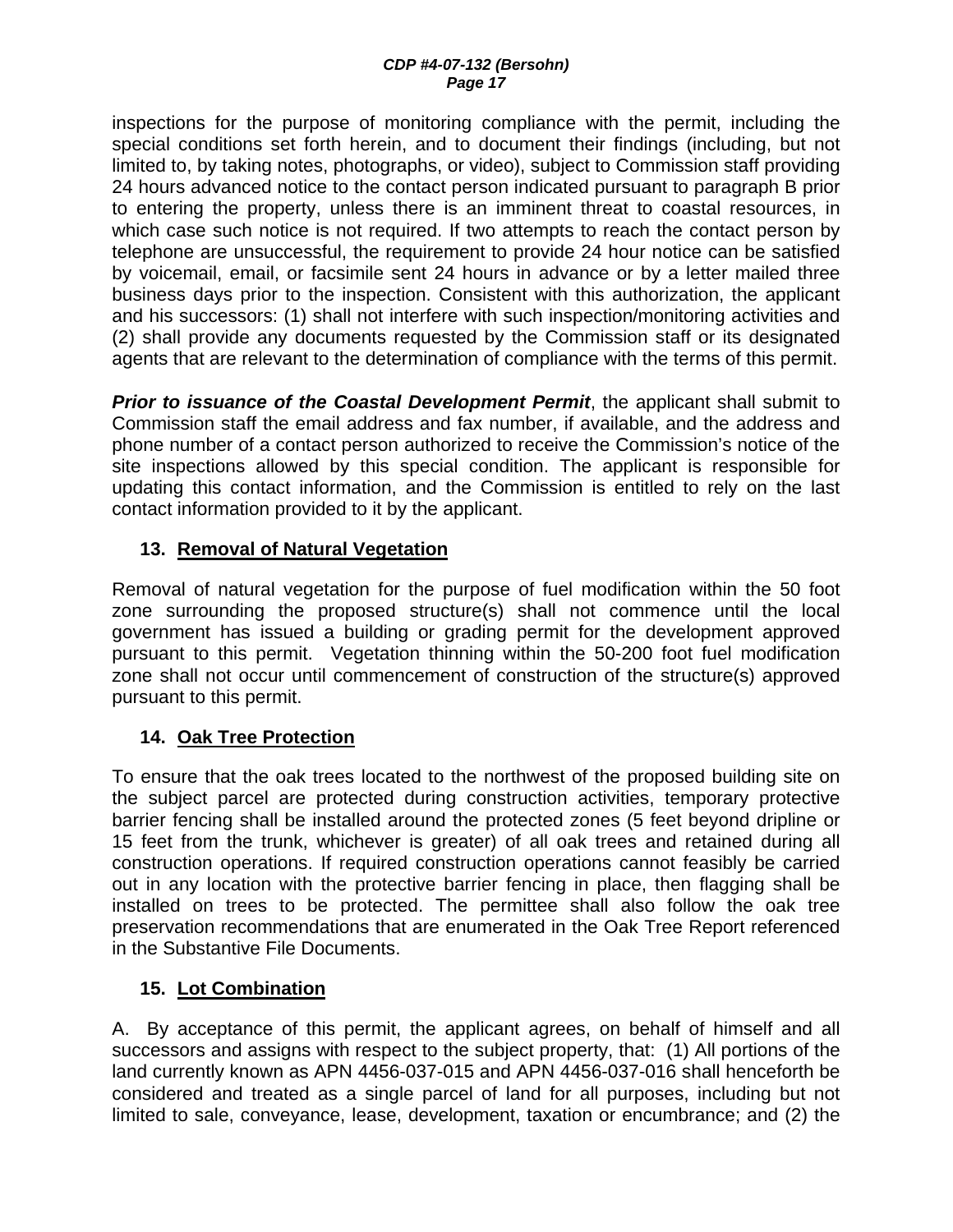single parcel so described shall not be divided, and none of subareas to which the separate assessor's parcel numbers were assigned at the time of this permit approval shall be alienated from each other or from any portion of the unified parcel hereby recognized.

B. *Prior to issuance of the Coastal Development Permit*, the applicant shall execute and record a deed restriction against the entire property at issue, in a form acceptable to the Executive Director, reflecting the restrictions set forth above. To the extent that there is any argument that the areas identified by the separate assessor's parcel numbers listed above constitute separate parcels for Subdivision Map Act (SMA) purposes, this action shall function to recombine and unify those parcels for the purpose of the SMA. The deed restriction shall include a legal description and graphic depiction of the entire property at issue. The deed restriction shall run with the land, binding all successors and assigns, and shall be recorded free of prior liens that the Executive Director determines may affect the enforceability of the restriction.

C. *Prior to issuance of the Coastal Development Permit*, but after the deed restriction described in the prior paragraph is recorded, the applicant shall provide evidence to the Executive Director that the applicant has provided a copy of the recorded deed restriction to the county assessor's office and requested that the assessor's office (1) revise its records and maps to reflect the combination of the parcels, and (2) send the Commission notice when it has done so, indicating the new single APN.

## **16. Removal of Temporary Construction Trailer**

With the acceptance of this coastal permit, the applicant agrees that the temporary construction trailer on the site shall be removed within two years of the issuance of this coastal development permit or within thirty (30) days of the applicants receipt of the Certificate of Occupancy for the proposed residence from the County of Los Angeles, whichever is less, to a site located outside the Coastal Zone or a site with a valid coastal development permit for the installation of temporary trailers.

## **17. Removal of Excavated Material**

**Prior to issuance of the Coastal Development Permit**, the applicant shall provide evidence to the Executive Director of the location of the disposal site for all excess excavated material from the site. If the disposal site is located in the Coastal Zone, the disposal site must have a valid coastal development permit for the disposal of fill material. If the disposal site does not have a coastal permit, such a permit will be required prior to the disposal of material.

## **18. Protection of Mariposa Lillies**

To ensure that the Catalina Mariposa Lilies (CNPS List 4.2 Plant) adjacent to the building pad area are not disturbed during construction activities, temporary protective barrier fencing shall be installed around the Lilies and retained during all construction operations.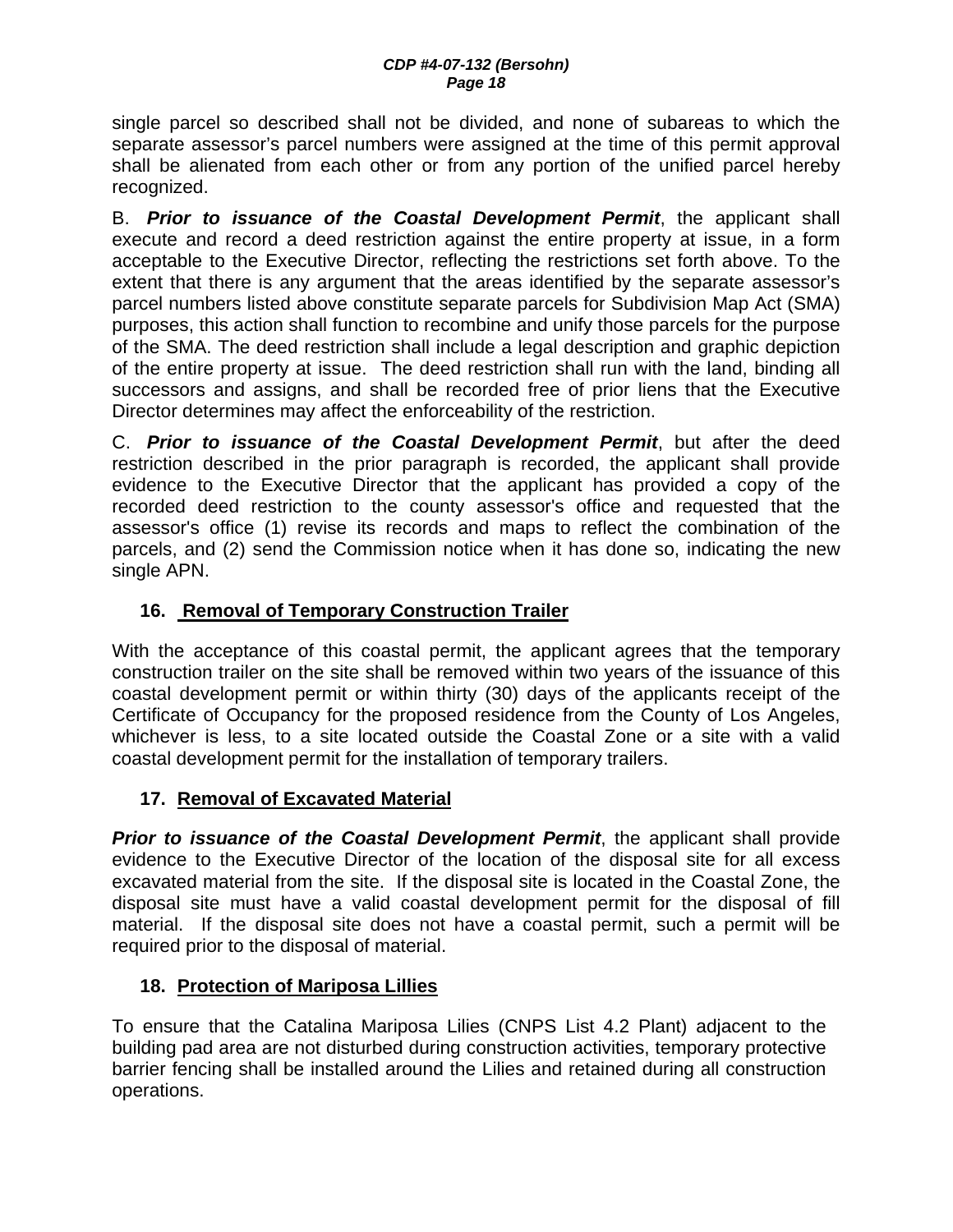## **19. Revised Plans**

A. *Prior to issuance of the Coastal Development Permit*, the applicant shall submit, for the review and approval of the Executive Director, two (2) sets of final revised project plans. All plans must be drawn to scale with dimensions shown. The final revised project plans and project description shall reflect the following:

(1) the second water tank shall be depicted on the revised plans directly adjacent to the water tank already depicted on the plans, and

(2) the 20 ft. long driveway gate shall be clearly depicted on the revised plans.

B. The Permittee shall undertake development in accordance with the final approved plans. Any proposed changes to the approved final plans shall be reported to the Executive Director. No changes to the approved final plans shall occur without a Coastal Commission - approved amendment to the coastal development permit, unless the Executive Director determines that no amendment is legally required.

# **IV. FINDINGS AND DECLARATIONS**

The Commission hereby finds and declares:

# **A. PROJECT DESCRIPTION AND BACKGROUND**

The applicant proposes to construct a 3,003 sq. ft. 26 ft. high single family residence, 720 ft. under house carport and workshop, and a 150 sq. ft. metal and block pump house with solar array, two 5,000 gallon water tanks, 450 ft. long driveway, septic system, outdoor patio, temporary construction trailer, 20 ft. long driveway gate, and 1,625 cu. yds. of grading (1,279 cu. yds. cut and 346 cu. yds. fill) is also proposed. The applicant is proposing to retain the northern portion of the site (currently APN 4456-037- 015) as undeveloped land.

The 32.82 acre site is located at 24810 Piuma Road in the Santa Monica Mountains, about 2.5 miles north of the City of Malibu, 1 mile east of Malibu Canyon Road, and about 6 miles south of Highway 101 in unincorporated Los Angeles County. (Exhibits 1- 2) Piuma Road bisects the property, with the 6.52 acre portion of the site located to the south of Piuma Road and the 26.30 acre portion of the site located to the north of Piuma Road. The entire parcel owned by the applicant is 32.82 acres in size (although the assessor's parcel map shows the property as two different parcels- APN 4456-037-016 is 6.52 acres and APN 4456-037-015 is 26.30 acres-further explained below). The adjacent property to the west is developed with a single family residence (24851 Piuma Road) and the adjacent property to the south is developed with a single family residence (24800 Piuma Road).

The proposed project site is located within a portion of the Malibu Canyon Significant watershed, at an elevation of approximately 1,600 to 1,700 feet above mean sea level. The general topography of the southern site, the proposed building location, is a ridgeline with moderate south and southwest facing slopes and steep erosional slopes occurring on the north and east boundaries of the site. Soils on the site are a sandy clay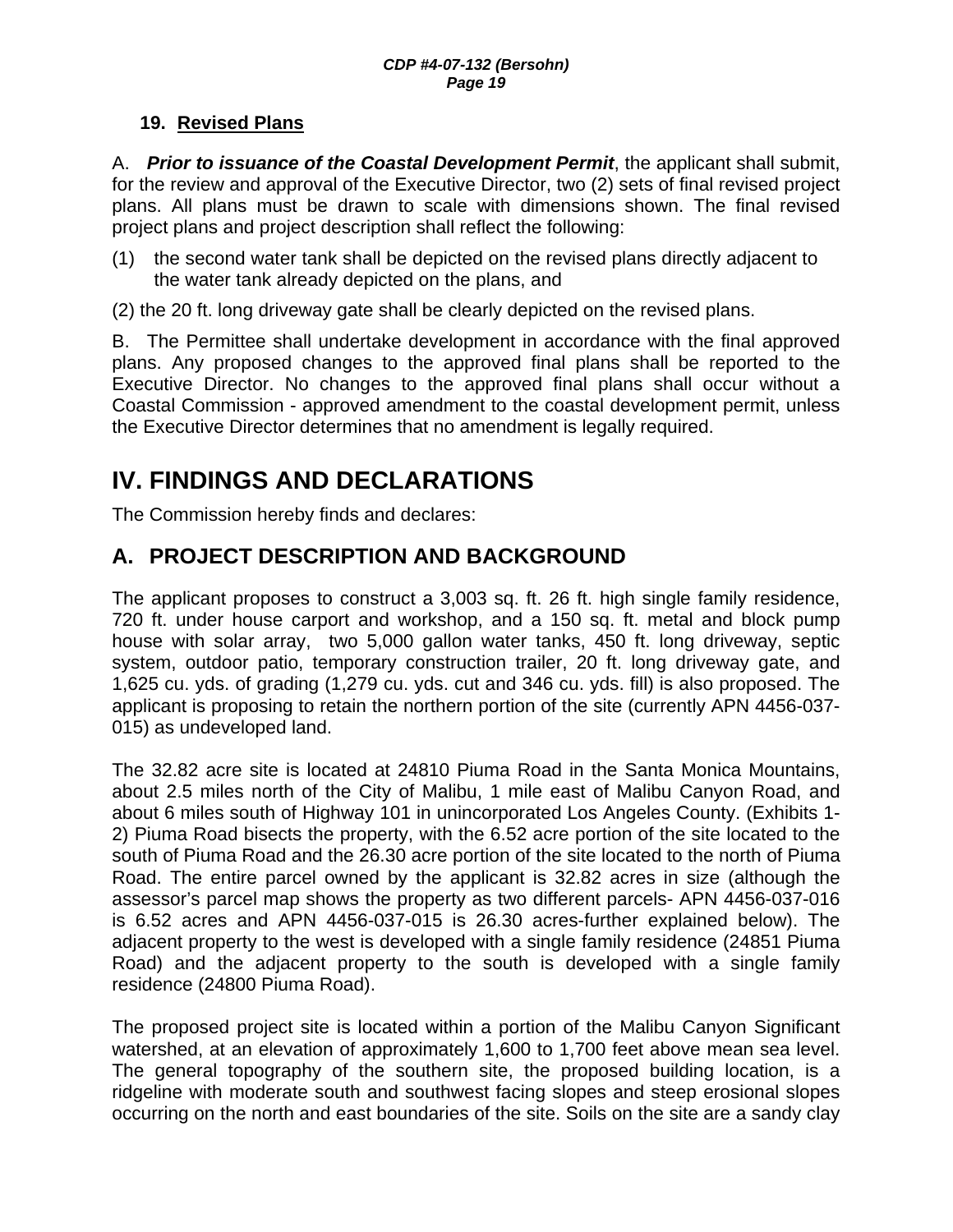loam with eroded soils occurring on the steep, more northerly facing slopes. The topography of the northern portion of the site, not proposed to be developed, is mountainous with canyons and steep slopes.

A driveway presently exists on the south side of the building site on the southern portion of the property and appears to have been constructed prior to the effective date of the Coastal Act, January 1, 1977, according to review of historical aerial photographs. The applicant is proposing to use this driveway to access the building pad with additional improvements in order to meet the Los Angeles County Fire Department Access requirements.

The proposed development site is located in a scenic area and the development will be intermittently visible from various public viewing points, including Piuma Road and potentially State Park lands to the south and west of the project site. However, view impacts are reduced due to intervening mountainous topography in the area. No alternative siting or design options exist on the parcel in which the development would be significantly less visible from public viewing areas.

The applicant is not proposing to construct any development on the northern 26.20 acre portion of the site (APN 4456-037-015). The entire property is designated as "Significant Watershed" in the Malibu/Santa Monica Mountains LUP. Additionally, from an analysis of current aerial photographs, the entire northern portion of the property (currently APN 4456-037-015) contains contiguous, undisturbed native chaparral and sage scrub, also considered to be ESHA. Additionally, the southern portion of the site (currently APN 4456-037-016), where the residence is proposed to be located, is also ESHA except for the existing pre-coastal access driveway. According to the biological assessment submitted by the applicant, the site contains coastal sage scrub, chaparral habitat, and oak woodland habitat.

#### Parcel Legality

As evidence of lot legality, the applicant submitted an unconditional Certificate of Compliance No. 2867, Recorded as Document No. 81-298186, issued by the County of Los Angeles on March 24, 1981 for the property. The property, split by Piuma Road, has been assigned two Assessor's Parcel Numbers (APN) by the Los Angeles County Tax Assessor's Office even though the property has been held as one lot. The 6.52 acre portion south of Piuma Road has APN 4456-037-016 and the 26.30 acre portion north of Piuma Road has APN 4456-037-015. The Certificate of Compliance indicates that the entire parcel was created in compliance with the laws in effect at the time of creation*.* Additionally, Leonard Erlanger from the Los Angeles County Department of Regional Planning confirmed that there was no violation found in the creation of the subject parcel on August 15, 1966, of either the State Subdivision Map Act or the Los Angeles County Subdivision Ordinance; therefore, the parcel is legal. The applicant has included the entire 32.82 acre property (with two different APNs- 4456-037-016 and 4456-037- 015) as part of the application and only proposes to build on the southern part of the property to the south of Piuma Road. The applicant's CDP application states that Los Angeles County requires that APN 4456-037-016 and APN 4456-037-015 remain together to form one legal lot. Special Condition 15 of this CDP will require the applicant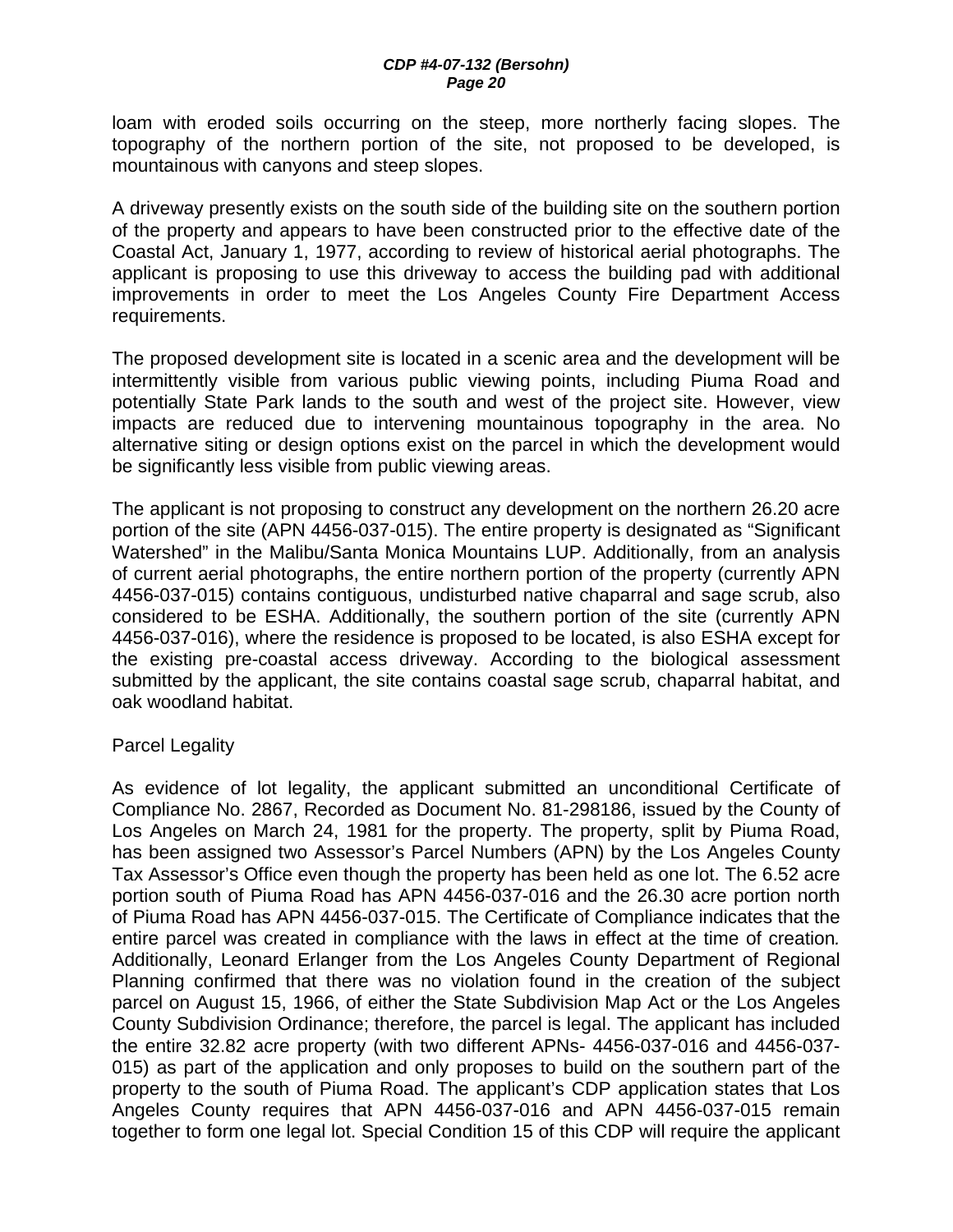to record a deed restriction combining the lots to reflect that the entire 32.82 acres is one parcel in order to ensure that the potential impacts to coastal resources from a future split of the parcel are avoided.

# **B. HAZARDS AND GEOLOGIC STABILITY**

Section **30253** of the Coastal Act states, in pertinent part, that new development shall:

(1) Minimize risks to life and property in areas of high geologic, flood, and fire hazard.

(2) Assure stability and structural integrity, and neither create nor contribute significantly to erosion, instability, or destruction of the site or surrounding area or in any way require the construction of protective devices that would substantially alter natural landforms along bluffs and cliffs.

The proposed development is located in the Malibu/Santa Monica Mountains area, an area historically subject to significant natural hazards including, but not limited to, landslides, erosion, flooding and wild fire. The submitted geology, geotechnical, and/or soils reports referenced as Substantive File Documents conclude that the project site is suitable for the proposed project based on the evaluation of the site's geology in relation to the proposed development. The reports contain recommendations to be incorporated into the project plans to ensure the stability and geologic safety of the proposed project, the project site, and the adjacent properties. To ensure stability and structural integrity and to protect the site and the surrounding sites, the Commission requires the applicant to comply with the recommendations contained in the applicable reports, to incorporate those recommendations into all final design and construction plans, and to obtain the geotechnical consultant's approval of those plans prior to the commencement of construction.

Additionally, to minimize erosion and ensure stability of the project site, the project must include adequate drainage and erosion control measures. In order to achieve these goals, the Commission requires the applicant to submit drainage and interim erosion control plans certified by the geotechnical engineer.

Further, the Commission finds that, for the project to ensure stability and avoid contributing significantly to erosion, all slopes and disturbed areas of the subject site must be landscaped, primarily with native plants, to stabilize disturbed soils and reduce erosion resulting from the development.

Although the conditions described above render the project sufficiently stable to satisfy the requirements of Section 30253, no project is wholly without risks. Due to the fact that the proposed project is located in an area subject to an extraordinary potential for damage or destruction from natural hazards, including wildfire and erosion, those risks remain substantial here. If the applicant nevertheless chooses to proceed with the project, the Commission requires the applicant to assume the liability from these associated risks. Through the assumption of risk condition, the applicant acknowledges the nature of the fire and/or geologic hazard that exists on the site and that may affect the safety of the proposed development.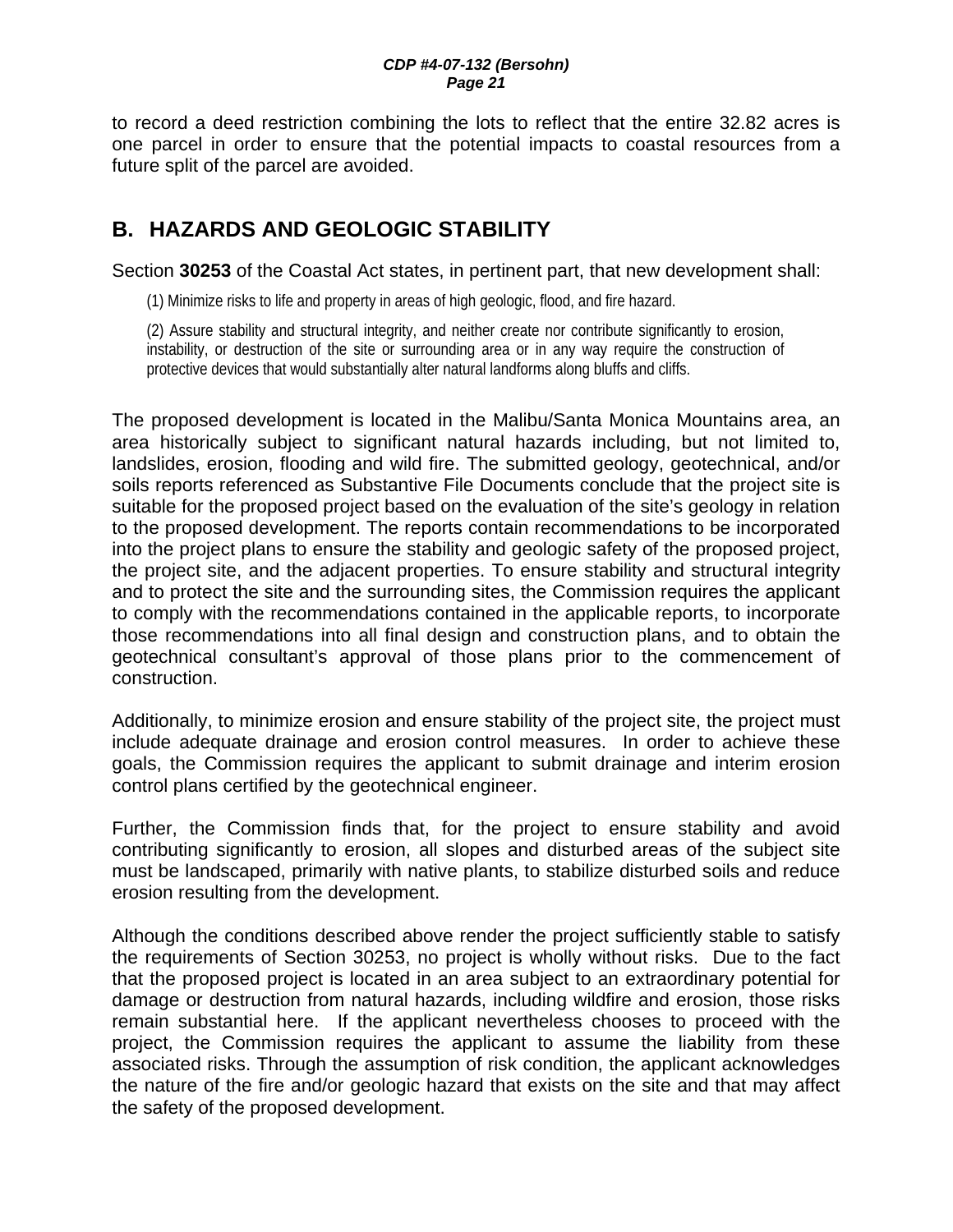The following special conditions are required, as determined in the findings above, to assure the project's consistency with Section 30253 of the Coastal Act and as a response to the risks associated with the project:

**Special Condition 1:** Plans Conforming to Geotechnical Engineer's Recommendations **Special Condition 2:** Assumption of Risk, Waiver of Liability and Indemnity **Special Condition 3:** Permanent Drainage and Polluted Runoff Control Plans **Special Condition 5:** Landscaping and Erosion Control Plans

For the reasons set forth above, the Commission finds that, as conditioned, the proposed project is consistent with Section 30253 of the Coastal Act.

# **C. WATER QUALITY**

Section **30231** of the Coastal Act states that:

The biological productivity and the quality of coastal waters, streams, wetlands, estuaries, and lakes appropriate to maintain optimum populations of marine organisms and for the protection of human health shall be maintained and, where feasible, restored through, among other means, minimizing adverse effects of waste water discharges and entrainment, controlling runoff, preventing depletion of ground water supplies and substantial interference with surface water flow, encouraging waste water reclamation, maintaining natural vegetation buffer areas that protect riparian habitats, minimizing alteration of natural streams.

The Commission recognizes that new development in the Santa Monica Mountains has the potential to adversely impact coastal water quality and aquatic resources because changes such as the removal of native vegetation, the increase in impervious surfaces, and the introduction of new residential uses cause increases in runoff, erosion, and sedimentation, reductions in groundwater recharge and the introduction of pollutants such as petroleum, cleaning products, pesticides, and other pollutants, as well as effluent from septic systems.

The proposed development will result in an increase in impervious surfaces, which leads to an increase in the volume and velocity of stormwater runoff that can be expected to leave the site and eventually be discharged to coastal waters, including streams, wetlands, and estuaries. The pollutants commonly found in runoff associated with residential use can reduce the biological productivity and the quality of such waters and thereby reduce optimum populations of marine organisms and have adverse impacts on human health.

Therefore, in order to minimize the potential for such adverse impacts to water quality and aquatic resources resulting from runoff both during construction and in the postdevelopment stage, the Commission requires the incorporation of Best Management Practices designed to control the volume, velocity and pollutant load of stormwater and dry weather flows leaving the developed site, including: 1) site design, source control and/or treatment control measures; 2) implementing erosion sediment control measures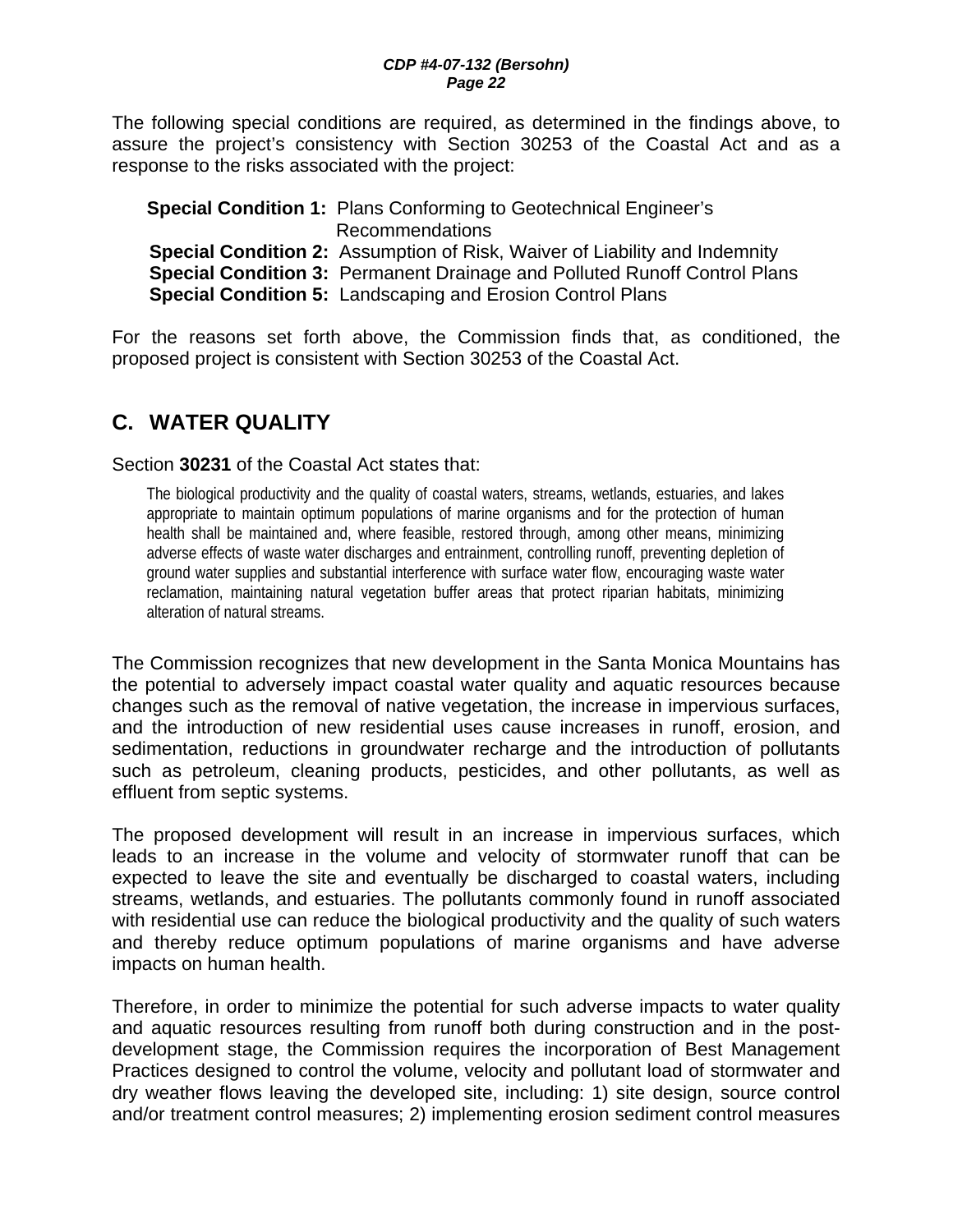during construction and post construction; and 3) revegetating all graded and disturbed areas with primarily native landscaping.

Additionally, the applicant's geologic consultants have concluded that the site is suitable for the proposed septic system and that there would be no adverse impact to the site or surrounding areas from the use of a septic system. The County of Los Angeles Environmental Health Department has given in-concept approval of the proposed septic system, indicating that it meets the plumbing code requirements. The Commission has found that conformance with the provisions of the plumbing code is protective of water resources.

The following special conditions are required, as determined in the findings above, to assure the project's consistency with Section 30231 of the Coastal Act:

| <b>Special Condition 3:</b> Permanent Drainage and Polluted Runoff Control Plans |
|----------------------------------------------------------------------------------|
| <b>Special Condition 4:</b> Interim Erosion Control Plans and Construction       |
| <b>Responsibilities</b>                                                          |
| <b>Special Condition 5:</b> Landscaping and Erosion Control Plans                |
| <b>Special Condition 13: Removal of Native Vegetation</b>                        |

Therefore, the Commission finds that the proposed project, as conditioned, is consistent with Section 30231 of the Coastal Act.

# **D. ENVIRONMENTALLY SENSITIVE HABITAT**

Section **30240** of the Coastal Act protects environmentally sensitive habitat areas (ESHA) by restricting development in and adjacent to ESHA. Section **30240** states:

(a) Environmentally sensitive habitat areas shall be protected against any significant disruption of habitat values, and only uses dependent on such resources shall be allowed within such areas.

(b) Development in areas adjacent to environmentally sensitive habitat areas and parks and recreation areas shall be sited and designed to prevent impacts which would significantly degrade such areas, and shall be compatible with the continuance of such habitat areas.

#### Section **30107.5** of the Coastal Act, defines an environmentally sensitive area as:

"Environmentally sensitive area" means any area in which plant or animal life or their habitats are either rare or especially valuable because of their special nature or role in an ecosystem and which could be easily disturbed or degraded by human activities and developments.

In addition, the Malibu/Santa Monica Mountains LUP provides policy guidance regarding the protection of environmentally sensitive habitats. The Coastal Commission has applied the following relevant policies as guidance in the review of development proposals in the Santa Monica Mountains.

P57 Designate the following areas as Environmentally Sensitive Habitat Areas (ESHAs): (a) those shown on the Sensitive Environmental Resources Map (Figure 6), and (b) any undesignated areas which meet the criteria and which are identified through the biotic review process or other means,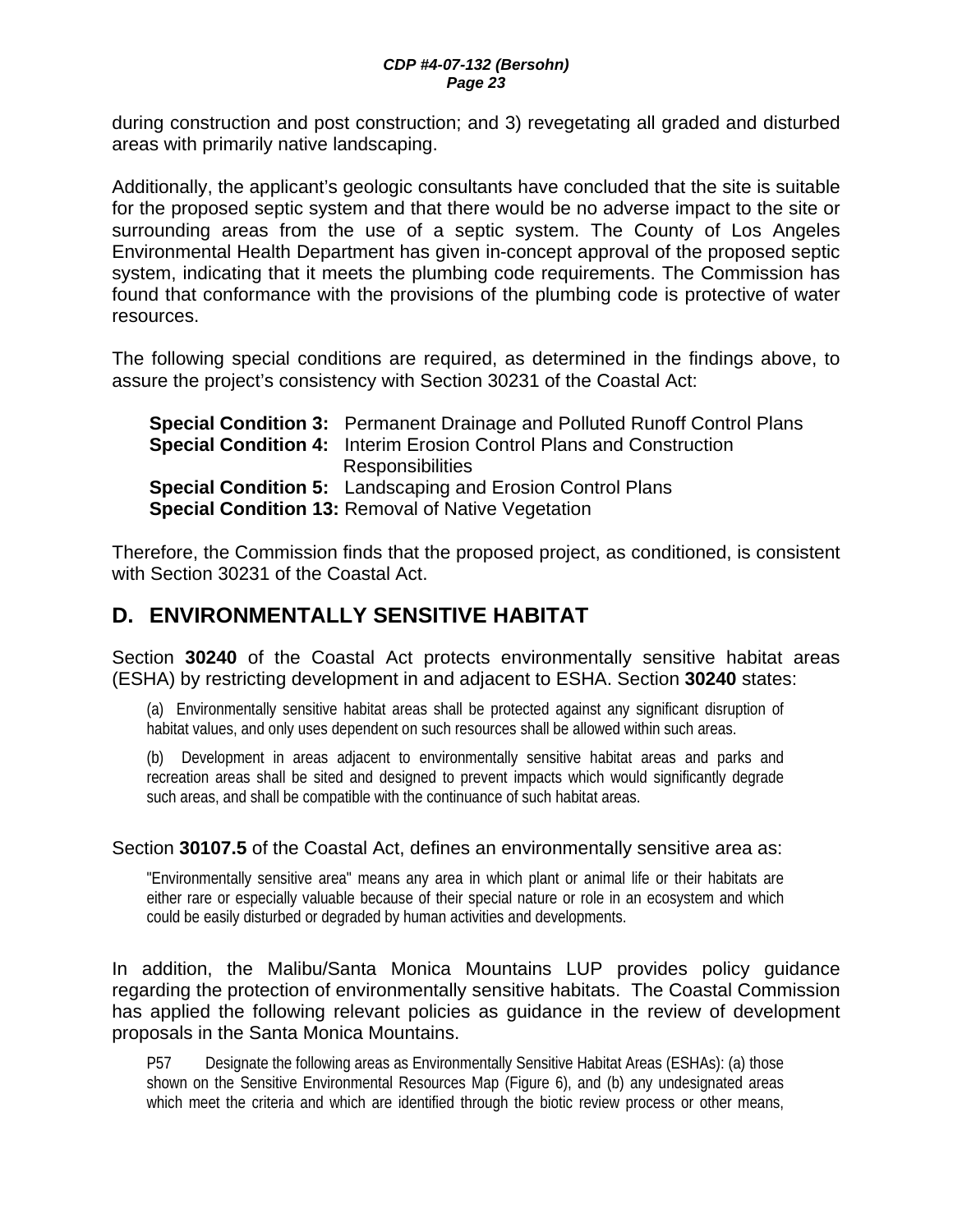including those oak woodlands and other areas identified by the Department of Fish and Game as being appropriate for ESHA designation.

P63 Uses shall be permitted in ESHAs, DSRs, Significant Watersheds, and Significant Oak Woodlands, and Wildlife Corridors in accordance with Table l and all other policies of this LCP.

P68 Environmentally sensitive habitat areas (ESHAs) shall be protected against significant disruption of habitat values, and only uses dependent on such resources shall be allowed within such areas. Residential use shall not be considered a resource dependent use.

P69 Development in areas adjacent to environmentally sensitive habitat areas (ESHAs) shall be subject to the review of the Environmental Review Board, shall be sited and designed to prevent impacts which would significantly degrade such areas, and shall be compatible with the continuance of such habitat areas.

P72 Open space or conservation easements or equivalent measures may be required in order to protect undisturbed watershed cover and riparian areas located on parcels proposed for development. Where new development is proposed adjacent to Environmentally Sensitive Habitat Areas, open space or conservation easements shall be required in order to protect resources within the ESHA.

P74 New development shall be located as close as feasible to existing roadways, services, and existing development to minimize the effects on sensitive environmental resources.

P82 Grading shall be minimized for all new development to ensure the potential negative effects of runoff and erosion on these resources are minimized.

P84 In disturbed areas, landscape plans shall balance long-term stability and minimization of fuel load. For instance, a combination of taller, deep-rooted plants and low-growing ground covers to reduce heat output may be used. Within ESHAs and Significant Watersheds, native plant species shall be used, consistent with fire safety requirements.

#### **1. Project Description and Site Specific Biological Resource Information**

The 32.82 acre site is located about 2.5 miles north of the City of Malibu, 1 mile east of Malibu Canyon Road, and about 6 miles south of Highway 101. The proposed project site is located within a portion of the Malibu Canyon Significant watershed, at an elevation of approximately 1,600 to 1,700 feet above mean sea level. The general topography of the southern site, where the residence is proposed to be located, is a ridgeline with moderate south and southwest facing slopes and steep erosional slopes occurring on the north and east boundaries of the site. Soils on the site are a sandy clay loam with eroded soils occurring on the steep, more northerly facing slopes. The topography of the northern portion of the site, not proposed to be developed, is mountainous with canyons and steep slopes.

The applicant submitted the Biological Assessment, listed in the Substantive File Documents, which addresses the habitats present on the project site. The report identifies several vegetation/habitat communities on the project site. According to the report, the dominant plants observed in Mixed Sage Scrub vegetation found on the site include: California sagebrush (*Artemisia californica*), black sage (*Salvia mellifera*), purple sage (*Salvia leucophylla*), laurel sumac (*Malosma laurina*), and giant wild-rye (*Leymus condensatus*). In addition, the following species were also observed in this community, including California walnut (*Juglans californica* ssp. *californica*), white sage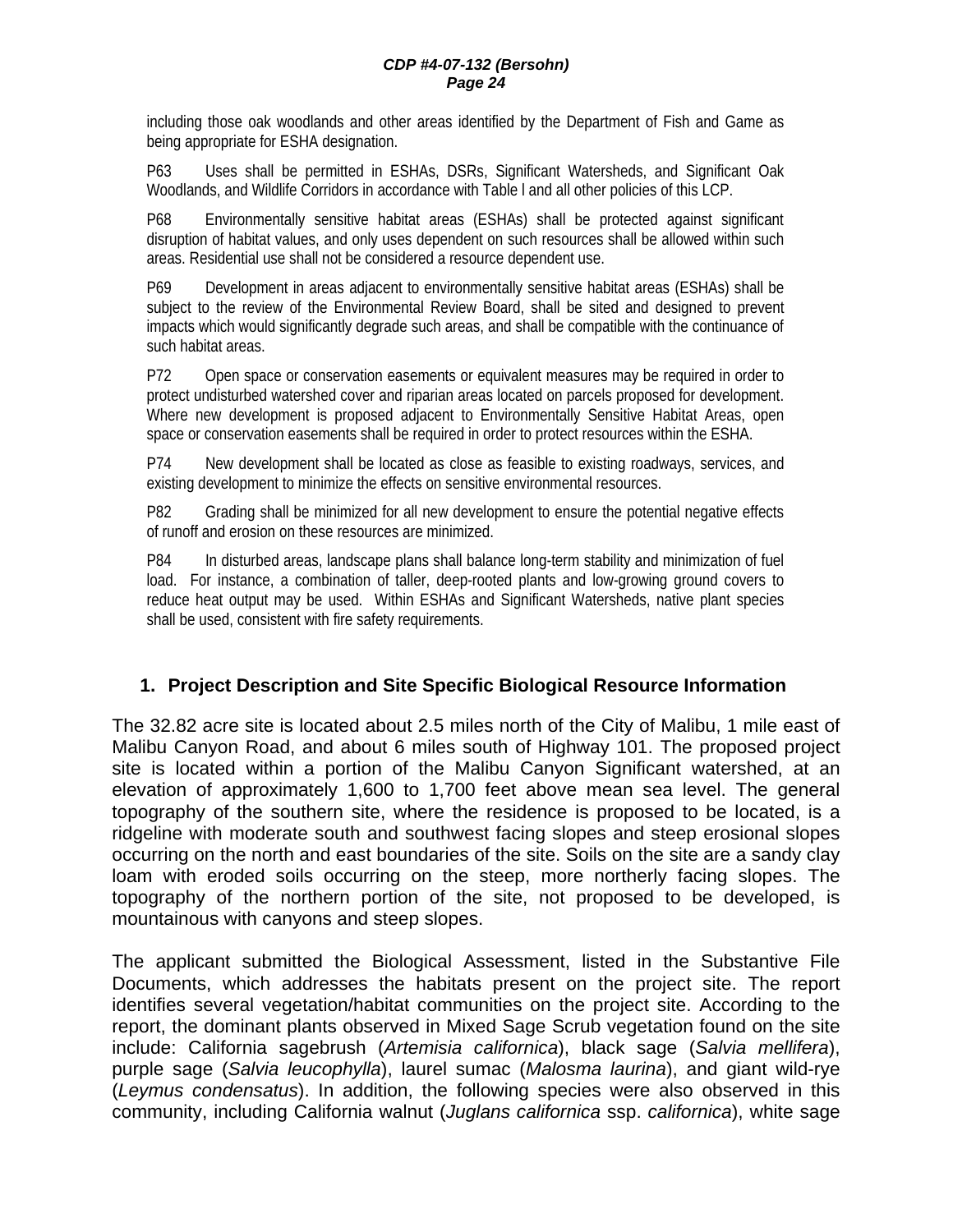(*Salvia apiana*), ashy-leaf buckwheat (*Eriogonum cinereum*), and saw-tooth goldenbush (*Hazardia squarrosa* var. *grindelioides*). The report also identified Coastal Sage Chaparral Scrub along the north and east boundaries of the site, where the dominant plants include: black sage, California sagebrush, greenbark ceanothus (*Ceanothus spinosus*), and mountain mahogany (*Cercocarpus betuloides*) and where lower concentrations of species observed include: toyon (*Heteromeles arbutifolia*), scrub oak (*Quercus berberidifolia*), and blue elderberry (*Sambucus mexicana*). Twenty ordinance size oaks, protected by the County of Los Angeles Oak Tree Protection Ordinance, occur in these woodlands. Additionally, two California Walnut Woodland areas occur on the site and non-native grassland is also found on the site. Coast Live Oak Woodlands are located on the north and east boundaries of the site. The report states that these woodlands are dominated solely by coast live oak (Quercus agrifolia) and other chaparral species such as greenbark ceanothus and mountain mahogany.

A map of the habitats on the site was also prepared by the biological consultant. The map indicates that approximately 11 Catalina mariposa lilies exist in two locations on the building site. The Catalina mariposa lily (*Calochortus catalinae*) is ranked on the California Native Plant Society List 4.2. The plants in this category are not rare, but they are of limited distribution or infrequent throughout a broader area in California, and their vulnerability or susceptibility to threat appears relatively low at this time. The locations of the surveyed lilies are outside of the development area and will not be disturbed as part of development.

The project site is undisturbed, except for a driveway that was constructed prior to the effective date of the Coastal Act, January 1, 1977, and comprised of coastal sage scrub, chaparral and oak woodland habitat areas. While there is scattered residential development in the area and more intense residential development in the small lot subdivision of Monte Nido north of the project site, there is undisturbed, contiguous coastal sage scrub, chaparral habitat, and oak woodland habitat directly to the north, east, and west of the site.

According to public information, the applicant purchased the subject parcel in 2005 for \$670,000. The parcel was designated in the Los Angeles County Land Use Plan for residential use. Two land use designations apply to the property which are: Mountain Land, that allows residential development at a maximum density of 1 dwelling unit per 20 acres of land and Rural Land I, that allows 1 unit per 10 acres. The entire parcel is 32.82 acres in size (although the assessor's parcel map presently shows the property as two different parcels, APN 4456-037-016 is 6.52 acres and APN 4456-037-015 is 26.30 acres). A single family residence is located on the adjacent property to the north/west and a single family residence is located on the adjacent property to the south. Public parkland has been acquired in this general vicinity, the Santa Monica Mountains National Recreation Area, but there is no parkland or public open space directly adjacent to the project site. There is currently no offer to purchase the property from any public park agency.

The project has been designed to use the existing pre-Coastal access driveway and to cluster all structures near the disturbed driveway. Any alternative location on the site would likely include the removal of more native vegetation. Not including the area of the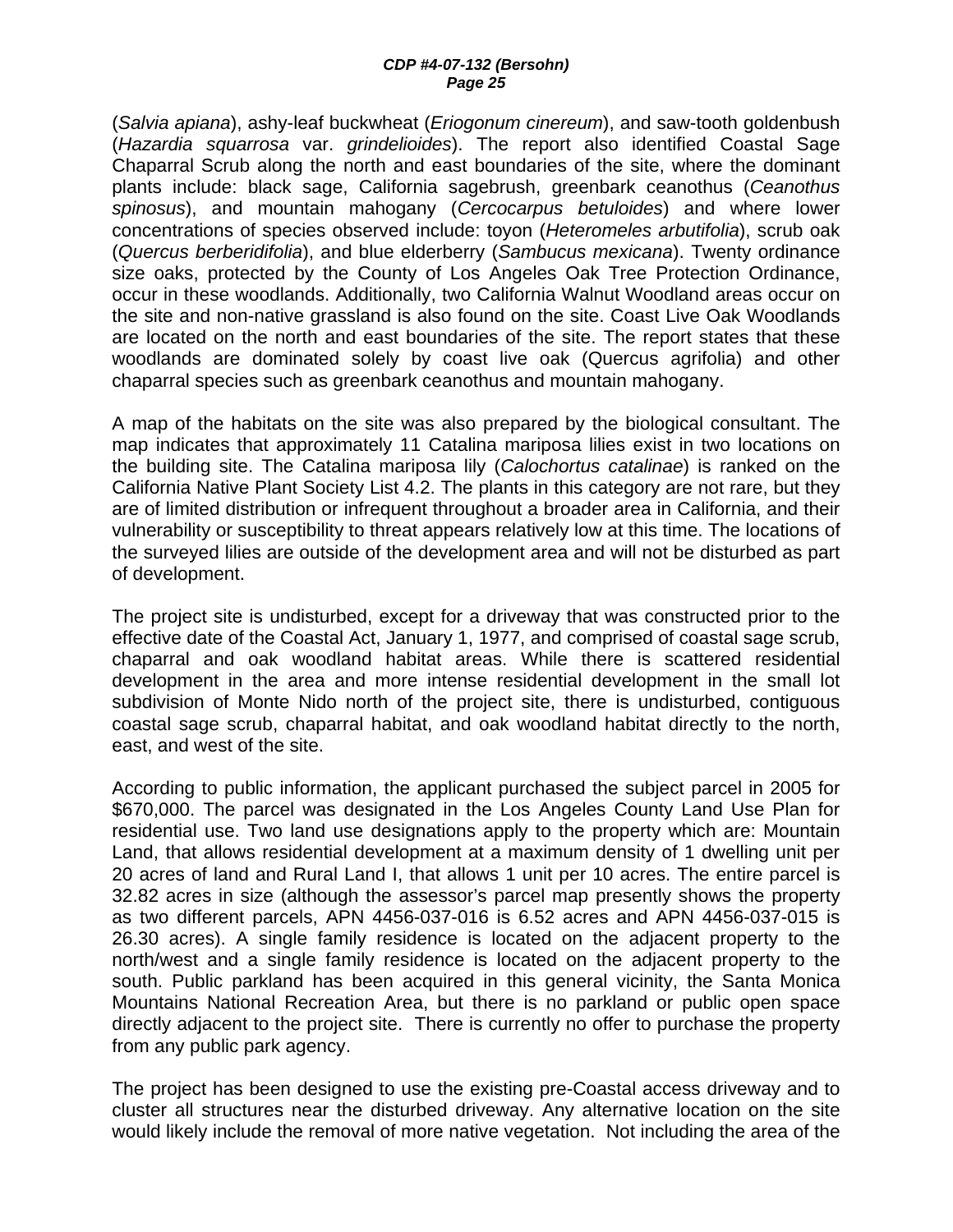driveway or turnaround, the proposed development area is estimated by the applicant to measure 5,342 square feet. The applicant's approved fuel modification plan (approved by the Los Angeles County Fire Department) shows the use of the standard three zones of vegetation modification. Zones "A" (setback zone) and "B" (irrigation zone) are shown extending in a radius of approximately 100 feet from the proposed structures. A "C" Zone (thinning zone) is provided for a distance of 100 feet beyond the "A" and "B" zones.

## **2. ESHA Designation on the Project Site**

 $\overline{a}$ 

Pursuant to Section **30107.5**, in order to determine whether an area constitutes an ESHA, and is therefore subject to the protections of Section 30240, the Commission must answer three questions:

1) Is there a rare species or habitat in the subject area?

2) Is there an especially valuable species or habitat in the area, which is determined based on:

a) whether any species or habitat that is present has a special nature, OR

b) whether any species or habitat that is present has a special role in the ecosystem;

3) Is any habitat or species that has met either test 1 or test 2 (i.e., that is rare or especially valuable) easily disturbed or degraded by human activities and developments?

If the answers to questions one or two and question three are "yes", the area is ESHA.

The project site is located within the Mediterranean Ecosystem of the Santa Monica Mountains. The Coastal Commission has found that the Mediterranean Ecosystem in the Santa Mountains is rare, and valuable because of its relatively pristine character, physical complexity, and resultant biological diversity. Large, contiguous, relatively pristine areas of native habitats, such as coastal sage scrub, chaparral, oak woodland, and riparian woodland have many special roles in the Mediterranean Ecosystem, including the provision of critical linkages between riparian corridors, the provision of essential habitat for species that require several habitat types during the course of their life histories, the provision of essential habitat for local endemics, the support of rare species, and the reduction of erosion, thereby protecting the water quality of coastal streams. Additional discussion of the special roles of these habitats in the Santa Monica Mountains ecosystem are discussed in the March 25, 2003 memorandum prepared by the Commission's Ecologist, Dr. John Dixon<sup>1</sup> (hereinafter "Dr. Dixon Memorandum"), which is incorporated as if set forth in full herein.

Unfortunately, the native habitats of the Santa Monica Mountains, such as coastal sage scrub, chaparral, oak woodland and riparian woodlands are easily disturbed by human

<sup>&</sup>lt;sup>1</sup> The March 25, 2003 Memorandum Regarding the Designation of ESHA in the Santa Monica Mountains, prepared by John Dixon, Ph. D, is available on the California Coastal Commission website at http://www.coastal.ca.gov/ventura/smm-esha-memo.pdf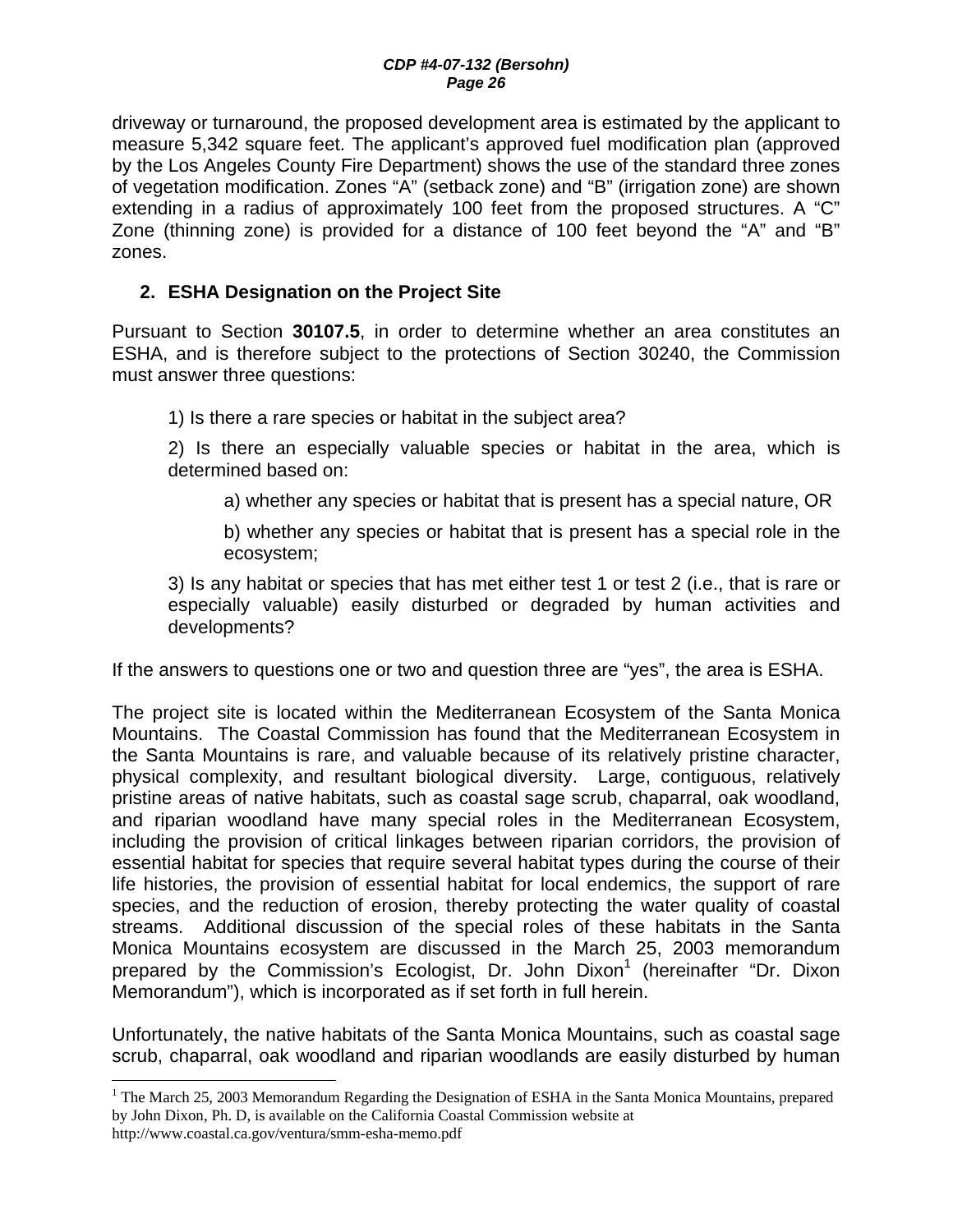activities. As discussed in the Dr. Dixon Memorandum, development has many welldocumented deleterious effects on natural communities of this sort. These environmental impacts may be both direct and indirect and include, but certainly are not limited to, the effects of increased fire frequency, of fuel modification, including vegetation clearance, of introduction of exotic species, and of night lighting. Increased fire frequency alters plant communities by creating conditions that select for some species over others. The removal of native vegetation for fire protection results in the direct removal or thinning of habitat area. Artificial night lighting of development affects plants, aquatic and terrestrial invertebrates, amphibians, fish, birds and mammals. Thus, large, contiguous, relatively pristine areas of native habitats, such as coastal sage scrub, chaparral, oak woodland, and riparian woodlands are especially valuable because of their special roles in the Santa Monica Mountains ecosystem and are easily disturbed by human activity. Accordingly, these habitat types meet the definition of ESHA. This is consistent with the Commission's past findings in support of its actions on many permit applications and in adopting the Malibu LCP<sup>2</sup>.

As described above, the project site contains pristine chaparral and sage scrub habitat that is part of a large, contiguous block of pristine native vegetation. As discussed above and in the Dr. Dixon Memorandum, this habitat is especially valuable because of its special role in the ecosystem of the Santa Monica Mountains and it is easily disturbed by human activity. Accordingly, the Commission finds that the chaparral and sage scrub habitat on the project site meets the definition of ESHA in the Coastal Act.

#### **3. Resource Dependent Use**

1

The Commission finds that the project site and the surrounding area constitutes an environmentally sensitive habitat area (ESHA). Section 30240 of the Coastal Act restricts development within ESHA to only those uses that are dependent on the resource. The applicant proposes to construct a single family residence on the parcel. As single-family residences do not have to be located within ESHA to function, singlefamily residences are not a use dependent on ESHA resources. Section 30240 also requires that ESHA be protected against significant disruption of habitat values. As the construction of a residence on the site will require both the complete removal of ESHA from the home site and fuel modification for fire protection purposes around it, the proposed project would also significantly disrupt the habitat value in those locations. Application of Section 30240, by itself, would therefore require denial of the project, because the project would result in significant disruption of habitat values and is not a use dependent on those sensitive habitat resources.

However, the Commission must also consider Section 30010, and the United States Supreme Court's decision in *Lucas v. South Carolina Coastal Council* (1992) 505 U.S. 1003, 112 S.Ct. 2886. Section 30010 of the Coastal Act provides that the Coastal Act shall not be construed as authorizing the Commission to exercise its power to grant or deny a permit in a manner that will take private property for public use. Application of Section 30010 may overcome the presumption of denial in some instances. The

<sup>&</sup>lt;sup>2</sup> Revised Findings for the City of Malibu Local Coastal Program (as adopted on September 13, 2002) adopted on February 6, 2003.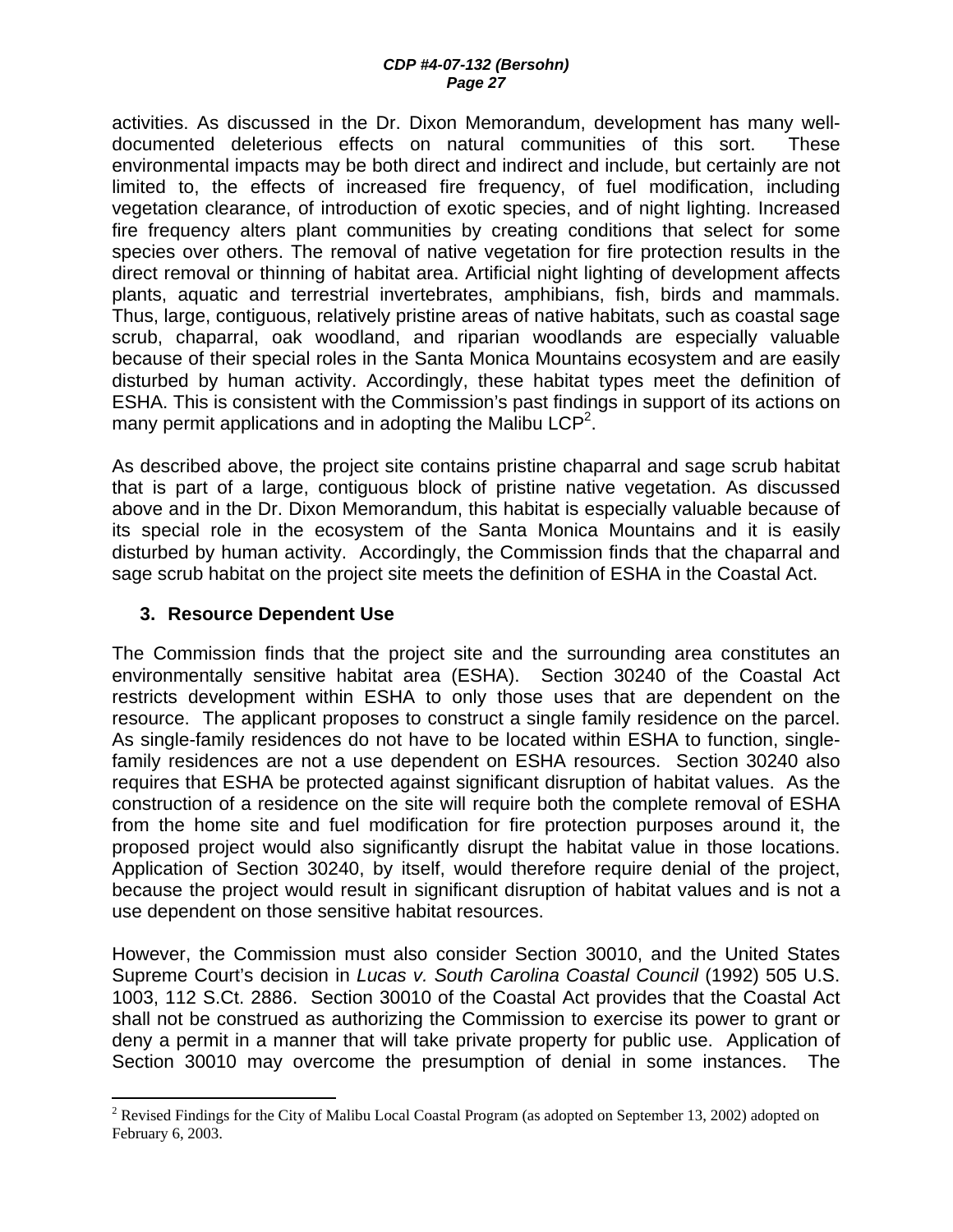subject of what sort of government action results in a "taking" was addressed by the Court in the *Lucas* case. In *Lucas*, the Court identified several factors that should be considered in determining whether a proposed government action would result in a taking. For instance, the Court held that where a permit applicant has demonstrated that he or she has a sufficient real property interest in the property to allow the proposed project, and that project denial would deprive his or her property of all economically viable use, then denial of the project by a regulatory agency might result in a taking of the property for public use unless the proposed project would constitute a nuisance under State law. Other Supreme Court precedent establishes that another factor that should be considered is the extent to which a project denial would interfere with reasonable investment-backed expectations.

The Commission interprets Section 30010, together with the *Lucas* decision, to mean that if Commission denial of the project would deprive an applicant's property of all reasonable economic use, the Commission may be required to allow some development even if a Coastal Act policy would otherwise prohibit it, unless the proposed project would constitute a nuisance under state law. In other words, Section 30240 of the Coastal Act cannot be read to deny all economically beneficial or productive use of land because Section 30240 cannot be interpreted to require the Commission to act in an unconstitutional manner.

As described above, the subject parcel was designated in the Los Angeles County Land Use Plan for residential use. Residential development has previously been approved by the Commission on sites in the immediate area. At the time the applicant purchased the parcel, the County's certified Land Use Plan did not designate the vegetation on the site as ESHA. Based on these facts, along with the presence of existing and approved residential development in the area, the applicant had reason to believe that it had purchased a parcel on which it would be possible to build a residence.

The Commission finds that in this particular case, other allowable uses for the subject site, such as a recreational park or a nature preserve, are not feasible and would not provide the owner an economic return on the investment. There is currently no offer to purchase the property from any public park agency. The Commission thus concludes that in this particular case there is no viable alternative use for the site other than residential development. The Commission finds, therefore, that outright denial of all residential use on the project site would interfere with reasonable investment-backed expectations and deprive the property of all reasonable economic use.

Next the Commission turns to the question of nuisance. There is no evidence that construction of a residence on the project site would create a nuisance under California law. Other houses have been constructed in similar situations in similar habitat areas in Los Angeles County, apparently without the creation of nuisances. The County's Health Department has not reported evidence of septic system failures. In addition, the County has reviewed and approved the applicant's proposed septic system, ensuring that the system will not create public health problems. Furthermore, the use that is proposed is residential, rather than, for example, industrial, which might create noise or odors or otherwise create a public nuisance.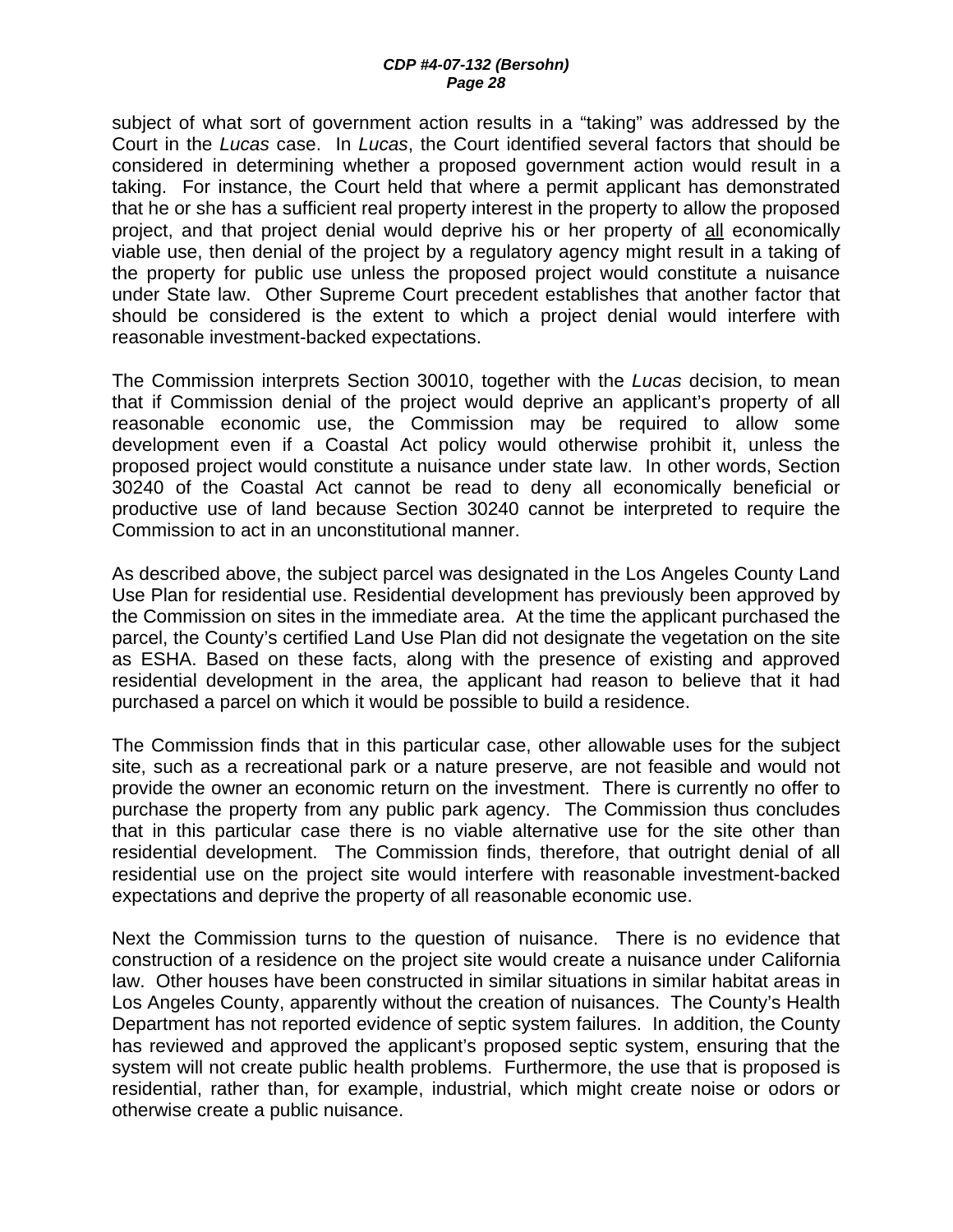In conclusion, the Commission finds that, notwithstanding Section 30240, a residential project on the subject property must be allowed to permit the applicant a reasonable economic use of their property consistent with Section 30010 of the Coastal Act.

#### **4. Siting and Design Alternatives to Minimize Significant Disruption of Habitat Values**

While the applicant is entitled under Section 30010 to an assurance that the Commission will not act in such a way as to "take" the property, this section does not authorize the Commission to avoid application of the policies of the Coastal Act, including Section 30240, altogether. Instead, the Commission is only directed to avoid construing these policies in a way that would take property. Aside from this instruction, the Commission is still otherwise directed to enforce the requirements of the Act. Therefore, in this situation, the Commission must still assure compliance with Section 30240 by avoiding impacts that would significantly disrupt and/or degrade environmentally sensitive habitat, to the extent this can be done without taking the property.

Obviously, the construction of residential development, including vegetation removal for both the development area as well as required fuel modification, grading, construction of a residence and accessory structures, and the use of the development by residents will result in unavoidable loss of ESHA. The development can be sited and designed to minimize ESHA impacts by measures that include but are not limited to: limiting the size of structures, limiting the number of accessory structures and uses, clustering structures, siting development in any existing disturbed habitat areas rather than undisturbed habitat areas, locating development as close to existing roads and public services as feasible, and locating structures near other residences in order to minimize additional fuel modification.

In this case, siting and design alternatives have been considered in order to identify the alternative that can avoid and minimize impacts to ESHA to the greatest extent feasible. In past permit actions, the Commission has allowed up to 10,000 sq. ft. of development area for a residence on a parcel zoned for residential development in this area of the Santa Monica Mountains to avoid a taking of property. As detailed above, the proposed development area conforms to the maximum development area of 10,000 sq. ft. All proposed structures are located within this development area. Although a smaller development area would reduce the ESHA loss somewhat, the reduction would not be significant. Nor are there other resources such as streams, riparian areas, or visual resources that would be protected by a smaller development area. As such, the Commission concludes that the proposed siting and design of the project will minimize impacts to ESHA to the extent feasible. The Commission also finds that the proposed development area provides a reasonable economic use.

## **5. Open Space Conservation**

This project is inconsistent with Section 30240 of the Coastal Act, and is only being allowed to avoid a taking of private property for public use. The Commission finds that for the project to be consistent with Section 30240 to the maximum extent feasible,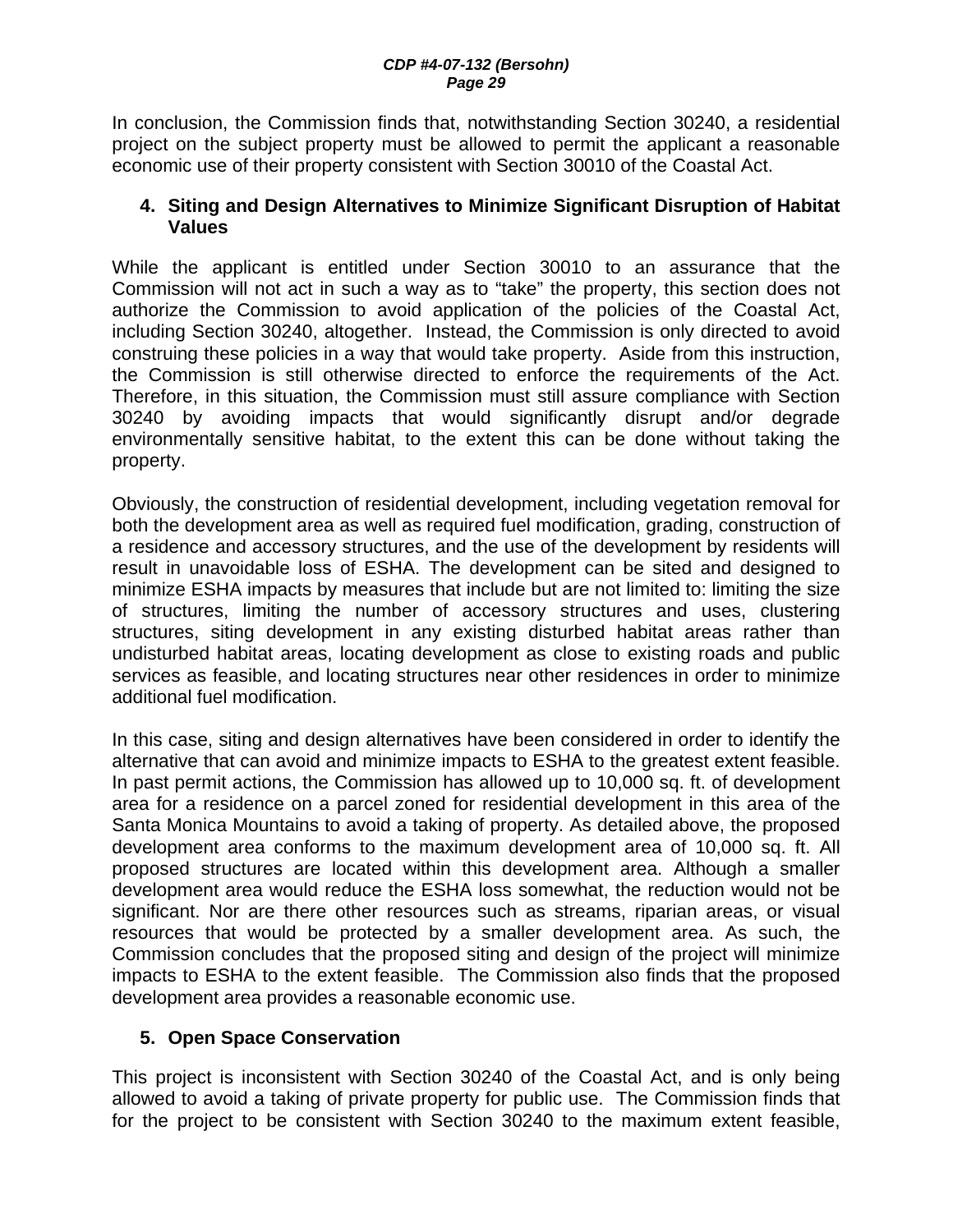while providing a reasonable economic use, this project must constitute the maximum amount of ESHA destruction on the site and the remaining ESHA on the property must be preserved in perpetuity.

The Commission finds that the most effective way to assure ESHA preservation on the site is the granting of an open space conservation easement to the Mountains Recreation and Conservation Authority (a joint powers authority) that prohibits development on the remainder of the site now and in the future. The Mountains Recreation and Conservation Authority (MRCA) is a public agency that represents a partnership between the Santa Monica Mountains Conservancy, the Conejo Recreation and Park District, and the Rancho Simi Recreation and Park District. The MRCA is dedicated to the preservation and management of open space, parkland, watershed lands, trails, and wildlife habitat. The MRCA manages and provides ranger services for almost 50,000 acres of public lands and parks that it owns or that are owned by the Santa Monica Mountains Conservancy. In the course of its normal duties, the MRCA park rangers and other staff are better able to monitor open space areas to ensure that the restrictions are followed than Commission staff. Further, an easement will be recorded against the title to the property and thus provide notice to future owners of the limitations that apply to the open space conservation area, reducing the risk of a future irreparable violation of the restriction. The governing board of the MRCA has agreed to accept all open space easements required by the Commission for properties within the Santa Monica Mountains National Recreation Area.

It is important that the property owner grant an easement to MRCA rather than simply record an open space deed restriction. Although a deed restriction should notify future owners of the restriction in the same manner that a recorded easement would, it would not be as effective in preserving the remaining ESHA for the following two reasons. First, a deed restriction is not as reliable because a property owner can record another document purporting to rescind the deed restriction. Although any attempt to rescind a deed restriction required by a coastal development permit ("CDP") without an amendment to that CDP authorizing such a rescission would constitute a violation of the CDP and the Coastal Act, the County Recorder's office is likely to allow recordation of a rescission without the required Coastal Commission authorization. Indeed, the Commission has experienced the phenomenon of property owners recording documents purporting to modify deed restrictions recorded pursuant to CDP requirements. *See*, *e.g.*, Commission findings for CDP Amendment F7453-A2 (Stephenson), approved March 2005, and Violation File V-6-04-010 (Del Mar Estates). On the other hand, because an easement necessarily involves more than one person, the County Recorder would not likely record a document purporting to rescind an easement unless the easement holder was also to sign the document. Thus, a condition requiring a deed restriction is much easier to violate, and therefore much less protective, than a condition requiring an easement.

Second, the Legislature has recently adopted new provisions to the Government Code specifically sanctioning the use of conservation easements for this purpose and changing procedures to ensure that they are prominent in searching title to property. In 2001, the Legislature adopted a new requirement that County Recorders keep a separate and "comprehensive index of conservation easements." *See* Cal. Gov't Code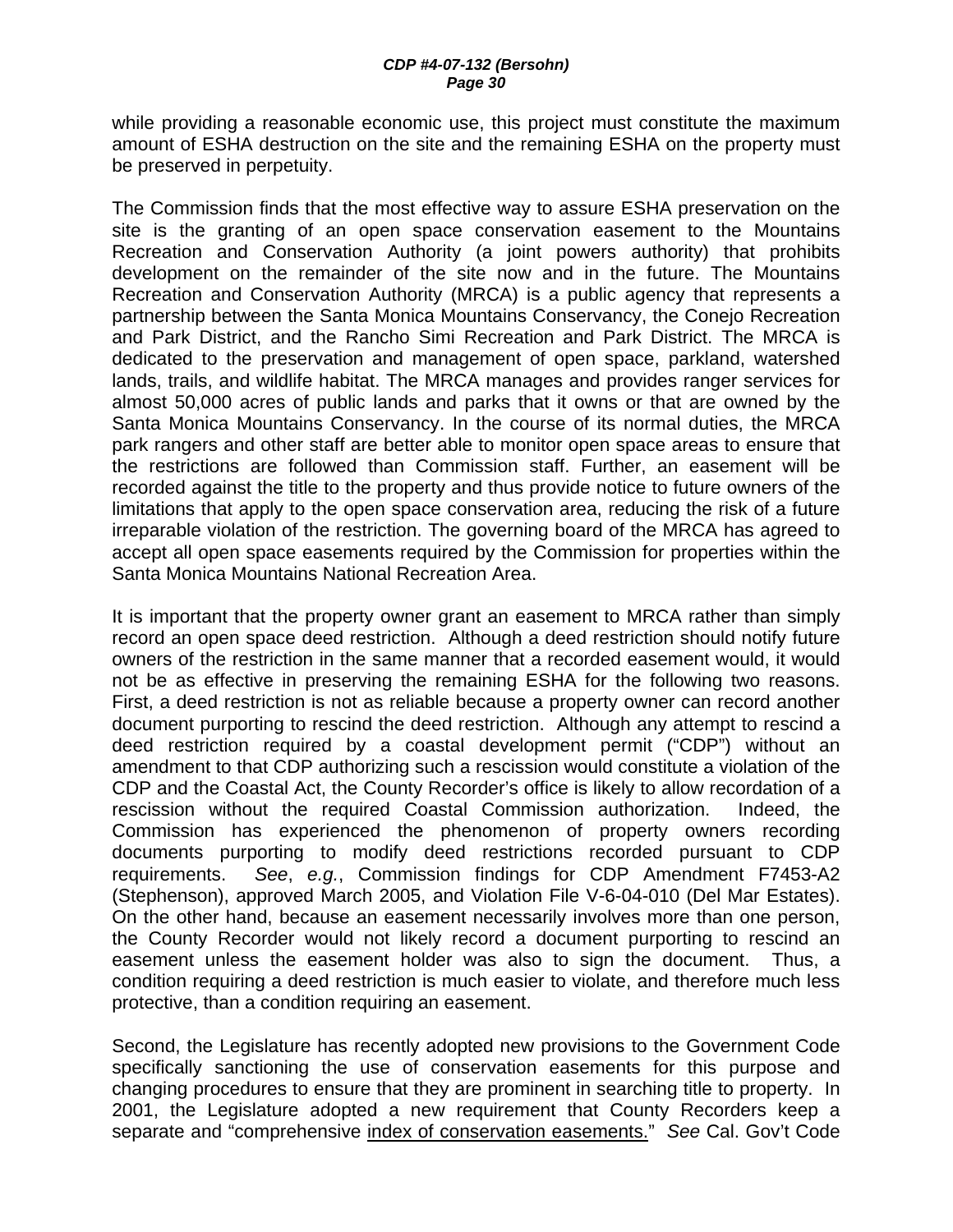§ 27255(a). As such, the Commission finds that the requirement of an open space and conservation easement is the most effective method of ensuring that the remaining ESHA on the project site will be conserved in the future. Finally, the Commission concludes that an open space easement that allows only the easement holder and no other entity to enter the property for inspection purposes does not interfere with the fee title owner's right to exclude the general public. It therefore does not constitute a significant invasion of the fee title owner's property interest.

In conclusion, the Commission finds that it is necessary to require the applicant to grant an open space easement to the MRCA over the open space area on the project site (that area outside of the approved development area on the 6.52 acre area south of Piuma Road and the 26.3 acre portion of the property to the north of Piuma Road) in order to insure that the remaining ESHA will be preserved. Only as conditioned will the proposed project minimize impacts to ESHA, as required by Section 30240 of the Coastal Act.

#### **6. Habitat Impact Mitigation**

While impacts resulting from development within ESHA can be reduced through siting and design alternatives for new development and by ensuring that the remaining ESHA on the site is permanently protected, they cannot be completely avoided, given the location of ESHA on and around the project site, the high fire risk in the Santa Monica Mountains, and the need to modify fuel sources to protect life and property from wildfire.

Fuel modification is the removal or modification of combustible native or ornamental vegetation. It may include replacement with drought tolerant, fire resistant plants. The amount and location of required fuel modification will vary according to the fire history of the area, the amount and type of plant species on the site, topography, weather patterns, construction design, and siting of structures. There are typically three fuel modification zones applied by the Los Angeles County Fire Department, which include a setback zone immediately adjacent to the structure (Zone A) where all native vegetation must be removed, an irrigated zone adjacent to Zone A (Zone B) where most native vegetation must be removed or widely spaced, and a thinning zone (Zone C) where native vegetation may be retained if thinned or widely spaced although particular highfuel plant species must be removed. The combined required fuel modification area around structures can extend up to a maximum of 200 feet. If there is not adequate area on the project site to provide the required fuel modification for structures, then brush clearance may also be required on adjacent parcels. In this way, for a large area around any permitted structures, native vegetation will be cleared, selectively removed to provide wider spacing, and thinned. The Commission has found in past permit actions, that a new residential development (with a 10,000 sq. ft. development area) within ESHA with a full 200 foot fuel modification radius will result in impact (either complete removal, irrigation, or thinning) to ESHA habitat of four to five acres.

Obviously, native vegetation that is cleared and replaced with ornamental species or substantially removed and widely spaced will be lost as habitat and watershed cover. As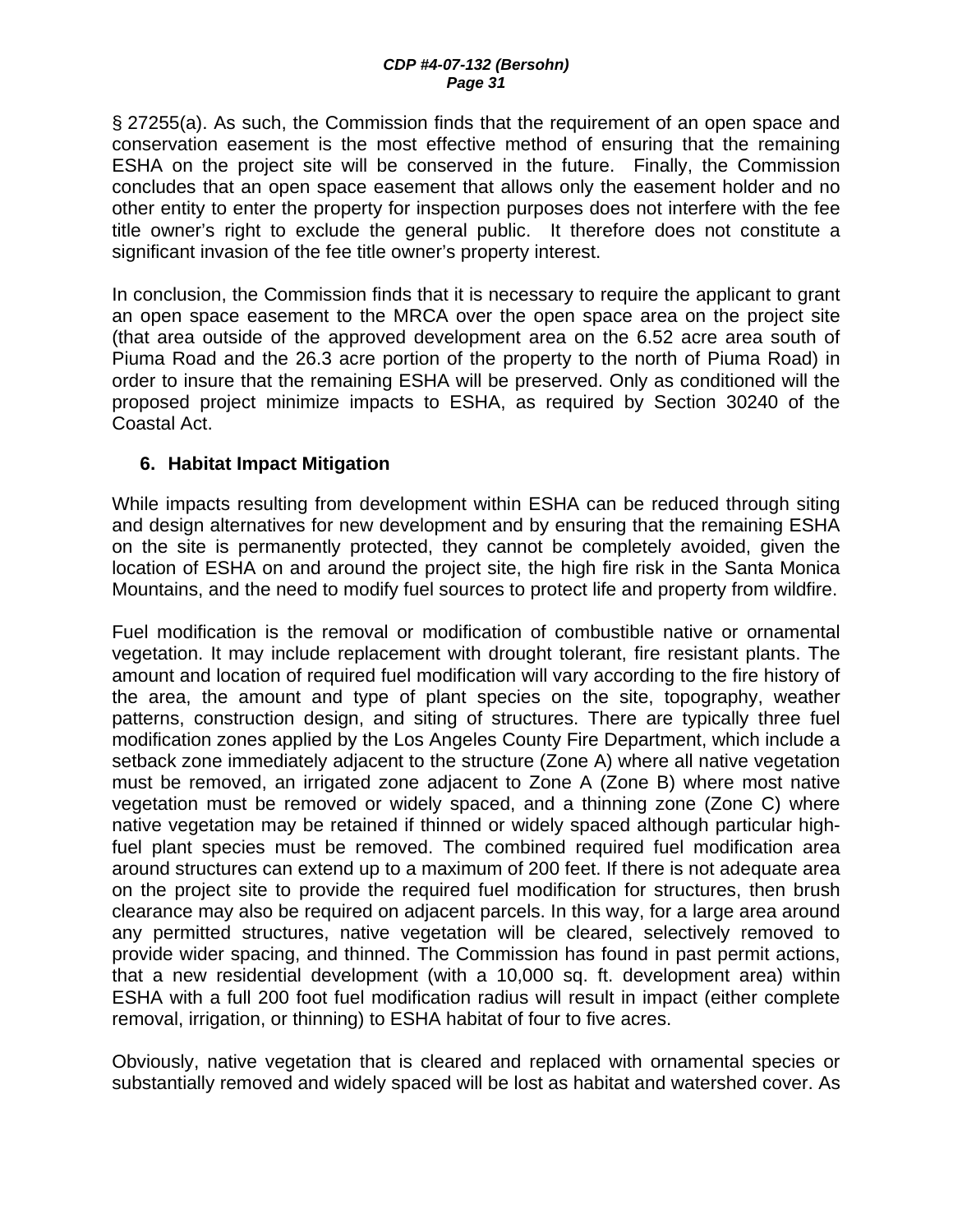discussed in the Dr. Dixon Memorandum<sup>3</sup>, the cumulative loss of habitat cover also reduces the value of the sensitive resource areas as a refuge for birds and animals, for example by making them—or their nests and burrows—more readily apparent to predators. Further, fuel modification can result in changes to the composition of native plant and wildlife communities, thereby reducing their habitat value. Although the impacts from habitat removal cannot be avoided, the Commission finds that the loss of ESHA resulting from the removal, conversion, or modification of natural habitat for new development including the building site area, and fuel modification can be mitigated in order to ensure that ESHA impacts are minimized to the extent feasible.

The Commission has identified three appropriate methods for providing mitigation for the unavoidable loss of ESHA resulting from development; namely, habitat restoration, habitat conservation, and the payment of an in-lieu fee for habitat conservation. The Commission finds that any of these measures is appropriate in this case to mitigate the loss of ESHA on the project site. The first method is to provide mitigation through the restoration of an area of degraded habitat (either on the project site, or at an off-site location) that is equivalent in size to the area of habitat impacted by the development. A restoration plan must be prepared by a biologist or qualified resource specialist and must provide performance standards, and provisions for maintenance and monitoring. The restored habitat must be permanently preserved through the recordation of an open space easement.

The second habitat impact mitigation method is habitat conservation. This includes the conservation of an area of intact habitat of a similar type as that impacted equivalent to the area of the impacted habitat. The parcel containing the habitat conservation area must be restricted from future development and permanently preserved. If the mitigation parcel is larger in size than the impacted habitat area, the excess acreage could be used to provide habitat impact mitigation for other development projects that impact ESHA.

The third habitat impact mitigation option is the payment of an in-lieu fee for habitat conservation. The fee is based on the habitat types in question, the cost per acre to restore or create comparable habitat types, and the acreage of habitat affected by the project. The Commission has, in past permit decisions, determined the appropriate fee for the restoration or creation of chaparral and coastal sage scrub habitat, based on research carried out by the Commission's biologist. A range of cost estimates was obtained that reflected differences in restoration site characteristics including topography (steeper is harder), proximity to the coast (minimal or no irrigation required at coastal sites), types of plants (some plants are rare or difficult to cultivate), density of planting, severity of weed problem, condition of soil, etc.

The Commission has determined that the appropriate mitigation for loss of coastal sage scrub or chaparral ESHA should be based on the actual installation of replacement plantings on a disturbed site, including the cost of acquiring the plants (seed mix and

1

 $3$  The March 25, 2003 Memorandum Regarding the Designation of ESHA in the Santa Monica Mountains, prepared by John Dixon, Ph. D, is available on the California Coastal Commission website at http://www.coastal.ca.gov/ventura/smm-esha-memo.pdf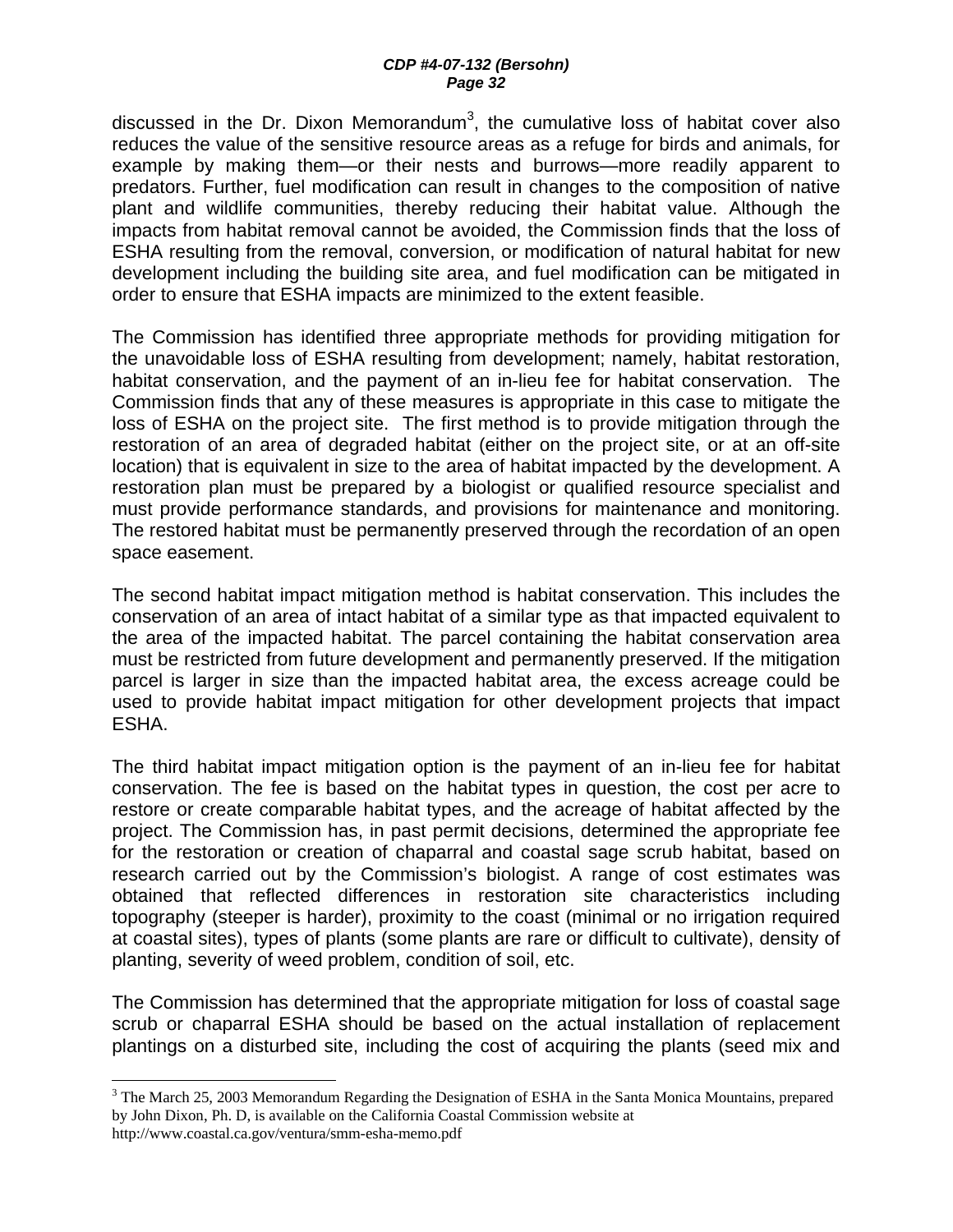container stock) and installing them on the site (hydroseeding and planting). The in-lieu fee found by the Commission to be appropriate to provide mitigation for the habitat impacts to ESHA areas where all native vegetation will be removed (building site, the "A" zone required for fuel modification, and off-site brush clearance areas), and where vegetation will be significantly removed and any remaining vegetation will be subjected to supplemental irrigation (the "B" zone or any other irrigated zone required for fuel modification) is \$12,000 per acre. Further, the Commission has required a fee of \$3,000 per acre for areas where the vegetation will be thinned, but not irrigated ("C" zone or other non-irrigated fuel modification zone).

The acreage of ESHA that is impacted must be determined based on the size of the development area, required fuel modification (as identified on the fuel modification plan approved by the Los Angeles County Fire Department) on the site, and required brush clearance off-site. The Commission finds that it is necessary to condition the applicant to delineate the total acreage of ESHA on the site (and offsite brush clearance areas, if applicable) that will be impacted by the proposed development, and provide mitigation to compensate for this loss of habitat, through one of the three methods described above. Only as conditioned will the proposed project minimize impacts to ESHA, pursuant to Section 30240 of the Coastal Act.

#### **7. Protection of Oaks**

The project site contains oak woodlands that are interspersed with the chaparral and sage scrub habitat on the site that meet the definition of ESHA. Through past permit actions in the Santa Monica Mountains, the Commission has found that native oak trees are an important coastal resource, especially where they are part of a larger woodland or other habitat area that is ESHA. As required by Section 30250 of the Coastal Act, the proposed new development can be approved only where it will not have impacts on coastal resources. Additionally, oak trees are an important component of the visual character of the area and must be protected in order to ensure that the proposed development is visually compatible with this character, as required by Section 30251 of the Coastal Act. Furthermore, native trees prevent the erosion of hillsides and stream banks, moderate water temperatures in streams through shading, provide food and habitat, including nesting, roosting, and burrowing to a wide variety of wildlife. Individual oak trees provide habitat for a wide variety of wildlife species and are considered to be an important part of the character and scenic quality of the area.

Oak trees are easily damaged. They are shallow-rooted and require air and water exchange near the surface. The oak tree root system is extensive, extending as much as 50 feet beyond the spread of the canopy, although the area within the "protected zone" (the area around an oak tree that is five feet outside the dripline or fifteen feet from the trunk, whichever is greater) is the most important. Oaks are therefore sensitive to surrounding land uses, grading or excavation at or near the roots and irrigation of the root area particularly during the summer dormancy. Improper watering, especially during the hot summer months when the tree is dormant and disturbance to root areas are the most common causes of tree loss. Oak trees in residentially landscaped areas often suffer decline and early death due to conditions that are preventable. Damage can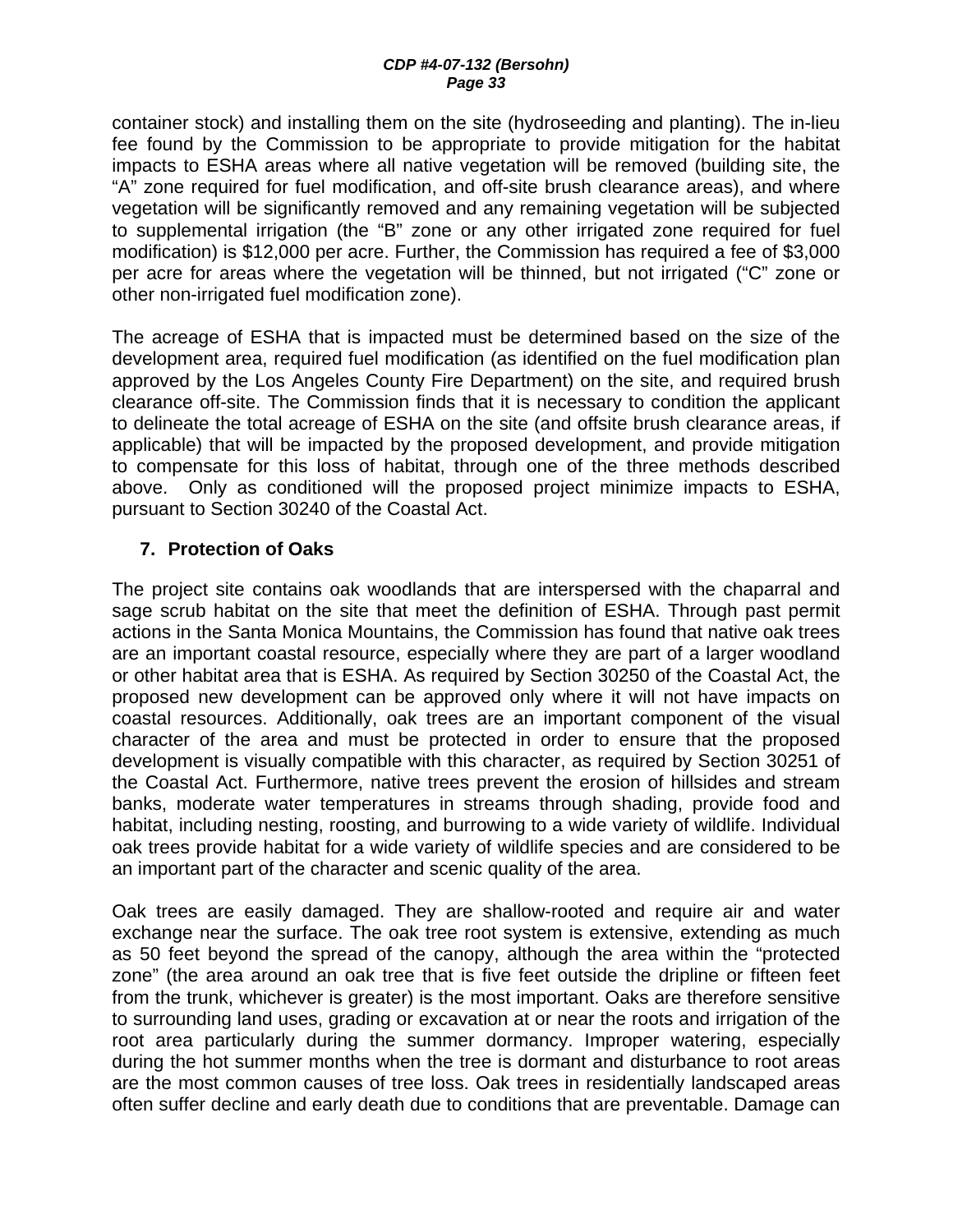often take years to become evident and by the time the tree shows obvious signs of disease it is usually too late to restore the health of the tree.

Obviously, the removal of an oak tree results in the total loss of the habitat values of the tree. Encroachments into the protected zone of an oak tree can also result in significant adverse impacts. Changes in the level of soil around a tree can affect its health. Excavation can cut or severely damage roots and the addition of material affects the ability of the roots to obtain air or water. Soil compaction and/or pavement of areas within the protected zone will block the exchange of air and water through the soil to the roots and can have serious long term negative effects on the tree.

In order to ensure that oak trees are protected so that development does not have impacts on coastal resources and so that the development is compatible with the visual character of the area, the Commission has required, in past permit actions, that the removal of native trees, particularly oak trees, or encroachment of structures into the root zone be avoided unless there is no feasible alternative for the siting of development.

#### **a. Project Impacts**

The Oak Tree Report, listed in the Substantive File Documents, indicates that 20 coast live oak trees are present on the site. The proposed project does not include removal or encroachment into any of the oak tree canopy driplines or oak tree protected zones (5 feet from the outer limits of the tree dripline or 15 feet from the trunk, whichever is greater). However, according to the report, six coast live oak trees occur within 200 feet from the grading limit line, but these trees would not be removed or damaged.

#### **b. Oak Tree Protection Measures**

Although no construction is proposed directly within the protected zone of the oak woodland located to the north west of the building pad, the Commission finds that impacts to oak trees will be minimized by employing protective measures during project construction. Encroachment during construction could result in impacts including, but not limited to: root cutting or damage, compaction, trunk or branch removal or trimming, changes in drainage patterns, and excess watering. Further, the introduction of development within a woodland will interrupt the oak canopy coverage and will lessen the habitat value of the woodland as a whole. Therefore, the applicant shall follow the oak tree preservation recommendations contained in the Oak Tree Report referenced in the substantive file documents. Additionally, the Commission requires the applicant to install temporary protective barrier fencing around the protected zones (5 feet beyond dripline or 15 feet from the trunk, whichever is greater) of all oak trees located in the woodland to the northwest of the building site and retained during all construction operations. If required construction operations cannot feasibly be carried out in any location with the protective barrier fencing in place, then temporary flagging must be installed on all oak trees to ensure protection during construction.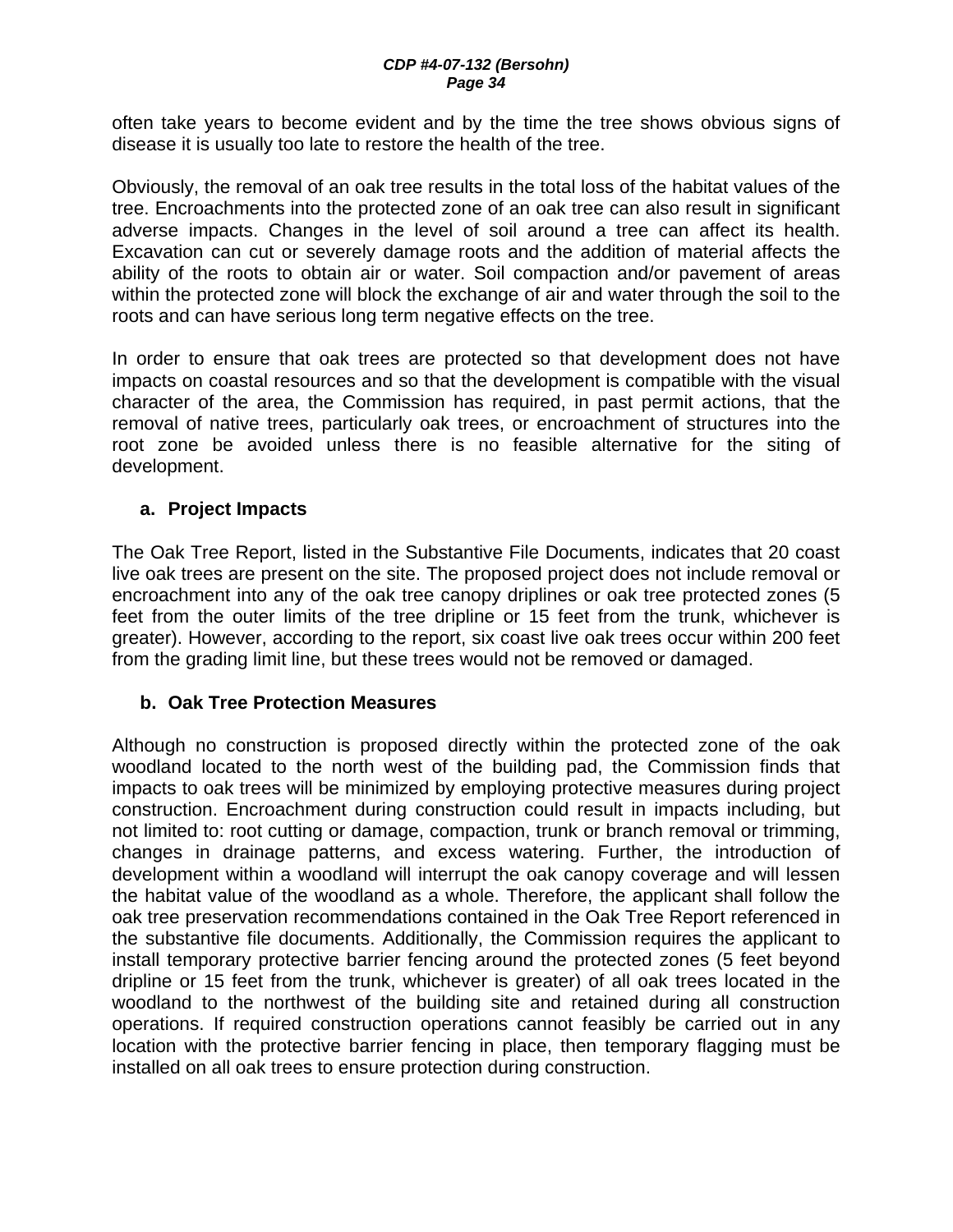#### **8. Additional Mitigation Measures to Address Additional ESHA Impacts**

The Commission finds that the use of non-native and/or invasive plant species for residential landscaping results in both direct and indirect adverse effects to native plants species indigenous to the Malibu/Santa Monica Mountains area. Direct adverse effects from such landscaping result from the direct occupation or displacement of native plant communities by new development and associated non-native landscaping, and mitigation for that effect was discussed in the previous section. Indirect adverse effects include offsite migration and colonization of native plant habitat by non-native/invasive plant species (which tend to outcompete native species) adjacent to new development. The Commission notes that the use of exotic plant species for residential landscaping has already resulted in significant adverse effects to native plant communities in the Malibu/Santa Monica Mountains area. This sort of impact was not addressed in the prior section. Therefore, in order to minimize adverse effects to the indigenous plant communities of the Malibu/Santa Monica Mountains area that are not directly and immediately affected by the proposed development, the Commission requires that all landscaping consist primarily of native plant species and that invasive plant species shall not be used.

In addition, the Commission has found that night lighting of ESHA areas in the Malibu/Santa Monica Mountains may alter or disrupt feeding, nesting, and roosting activities of native wildlife species. Therefore, the Lighting Restriction condition limits night lighting of the site in general; limits lighting to the developed area of the site; and requires that lighting be shielded downward. Limiting security lighting to low intensity security lighting will assist in minimizing the disruption of wildlife that is commonly found in this rural and relatively undisturbed area and that traverses the area at night.

Furthermore, fencing of the property would adversely impact the movement of wildlife through the ESHA and wildlife migration corridor on this parcel. Therefore, the Commission finds it is necessary to limit fencing to the perimeter of the approved development area, turnaround, and driveway. This is required to be shown on the landscaping plan.

Additionally, in order to ensure that vegetation clearance for fire protection purposes does not occur prior to commencement of grading or construction of the proposed structures, the Commission finds that it is necessary to require that natural vegetation shall not be removed until grading or building permits have been secured and construction of the permitted structures has commenced. This limitation avoids loss of natural vegetation coverage resulting in unnecessary erosion in the absence of adequately constructed drainage and run-off control devices and implementation of the landscape and interim erosion control plans. Further, the proposed 1,625 cu. yds. (1,279 cu. yds. cut and 346 cu. yds. fill) of grading will result in excess cut material. In order to ensure that this excess material is disposed of in a manner that avoids impacts to ESHA and minimizes erosion and sedimentation, the Commission requires the applicant to provide evidence of the location where the excess cut material will be placed. If the disposal site is located in the Coastal Zone, the disposal site must have a valid coastal development permit for the disposal of fill material. If the disposal site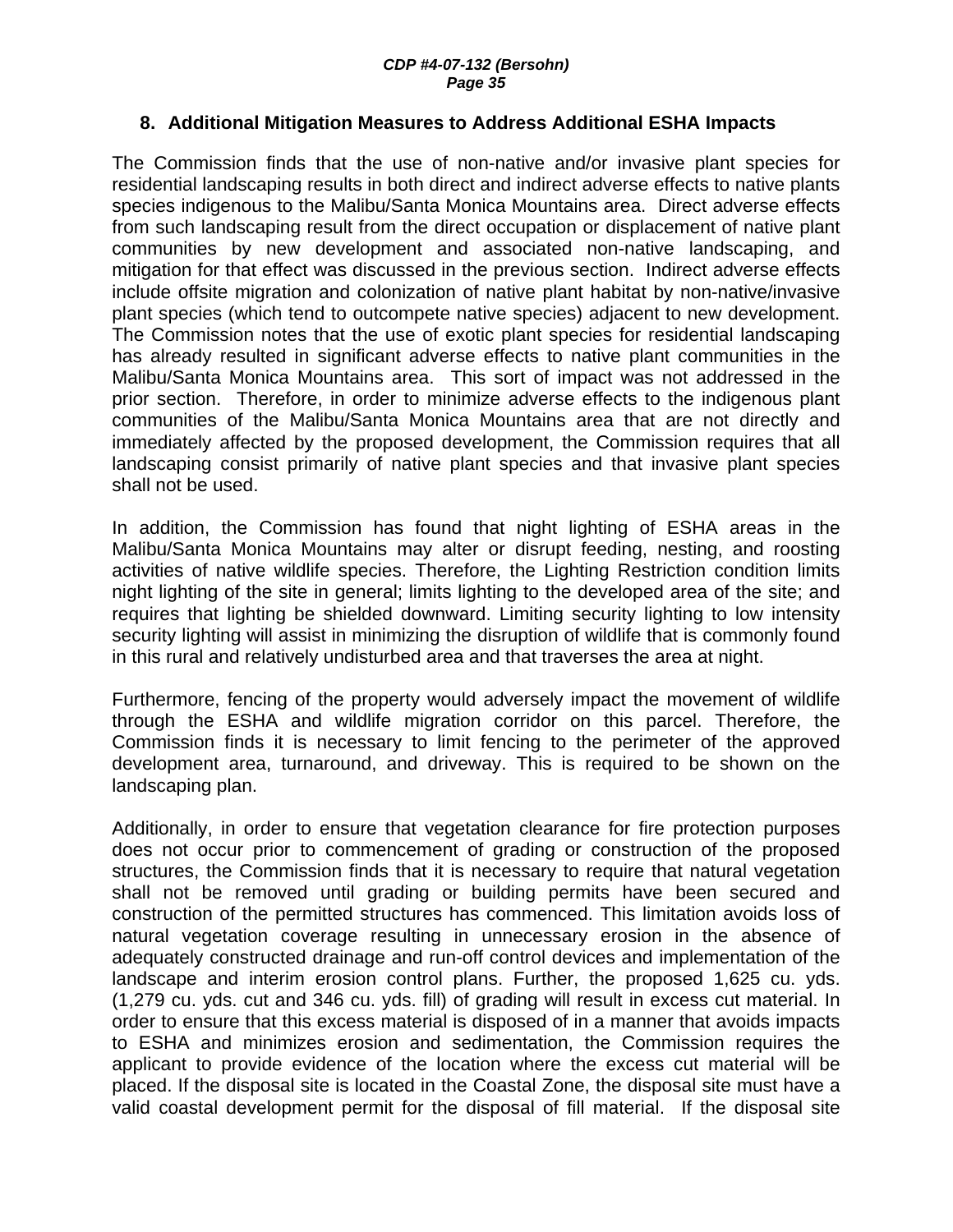does not have a coastal permit, such a permit will be required prior to the disposal of material.

As part of the project, the applicant proposes to maintain a temporary construction trailer on the project site during the development of the project. In order to ensure that potential impacts of maintaining the construction trailer onsite permanently are avoided, the Commission finds it necessary to require the applicant to remove the construction trailer within two years of issuance of this CDP, or within 30 days of receiving the certificate of occupancy for the approved residence.

The Commission also finds that the amount and location of any new development that could be built in the future on the subject site consistent with the resource protection policies of the Coastal Act is significantly limited by the unique nature of the site and the environmental constraints discussed above. Therefore, the permitting exemptions that apply by default under the Coastal Act for, among other things, improvements to existing single family homes and repair and maintenance activities may be inappropriate here. In recognition of that fact, and to ensure that any future structures, additions, change in landscaping or intensity of use at the project site that may otherwise be exempt from coastal permit requirements are reviewed by the Commission for consistency with the resource protection policies of the Coastal Act, the future development restriction is required.

Further, the Commission requires the applicant to record a deed restriction that imposes the terms and conditions of this permit as restrictions on use and enjoyment of the property and thereby provides any prospective purchaser of the site with recorded notice that the restrictions are imposed on the subject property. Finally, in order to ensure that the terms and conditions of this permit are adequately implemented, the Commission conditions the applicant to allow staff to enter onto the property (subject to 24 hour notice to the property owner) to undertake site inspections for the purpose of monitoring compliance with the permit.

The following special conditions are required, as determined in the findings above, to assure the project's consistency with Section 30240 of the Coastal Act:

**Special Condition 5**. Landscaping and Fuel Modification Plans **Special Condition 7**. Lighting Restriction **Special Condition 8**. Future Development Restriction **Special Condition 9**. Deed Restriction **Special Condition 10**. Habitat Impact Mitigation **Special Condition 11**. Open Space Conservation Easement **Special Condition 12**. Site Inspection **Special Condition 13**. Removal of Natural Vegetation **Special Condition 14**. Oak Tree Protection **Special Condition 15**. Lot Combination **Special Condtiion 16**. Removal of Temporary Construction Trailer **Special Condition 18**. Protection of Catalina Mariposa Lillies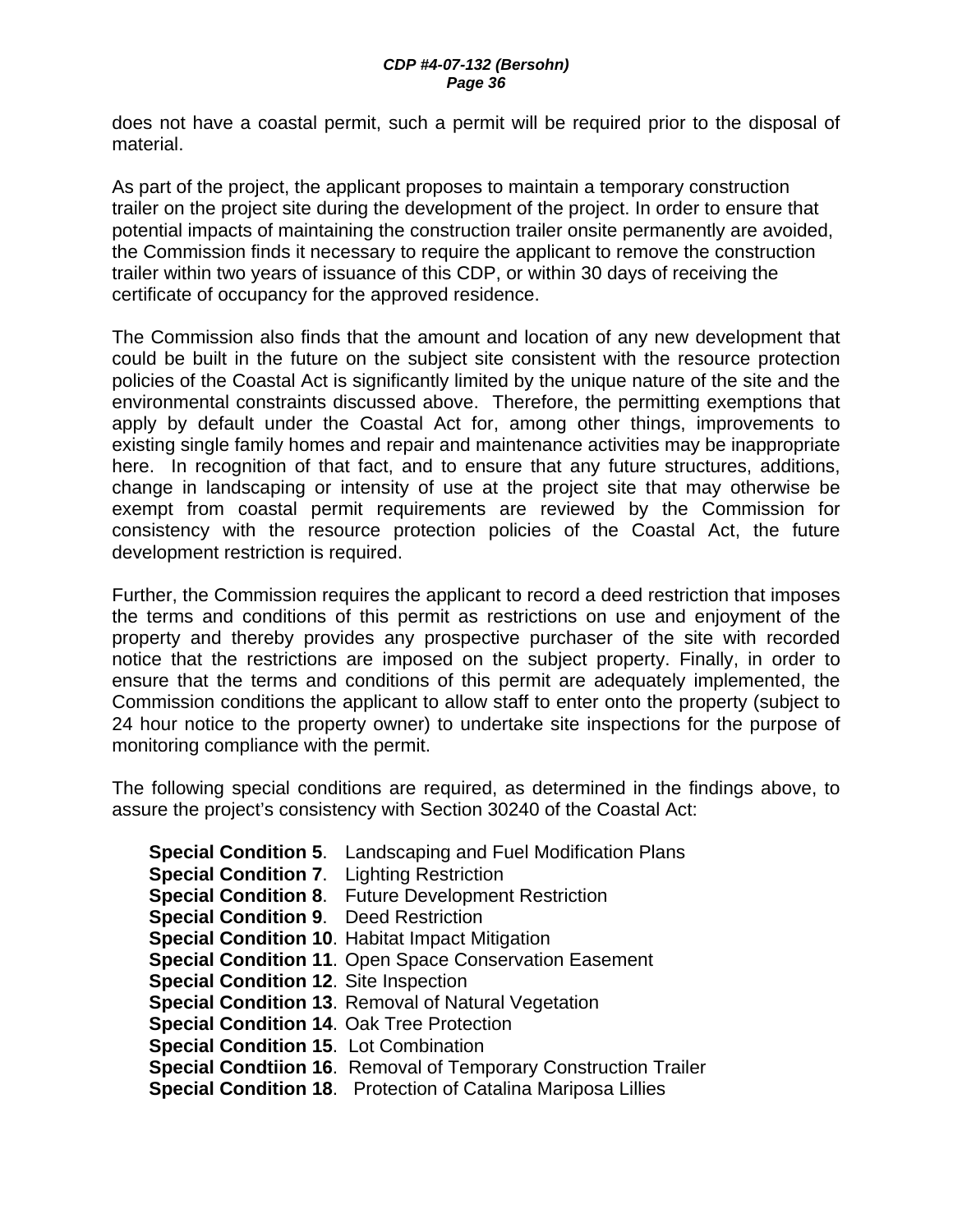For the reasons set forth above, the Commission finds that the proposed project, as conditioned, is consistent with Section 30240 of the Coastal Act.

# **E. VISUAL RESOURCES**

#### Section **30251** of the Coastal Act states:

The scenic and visual qualities of coastal areas shall be considered and protected as a resource of public importance. Permitted development shall be sited and designed to protect views to and along the ocean and scenic coastal areas, to minimize the alteration of natural land forms, to be visually compatible with the character of surrounding areas, and, where feasible, to restore and enhance visual quality in visually degraded areas. New development in highly scenic areas such as those designated in the California Coastline Preservation and Recreation Plan prepared by the Department of Parks and Recreation and by local government shall be subordinate to the character of its setting.

The proposed project area is located within a relatively rural area characterized by expansive, naturally vegetated mountains and hillsides. The proposed development site is located in a scenic area and the development will be intermittently visible from various public viewing points, including Piuma Road and potentially State Park lands to the south and west of the project site. Development of the proposed residence raises two issues regarding the siting and design: (1) whether or not public views from public roadways will be adversely affected; or, (2) whether or not public views from public lands and trails will be affected.

The proposed residence is 2-stories with a maximum height of 26 feet from existing grade at any given point. The residence is low in height and designed to be built into the hillside, forming to the profile of the existing slope. The applicant submitted an alternatives analysis and a visual simulation of the residence as proposed within the existing topography. According to the analysis, the residence is partially hidden from views along Piuma Road due to intervening topography. Additionally, proposed building site and design minimizes the amount of grading and landform alteration necessary for the project. There are no siting alternatives where the building would not be visible from public viewing areas. Therefore, the proposed structures are sited and designed to protect views to the extent feasible.

The proposed structure is compatible with the character of other residential development in the area. The proposed structure height is consistent with the maximum height (35 feet above existing grade) that the Commission has permitted in past decisions in the Santa Monica Mountains and with the maximum height (35 feet) allowed under the guidance policies of the Malibu/Santa Monica Mountains LUP. In addition, the development would be partially screened by vegetation.

Even with vegetative screening, the proposed development will be unavoidably visible from public viewing areas. The Commission has considered siting and design alternatives that would avoid or reduce any impacts to visual resources. There is no feasible alternative whereby the structure would not be visible from public viewing areas. To protect views and to minimize the visual impacts associated with development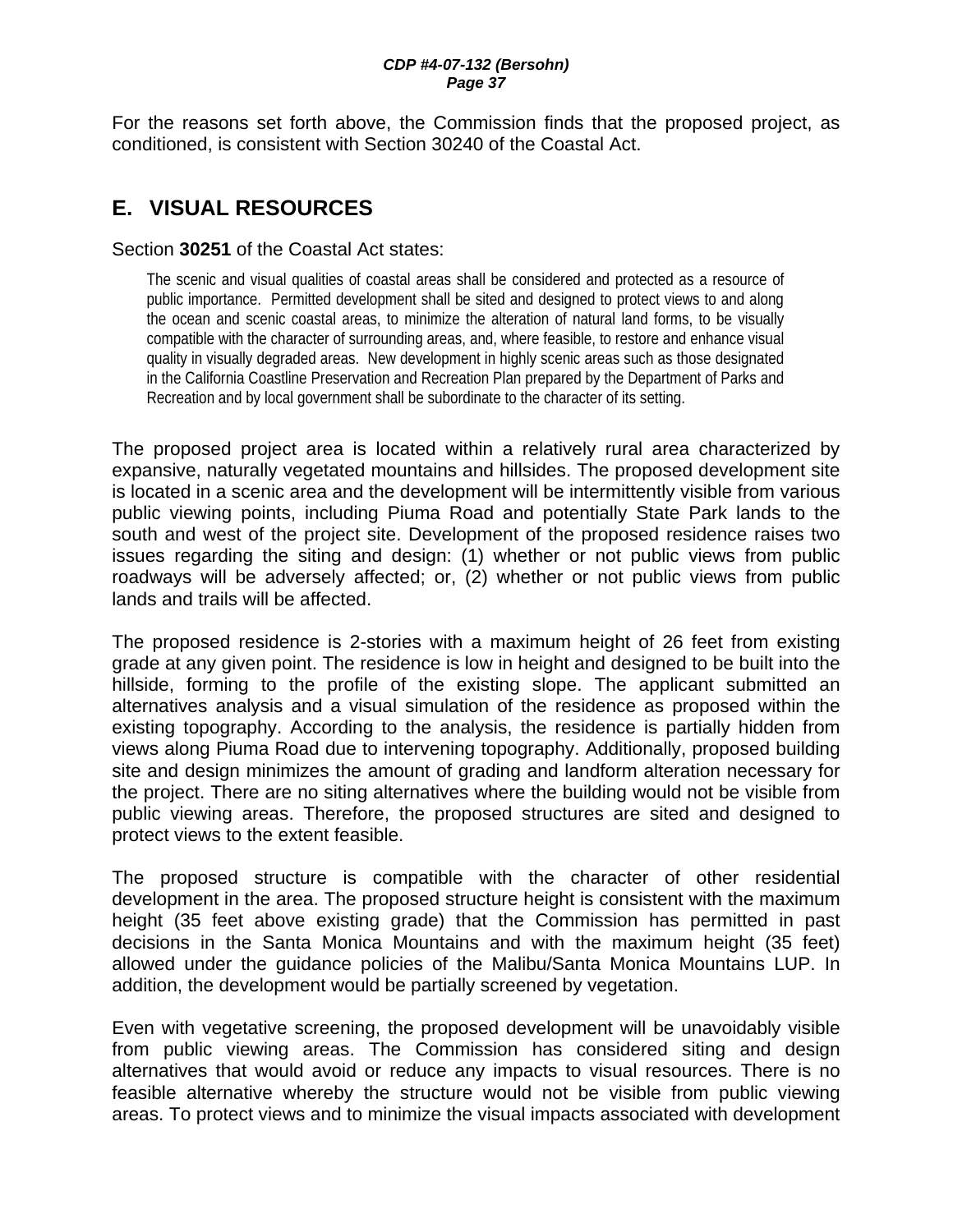of the project site, the Commission requires: that the structure be finished in a color consistent with the surrounding natural landscape; that windows on the development be made of non-reflective glass; use of appropriate, adequate, and timely planting of native landscaping to soften the visual impact of the development from public view areas; and a limit on night lighting of the site to protect the nighttime rural character of this portion of the Santa Monica Mountains.

In recognition that future development normally associated with a single-family residence, that might otherwise be exempt, has the potential to impact scenic and visual resources of the area, the Commission requires that any future improvements on the subject property shall be reviewed by the Commission for consistency with the resource protection policies of the Coastal Act through a coastal development permit.

Additionally, the Commission requires the applicant to record a deed restriction that imposes the terms and conditions of this permit as restrictions on use and enjoyment of the property and provides any prospective purchaser of the site with recorded notice that the restrictions are imposed on the subject property.

The following special conditions are required to assure the project's consistency with Section 30251 of the Coastal Act:

**Special Condition 5.** Landscaping and Fuel Modification Plans **Special Condition 6**. Structural Appearance **Special Condition 7**. Lighting Restriction **Special Condition 8**. Future Development Restriction **Special Condition 9.** Deed Restriction

For the reasons set forth above, the Commission finds that the proposed project, as conditioned, is consistent with Section 30251 of the Coastal Act.

# **F. LOCAL COASTAL PROGRAM PREPARATION**

#### Section **30604(a)** of the Coastal Act states:

a) Prior to certification of the local coastal program, a coastal development permit shall be issued if the issuing agency, or the commission on appeal, finds that the proposed development is in conformity with the provisions of Chapter 3 (commencing with Section 30200) of this division and that the permitted development will not prejudice the ability of the local government to prepare a local program that is in conformity with the provisions of Chapter 3 (commencing with Section 30200).

Section 30604(a) of the Coastal Act provides that the Commission shall issue a Coastal Development Permit only if the project will not prejudice the ability of the local government having jurisdiction to prepare a Local Coastal Program, which conforms to Chapter 3 policies of the Coastal Act. The preceding sections provide findings that the proposed projects will be in conformity with the provisions of Chapter 3 if certain conditions are incorporated into the projects and are accepted by the applicant. As conditioned, the proposed development will avoid or minimize adverse impacts and is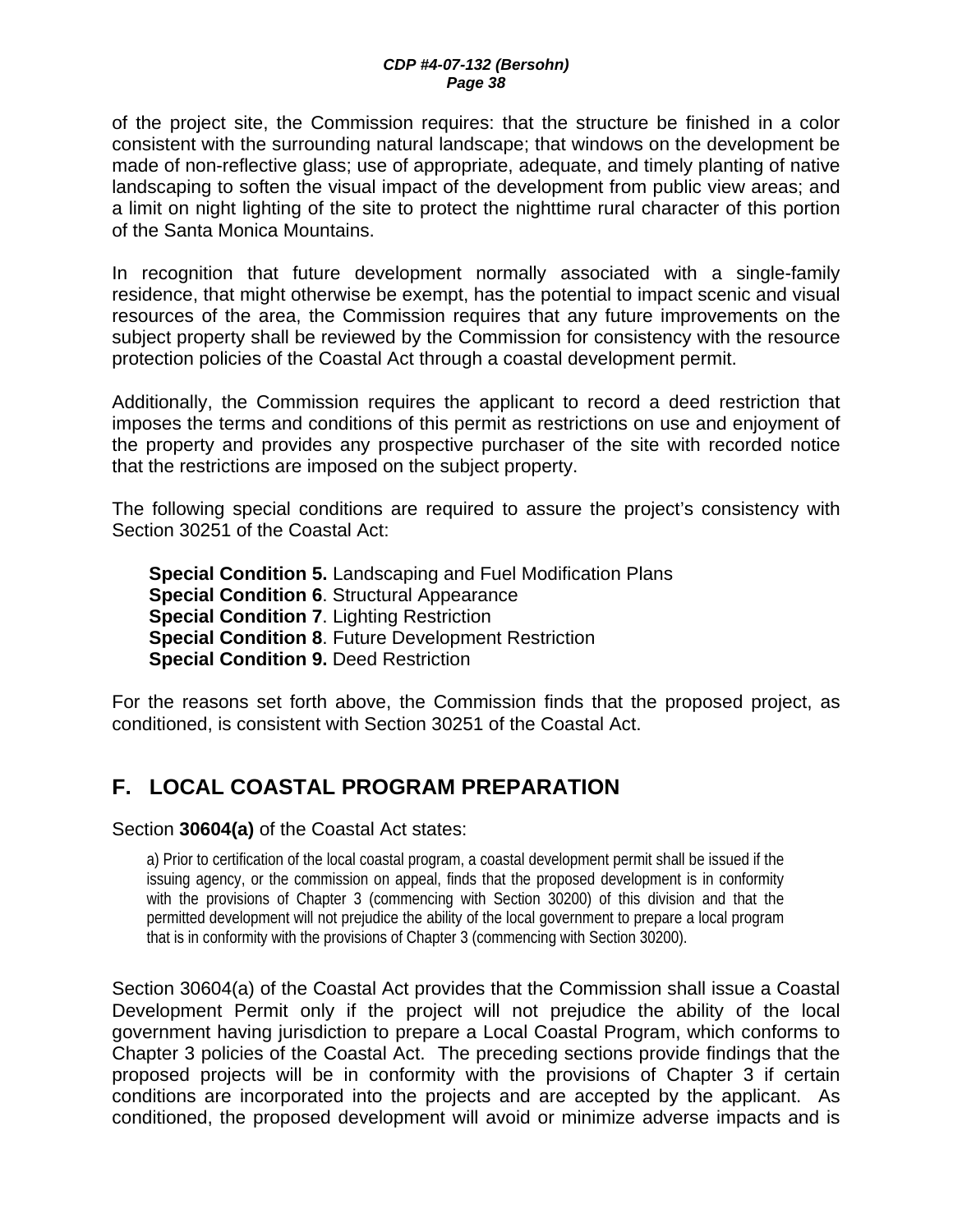found to be consistent with the applicable policies contained in Chapter 3. The following special conditions are required to assure the project's consistency with Section 30604 of the Coastal Act:

#### **Special Conditions 1** through **18**

Therefore, the Commission finds that approval of the proposed development, as conditioned, will not prejudice the County of Los Angeles' ability to prepare a Local Coastal Program for this area which is also consistent with the policies of Chapter 3 of the Coastal Act, as required by Section 30604(a).

## **G. CALIFORNIA ENVIRONMENTAL QUALITY ACT**

Section 13096(a) of the Commission's administrative regulations requires Commission approval of a Coastal Development Permit application to be supported by a finding showing the application, as conditioned by any conditions of approval, to be consistent with any applicable requirements of the California Environmental Quality Act (CEQA). Section 21080.5(d)(2)(A) of CEQA prohibits a proposed development from being approved if there are feasible alternatives or feasible mitigation measures available which would substantially lessen any significant adverse effect that the activity may have on the environment.

The Commission incorporates its findings on Coastal Act consistency at this point as if set forth in full. These findings address and respond to all public comments regarding potential significant adverse environmental effects of the project that were received prior to preparation of the staff report. As discussed in detail above, project alternatives and mitigation measures have been considered and incorporated into the project. Five types of mitigation actions include those that are intended to avoid, minimize, rectify, reduce, or compensate for significant impacts of development. Mitigation measures required as part of this coastal development permit include the avoidance of impacts to ESHA through clustering structures, and by prohibiting development outside of the approved development area as required by the granting of an open space conservation easement. Mitigation measures required to minimize impacts include requiring drainage best management practices (water quality), interim erosion control (water quality and ESHA), limiting lighting (ESHA), restricting structure color (visual resources), and requiring future improvements to be considered through a CDP. Finally, the habitat impact mitigation condition is a measure required to compensate for impacts to ESHA.

The following special conditions are required to assure the project's consistency with Section 13096 of the California Code of Regulations:

#### **Special Conditions 1** through **18**

As conditioned, there are no feasible alternatives or feasible mitigation measures available, beyond those required, which would substantially lessen any significant adverse impact that the activity may have on the environment. Therefore, the Commission finds that the proposed project, as conditioned to mitigate the identified impacts, can be found to be consistent with the requirements of the Coastal Act to conform to CEQA.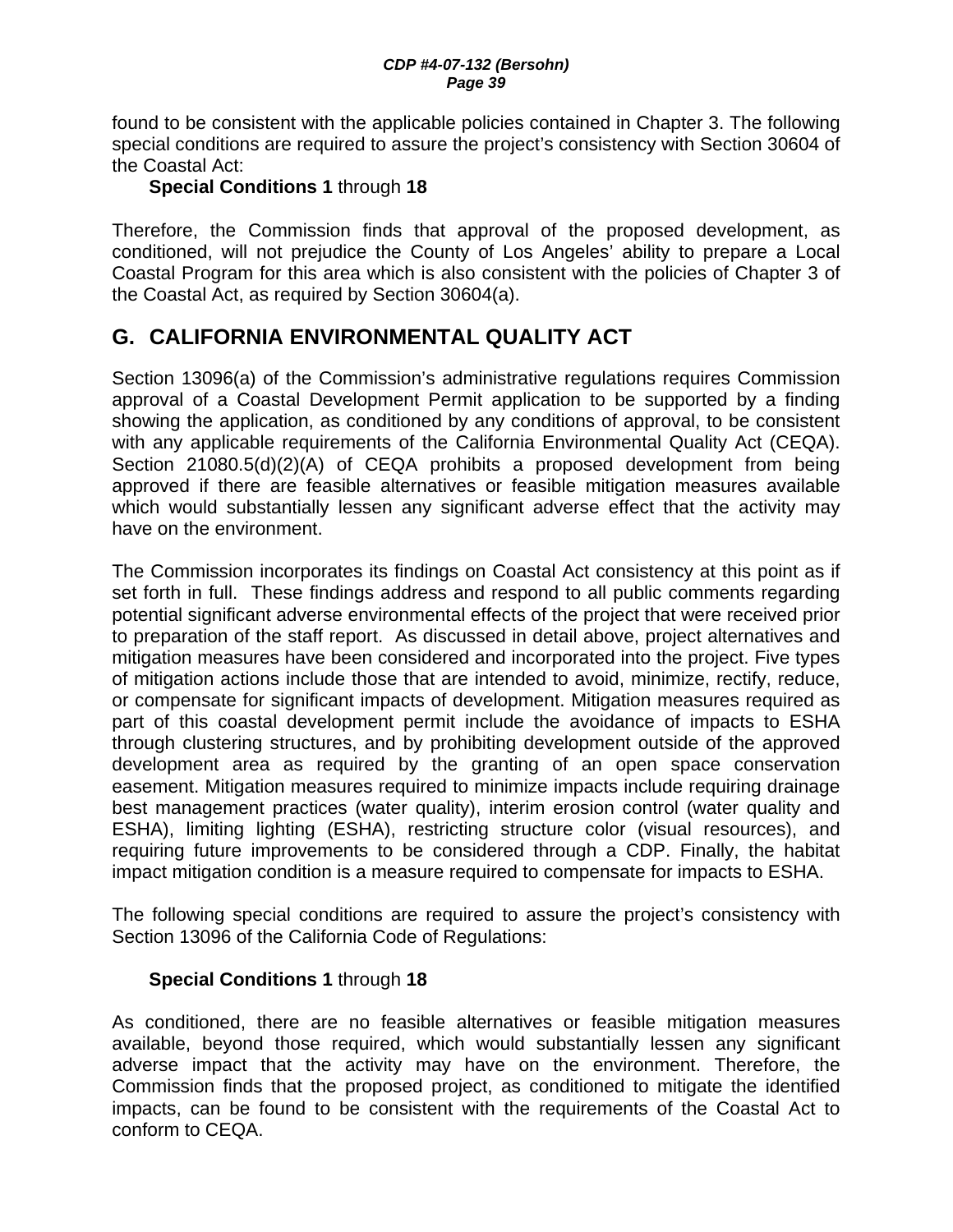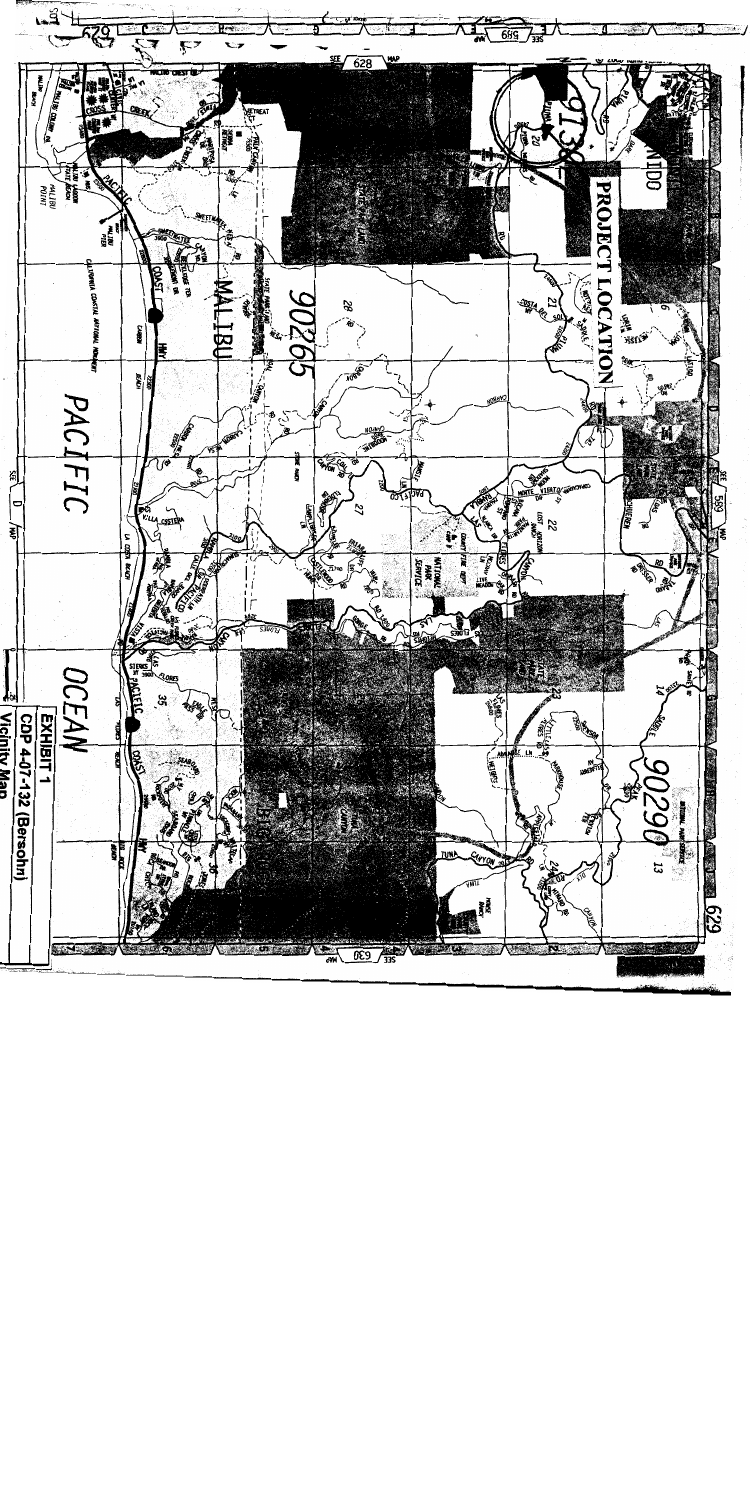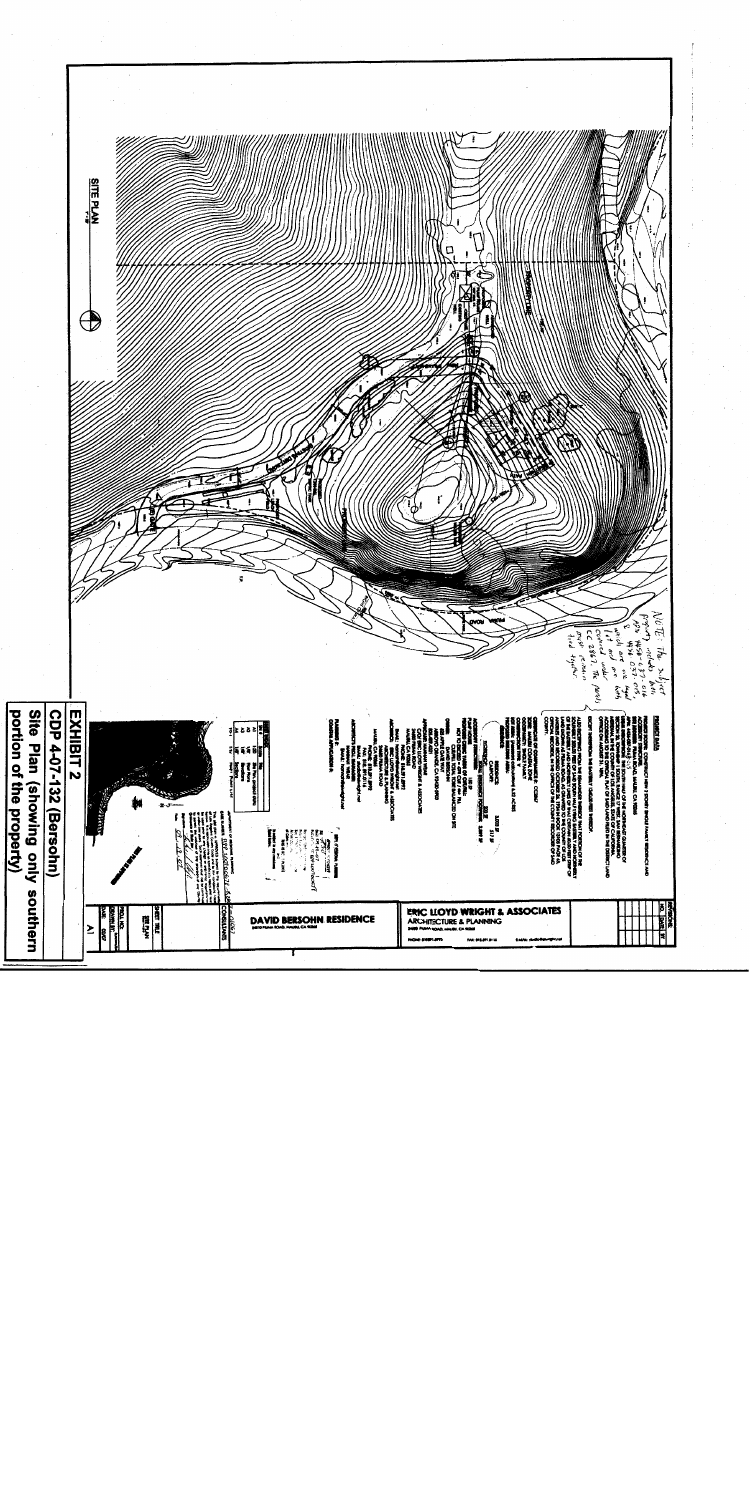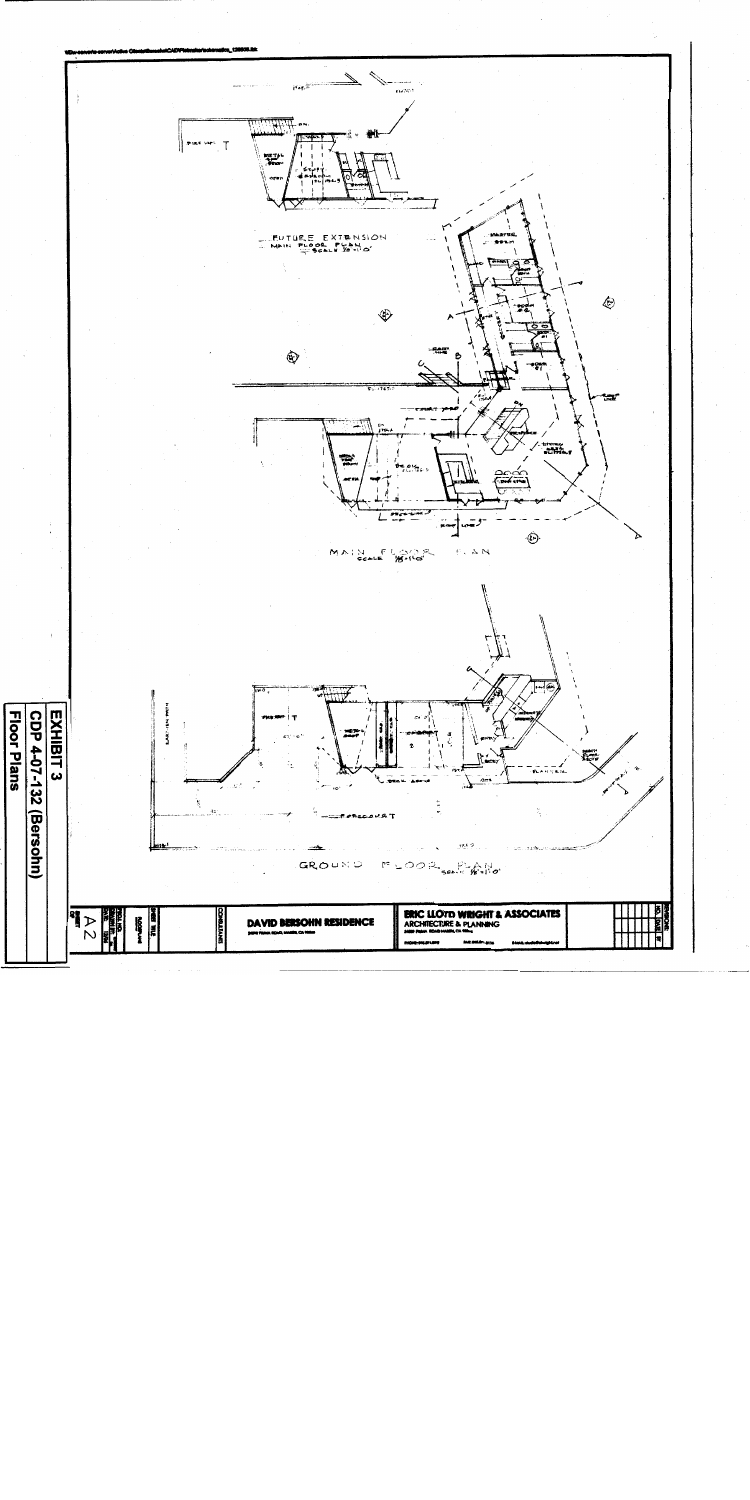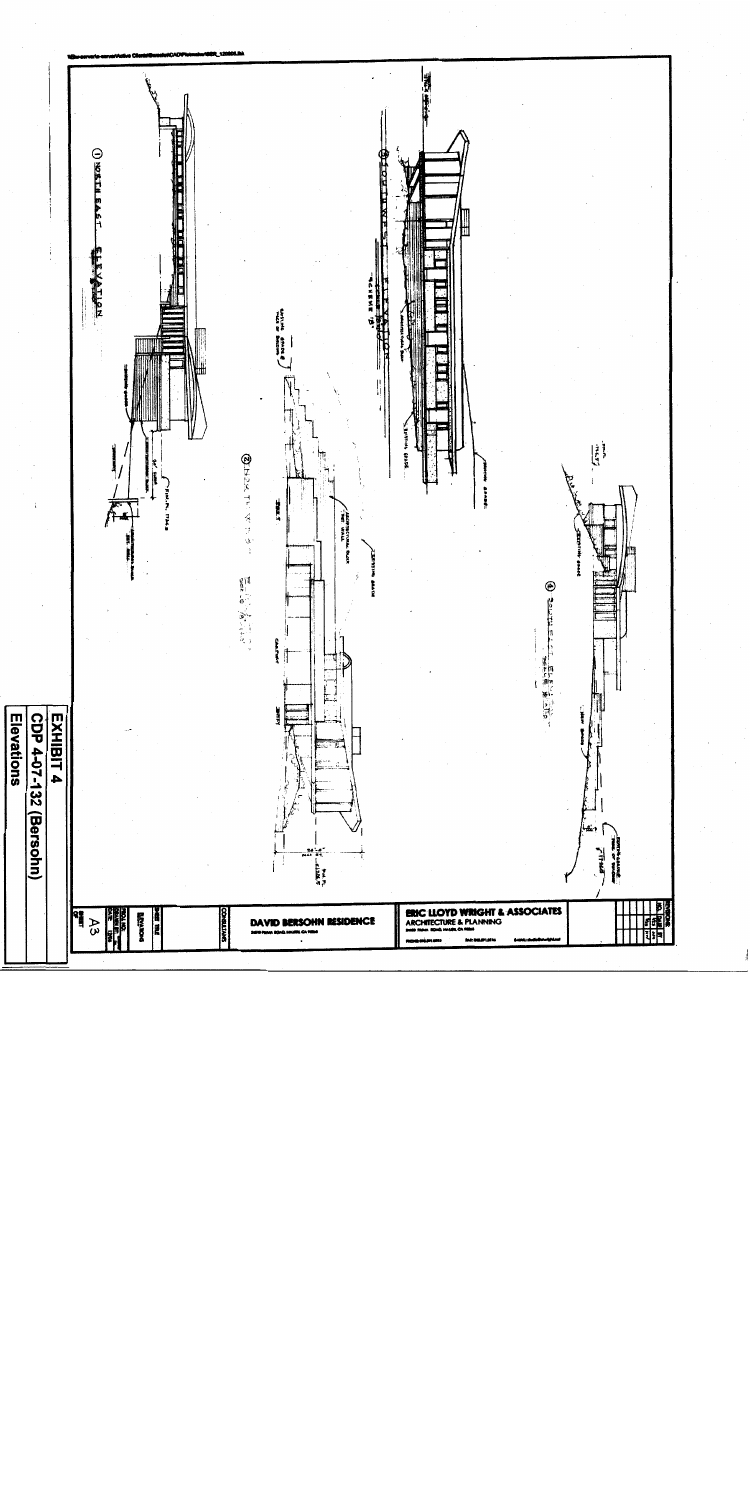